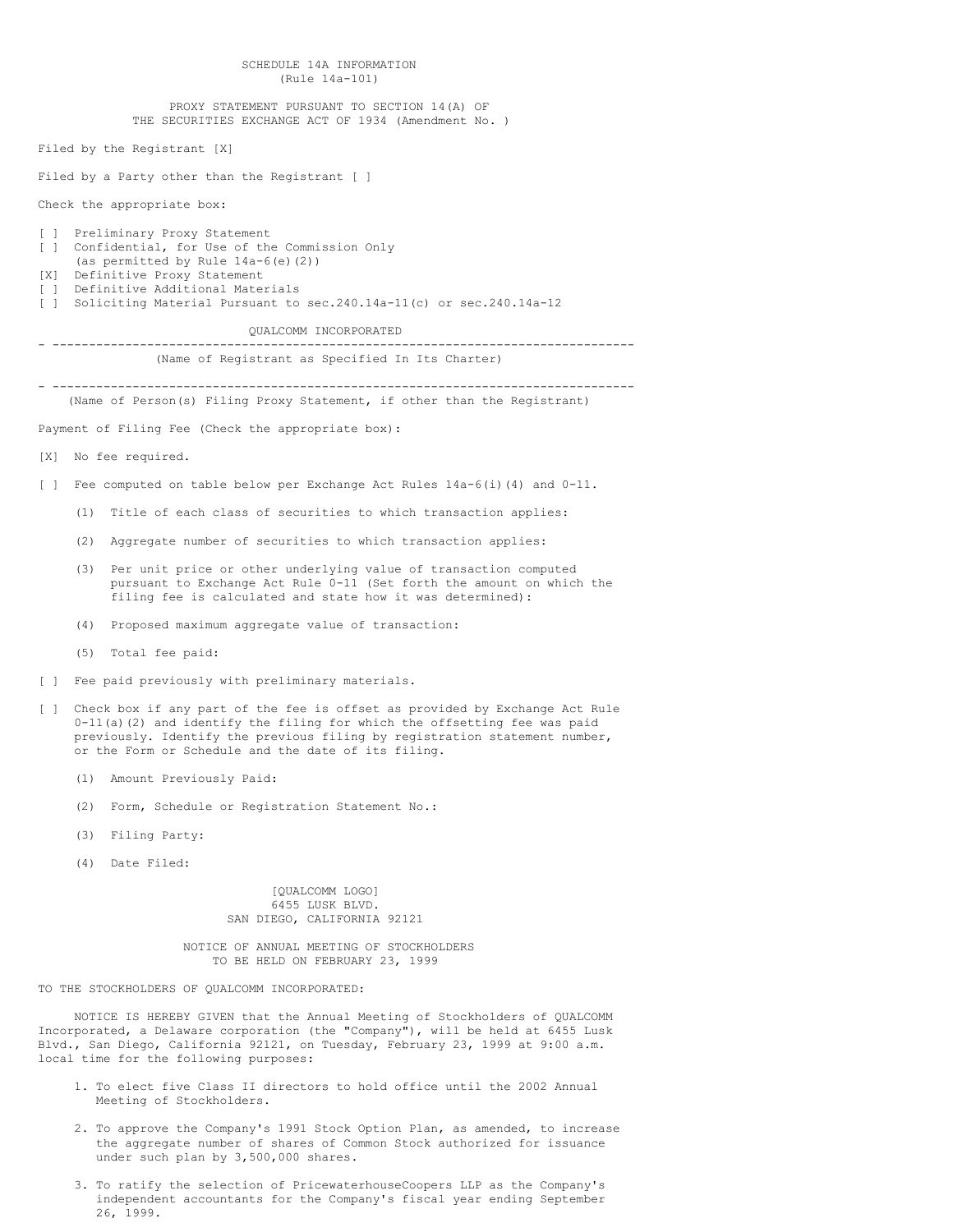4. To transact such other business as may properly come before the meeting or any adjournment or postponement thereof.

The foregoing items of business are more fully described in the Proxy Statement accompanying this Notice.

The Board of Directors has fixed the close of business on December 28, 1998 as the record date for the determination of stockholders entitled to notice of and to vote at this Annual Meeting and at any adjournment or postponement thereof.

By Order of the Board of Directors

/s/ IRWIN MARK JACOBS --------------------------- Irwin Mark Jacobs Chairman of the Board San Diego, California and Chief Executive Officer

January 12, 1999

ALL STOCKHOLDERS ARE CORDIALLY INVITED TO ATTEND THE MEETING IN PERSON. WHETHER OR NOT YOU EXPECT TO ATTEND THE MEETING, PLEASE COMPLETE, DATE, SIGN AND RETURN THE ENCLOSED PROXY AS PROMPTLY AS POSSIBLE IN ORDER TO ENSURE YOUR REPRESENTATION AT THE MEETING. A RETURN ENVELOPE (WHICH IS POSTAGE PREPAID IF MAILED IN THE UNITED STATES) IS ENCLOSED FOR THAT PURPOSE. EVEN IF YOU HAVE GIVEN YOUR PROXY, YOU MAY STILL VOTE IN PERSON IF YOU ATTEND THE MEETING. PLEASE NOTE, HOWEVER, THAT IF YOUR SHARES ARE HELD OF RECORD BY A BROKER, BANK OR OTHER NOMINEE AND YOU WISH TO VOTE AT THE MEETING, YOU MUST OBTAIN FROM THE RECORD HOLDER A PROXY ISSUED IN YOUR NAME.

> QUALCOMM INCORPORATED 6455 LUSK BLVD. SAN DIEGO, CALIFORNIA 92121

PROXY STATEMENT FOR ANNUAL MEETING OF STOCKHOLDERS FEBRUARY 23, 1999

INFORMATION CONCERNING SOLICITATION AND VOTING

#### GENERAL

The enclosed proxy is solicited on behalf of the Board of Directors of QUALCOMM Incorporated, a Delaware corporation (the "Company"), for use at the Annual Meeting of Stockholders to be held on Tuesday, February 23, 1999, at 9:00 a.m. local time (the "Annual Meeting"), or at any adjournment or postponement thereof, for the purposes set forth herein and in the accompanying Notice of Annual Meeting. The Annual Meeting will be held at the Company's principal executive offices, 6455 Lusk Blvd., San Diego, California 92121. The Company intends to mail this proxy statement and accompanying proxy card on or about January 12, 1999 to all stockholders entitled to vote at the Annual Meeting.

### SOLICITATION

The Company will bear the entire cost of solicitation of proxies including preparation, assembly, printing and mailing of this proxy statement, the proxy and any additional information furnished to stockholders. Copies of solicitation materials will be furnished to banks, brokerage houses, fiduciaries and custodians holding in their names shares of Common Stock beneficially owned by others to forward to such beneficial owners. The Company may reimburse persons representing beneficial owners of Common Stock for their costs of forwarding solicitation materials to such beneficial owners. Original solicitation of proxies by mail may be supplemented by telephone, telegram or personal solicitation by directors, officers or other regular employees of the Company or, at the Company's request, D.F. King & Co., Inc., a professional proxy solicitation firm. No additional compensation will be paid to directors, officers or other regular employees for such services, but D.F. King & Co., Inc. will be paid its customary fee, estimated to be about \$10,000, if it renders solicitation services.

### VOTING RIGHTS AND OUTSTANDING SHARES

Only holders of record of Common Stock at the close of business on December 28, 1998 (the "Record Date") will be entitled to notice of and to vote at the Annual Meeting. At the close of business on the Record Date, the Company had outstanding and entitled to vote 70,716,259 shares of Common Stock.

Each holder of record of Common Stock on such date will be entitled to one vote for each share held on all matters to be voted upon. With respect to the election of directors, stockholders may exercise cumulative voting rights. Under cumulative voting, each holder of Common Stock will be entitled to five votes for each share held. Each stockholder may give one candidate, who has been nominated prior to voting, all the votes such stockholder is entitled to cast or may distribute such votes among as many such candidates as such stockholder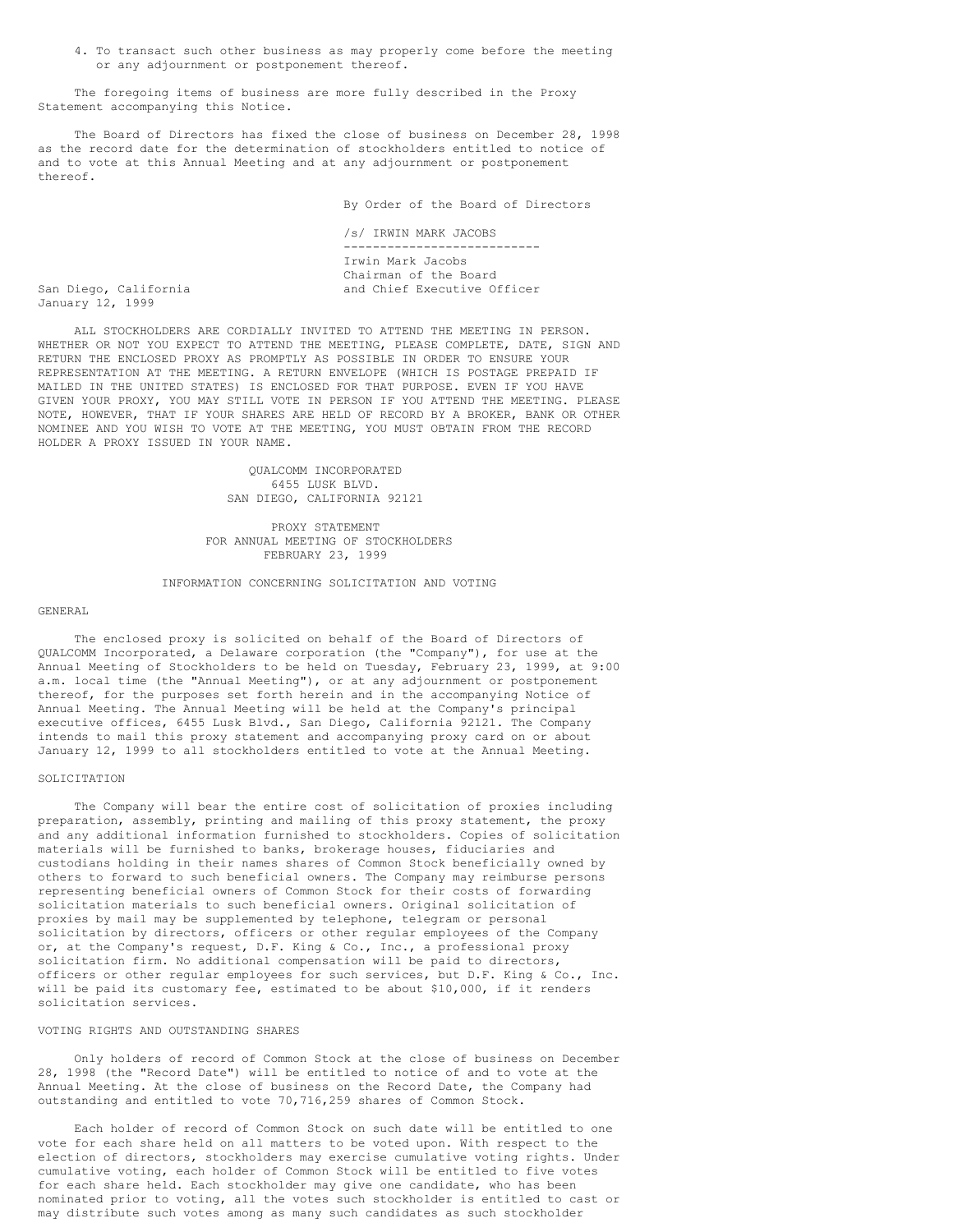chooses. Unless the proxy holders are otherwise instructed, stockholders, by means of the accompanying proxy, will grant the proxy holders discretionary authority to cumulate votes.

All votes will be tabulated by the inspector of election appointed for the meeting, who will separately tabulate affirmative and negative votes, abstentions and broker non-votes. Abstentions will be considered shares entitled to vote in the tabulation of votes cast on proposals presented to the stockholders and will have the same effect as negative votes. Broker non-votes are counted towards a quorum but are not counted for any purpose in determining whether a matter has been approved.

### REVOCABILITY OF PROXIES

Any person giving a proxy pursuant to this solicitation has the power to revoke it at any time before it is voted. It may be revoked by filing with the Secretary of the Company at the Company's principal executive offices, 6455 Lusk Blvd., San Diego, California 92121, a written notice of revocation or a duly executed proxy bearing a later date, or it may be revoked by attending the meeting and voting in person. Attendance at the meeting will not, by itself, revoke a proxy.

### STOCKHOLDER PROPOSALS

The deadline for submitting a stockholder proposal for inclusion in the Company's proxy statement and form of proxy for the Company's 2000 Annual Meeting of Stockholders pursuant to Rule 14a-8, "Shareholder Proposals," of the Securities and Exchange Commission is September 14, 1999. The deadline for submitting a stockholder proposal or a nomination for director that is not to be included in such proxy statement and proxy is also September 14, 1999. Stockholders are also advised to review the Company's Bylaws, which contain additional advance notice requirements, including requirements with respect to advance notice of stockholder proposals and director nominations.

### PROPOSAL 1

### ELECTION OF DIRECTORS

The Company's Restated Certificate of Incorporation and Bylaws provide that the Board of Directors shall be divided into three classes, with each class having a three-year term. Directors are assigned to each class in accordance with a resolution or resolutions adopted by the Board of Directors, each class consisting, as near as possible, of one-third the total number of directors. Vacancies on the Board of Directors resulting from death, resignation, disqualification, removal or other causes shall be filled by either the affirmative vote of the holders of a majority of the then-outstanding shares or by the affirmative vote of a majority of the remaining directors then in office, even if less than a quorum of the Board of Directors. Newly created directorships resulting from any increase in the number of directors shall, unless the Board of Directors determines otherwise, be filled only by the affirmative vote of the directors then in office, even if less than a quorum of the Board of Directors. A director elected by the Board of Directors to fill a vacancy (including a vacancy created by an increase in the number of directors) shall serve for the remainder of the full term of the class of directors in which the vacancy occurred and until such director's successor is elected and qualified.

The Company's Restated Certificate of Incorporation provides that the number of directors which shall constitute the whole Board of Directors shall be fixed exclusively by one or more resolutions adopted from time to time by the Board of Directors. The authorized number of directors is currently set at thirteen. Five seats on the Board of Directors, currently held by Robert E. Kahn, Jerome S. Katzin, Duane A. Nelles, Frank Savage and Brent Scowcroft, have been designated as Class II Board seats, with the term of the directors occupying such seats expiring as of the Annual Meeting.

Each of the nominees for election to this class is currently a Board member of the Company who was previously elected by the stockholders. If elected at the Annual Meeting, each of the five nominees would serve until the 2002 Annual Meeting, in each case until their successor is elected and has qualified, or until such director's earlier death, resignation or removal.

Directors are elected by a plurality of the votes of the shares present in person or represented by proxy at the meeting and entitled to vote on the election of directors. Shares represented by executed proxies will be voted, if authority to do so is not withheld, for the election of the five nominees named below. In the event that any nominee should be unavailable for election as a result of an unexpected occurrence, such shares will be voted for the election of such substitute nominee as the Board of Directors may propose. Each person nominated for election has agreed to serve if elected, and the Board of Directors has no reason to believe that any nominee will be unable to serve.

 $\mathcal{P}$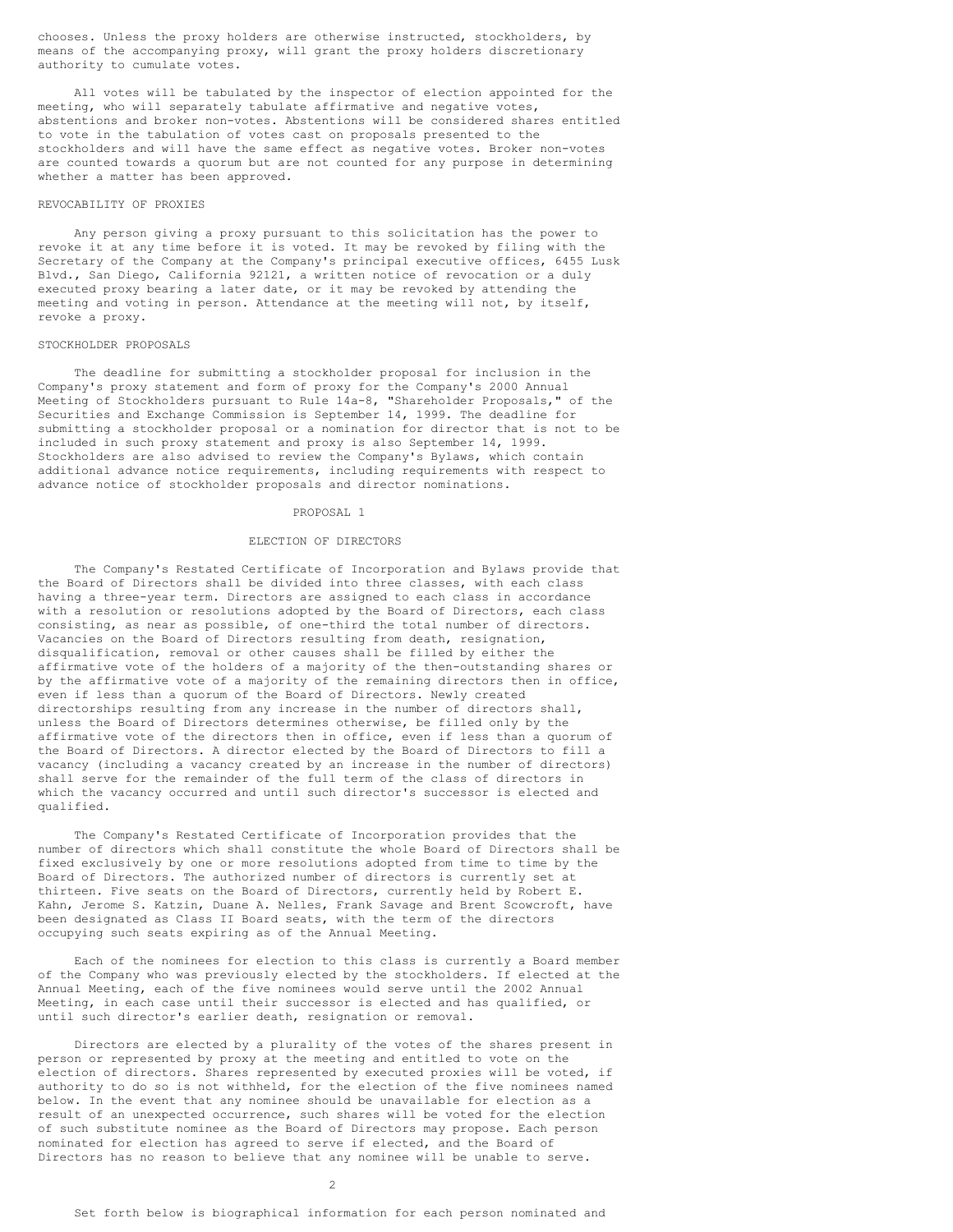each person whose term of office as a director will continue after the Annual Meeting.

## NOMINEES FOR ELECTION FOR A THREE-YEAR TERM EXPIRING AT THE 2002 ANNUAL MEETING

### ROBERT E. KAHN

Robert E. Kahn, age 60, became a director in February 1997. Dr. Kahn is Chairman, Chief Executive Officer and President of the Corporation for National Research Initiatives (CNRI), which he founded in 1986. From 1972 to 1985, he was employed at the U.S. Defense Advanced Research Projects Agency, where his last position was Director of the Information Processing Techniques Office. From 1966 to 1972, Dr. Kahn was a senior scientist with Bolt Beranek and Newman, where he was responsible for the system design of the Arpanet, the first packet-switched network. Dr. Kahn has received numerous awards for his pioneering work on the Internet for which he has received the 1997 National Medal of Technology. Dr. Kahn received a B.E.E. degree from the City College of New York and M.A. and Ph.D. degrees from Princeton University. He is a member of the National Academy of Engineering.

### JEROME S. KATZIN

Jerome S. Katzin, age 80, became a director in November 1987. Until his retirement in 1990, Mr. Katzin was a director or partner of Shearson Lehman Brothers Inc. and its predecessor investment banking firms since 1953. He is also a director of the Coastal Corporation, an oil and gas business. Mr. Katzin is a graduate of the University of Chicago and has a J.D. degree from the University of Chicago Law School. He was on the legal staff of the U.S. Securities and Exchange Commission from 1941 to 1953 and held the position of Director of the Division of Public Utilities. He is the trustee of the San Diego Foundation and a member of the Board of Overseers of the University of California at San Diego. He was formerly a trustee and President of the U.C. San Diego Foundation.

## DUANE A. NELLES

Duane A. Nelles, age 55, a certified public accountant, became a director in August 1988. Mr. Nelles has also served on the Board of Directors of WFS Financial Inc., an automotive finance company, since July 1995. He has been in the personal investment business since 1987. Prior to that, Mr. Nelles was a partner in the international public accounting firm of Coopers & Lybrand, L.L.P., which he joined in 1968 after receiving his M.B.A. degree from the University of Michigan.

### FRANK SAVAGE

Frank Savage, age 60, became a director in February 1996. He has served as Chairman of Alliance Capital Management International and a director of Alliance Capital Management Corporation since July 1993. He also served as Senior Vice President of The Equitable Life Assurance Society of the United States from February 1988 until March 1996. Alliance Capital is an investment management subsidiary of Equitable Life Assurance Society. He was the Chairman of Equitable Capital Management Corporation, an Equitable Life investment management subsidiary, from April 1992 until it merged with Alliance Capital in July 1993. From December 1970 to July 1985 he held various positions with Equitable Life including Investment Officer and Vice President. Mr. Savage is a director of Lockheed Martin Corporation, an aero-technology corporation, Lyondell Chemical Company, a chemical company, Essence Communications, Inc., a media company and The Johns Hopkins and Howard Universities. He earned a B.A. from Howard University in 1962, an M.A. from The Johns Hopkins University Nitze School of Advanced International Studies in 1968 and received an Honorary Doctorate Degree in Humane Letters from Hofstra University.

#### 3

### BRENT SCOWCROFT

Brent Scowcroft, age 73, became a director in December 1994. General Scowcroft is the President of The Scowcroft Group, Inc., an international business consulting firm he founded in June 1994. He is also the President of the Forum for International Policy, a non-profit organization that he founded in 1993 that promotes American leadership and foreign policy. He served as Assistant to the President for National Security Affairs for President Bush from January 1989 until January 1993; he also held that position for President Ford during his term. A retired U.S. Air Force Lieutenant General, General Scowcroft served in numerous national security posts in the Pentagon and the White House prior to his appointments as Assistant to the President for National Security Affairs. He received his B.S. degree from West Point and M.A. and Ph.D. degrees from Columbia University. General Scowcroft is also a director of Pennzoil Company, an oil and gas company.

> THE BOARD OF DIRECTORS RECOMMENDS A VOTE IN FAVOR OF EACH NAMED NOMINEE.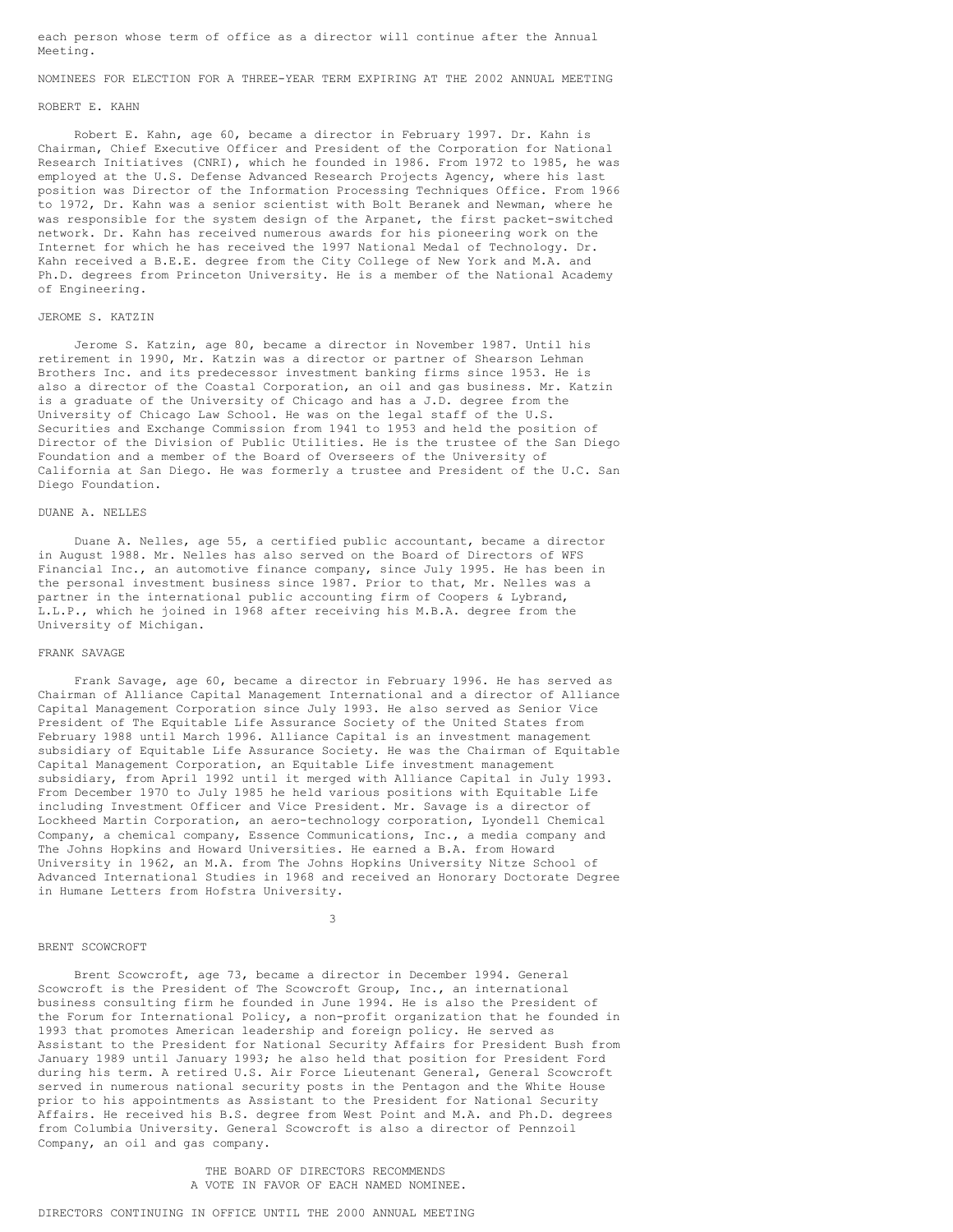### RICHARD C. ATKINSON

Richard C. Atkinson, age 69, became a director in January 1991. Dr. Atkinson has been serving as the President of the University of California since October 1995. Prior to that he served as Chancellor of the University of California at San Diego since 1980. From April 1992 to July 1998 he served on the Board of Directors of San Diego Gas & Electric, a utilities company. Dr. Atkinson is a former director of the National Science Foundation, past President of the American Association for the Advancement of Science and former Chair of the Association of American Universities. He is one of the founders of Computer Curriculum Corporation. He is a member of the National Academy of Sciences, the Institute of Medicine, the National Academy of Education and the American Philosophical Society. Dr. Atkinson holds a Ph.D. degree from Indiana University and a Ph.B. degree from the University of Chicago.

#### PETER M. SACERDOTE

Peter M. Sacerdote, age 61, became a director in October 1989. Mr. Sacerdote has been a limited partner of the Goldman Sachs Group, L.P. since December 1990 where he also serves as Chairman of its Investment Committee. During the five years prior to that time he served as a general partner of Goldman, Sachs & Co. He also serves as a director of AMF Group, Inc., a bowling center operator and equipment manufacturer and Franklin Resources, Inc., a mutual fund management company.

#### DIANA LADY DOUGAN

Diana Lady Dougan, age 55, was elected to the Board in December 1998 by the Board of Directors to fill the vacancy created by Mr. Harvey P. White, who resigned from the Board in September 1998. Ambassador Dougan is Senior Advisor and International Communications Studies Chair of the Center for Strategic and International Studies. She has served in senior policy and management positions for more than three decades, including appointments by both Republican and Democratic presidents in Senate-confirmed positions. From 1982 to 1988, as the first statutory U.S. Coordinator for International Communications and Information Policy, Ambassador Dougan spearheaded international negotiations and policies involving telecom, broadcast, and information technology services on behalf of 14 federal agencies and served administratively as Assistant Secretary of State. She holds the permanent rank of Ambassador. From 1976 to 1983, she served as a director of the Corporation for Public Broadcasting. Early in her career, Ambassador Dougan was the first CATV Marketing Director for Time, Inc. and an award winning TV producer. She earned her undergraduate degrees in Industrial Psychology and English from the University of Maryland. Additional studies include economics at the University of Utah and the Advanced Management Program at Harvard University.

## 4

#### MARC I. STERN

Marc I. Stern, age 54, became a director in February 1994. He has been with The TCW Group, Inc., an asset management firm, since March 1990 and has served as President since May 1992. From December 1988 to March 1990, Mr. Stern served as President and a director of SunAmerica, Inc., a financial services company. Prior to joining SunAmerica, Mr. Stern was Managing Director and Chief Administrative Officer of The Henley Group, Inc., a diversified manufacturing company, from May 1986 to December 1988. From September 1985 to May 1986, he was Senior Vice President of Allied-Signal Inc., a diversified manufacturing company. Mr. Stern is Chairman of Apex Mortgage Capital, Inc., a financial services company; a director of TCW Funds, Inc., a registered investment company; and a trustee of eleven open-end and closed-end registered investment companies comprising the TCW/DW Family of Funds. He graduated from Dickinson College in 1965, and received his master's degree from Columbia University Graduate School of Public Law and Government in 1966 and his law degree from Columbia University School of Law in 1969.

DIRECTORS CONTINUING IN OFFICE UNTIL THE 2001 ANNUAL MEETING

### IRWIN MARK JACOBS

Irwin Mark Jacobs, age 65, one of the founders of the Company, has served as Chairman of the Board of Directors and Chief Executive Officer of the Company since it began operations in July 1985. He also held the title of President prior to May 1992. Before joining the Company, Dr. Jacobs was Executive Vice President and a director of M/A-COM, Inc., a telecommunications company ("M/A-COM"). From October 1968 to April 1985, Dr. Jacobs held various executive positions at LINKABIT (M/A-COM LINKABIT after August 1980), a company he co-founded. During most of his period of service with LINKABIT, he was Chairman, President and Chief Executive Officer and was at all times a director. Dr. Jacobs received his B.E.E. degree from Cornell University and his M.S. and Sc.D. degrees from the Massachusetts Institute of Technology ("MIT"). He is a member of the National Academy of Engineering and was awarded the National Medal of Technology in 1994.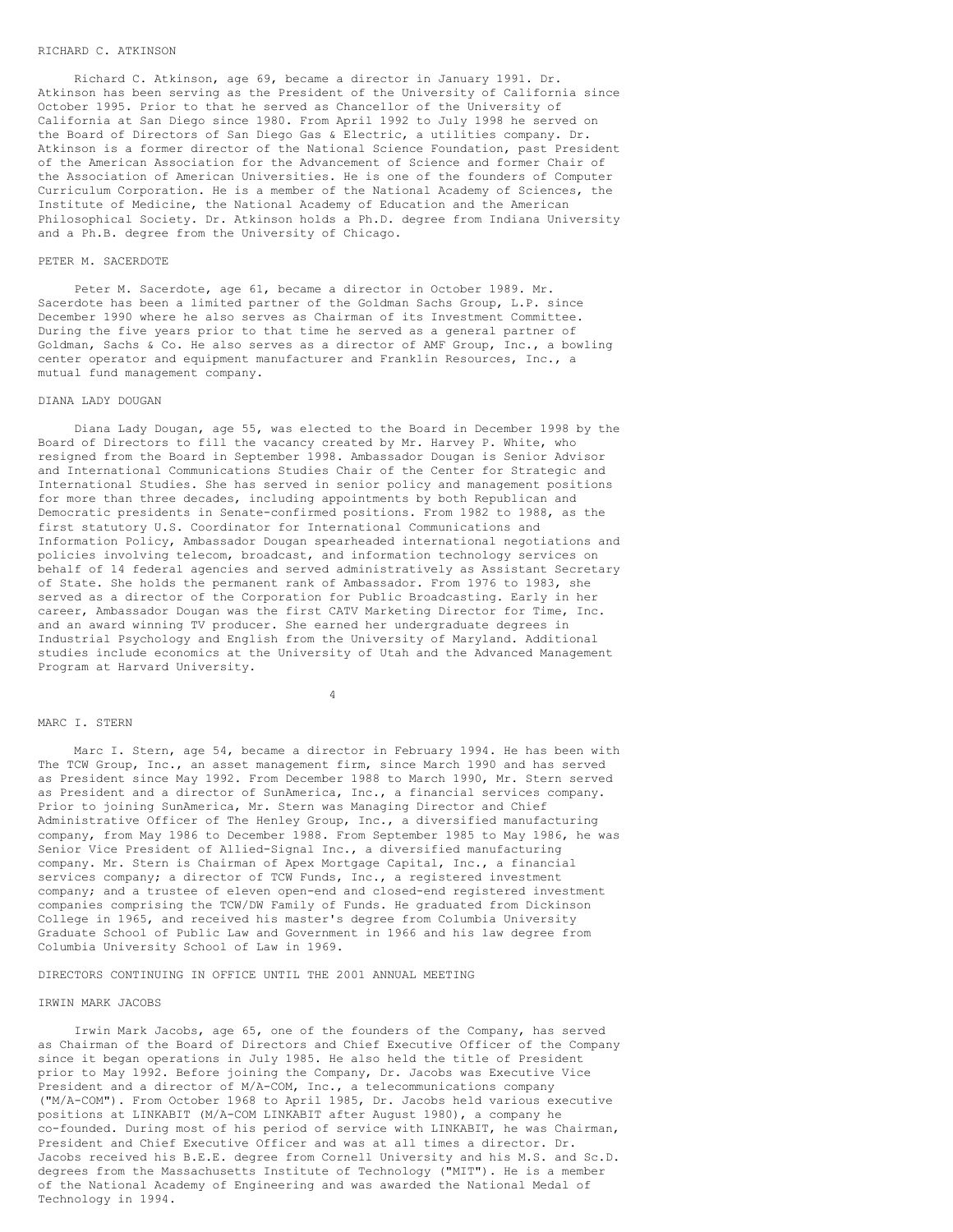### ANDREW J. VITERBI

Andrew J. Viterbi, age 63, one of the founders of the Company, has served as Vice-Chairman of the Board of Directors since it began operations in July 1985. From July 1985 through July 1996 he also served as the Company's Chief Technical Officer. From July 1983 to April 1985, Dr. Viterbi was Senior Vice President and Chief Scientist of M/A-COM. From October 1968 to April 1985, Dr. Viterbi held various executive positions at LINKABIT (M/A-COM LINKABIT after August 1980), a company he co-founded, and served as President of the M/A-COM LINKABIT subsidiary of M/A-COM. During most of his period of service with LINKABIT, he was Vice-Chairman and was at all times a director. Dr. Viterbi received his B.S and M.S. degrees in Electrical Engineering from MIT and his Ph.D. degree from the University of Southern California. He is a member of both the National Academy of Engineering and the National Academy of Sciences and is currently a member of the President's Information Technology Advisory Committee.

#### ADELIA A. COFFMAN

Adelia A. Coffman, age 46, one of the founders of the Company, has served as a director from July 1985 to February 1989 and since January 1992. She also served as Chief Financial Officer of the Company from July 1985 until April 1994 and held the titles of Vice President and Senior Vice President at the Company during that time. Ms. Coffman currently provides financial consulting services and is also active in Oregon Diverse Industries, LLC, a real estate investment and development company of which she is an owner. From July 1970 until July 1985, Ms. Coffman held various positions at LINKABIT and M/A-COM LINKABIT. Prior to joining the Company, Ms. Coffman was Controller of M/A-COM LINKABIT. Ms. Coffman received her B.S. degree in Business from San Diego State University.

5

### NEIL KADISHA

Neil Kadisha, age 44, became a director in August 1988. Prior to becoming a director, he served as Chairman of the Board and Chief Executive Officer of Omninet Corporation. In 1981, Mr. Kadisha founded GNC Industries, Inc./Stadco, an aerospace and aircraft component manufacturer, where he is currently serving as Chief Executive Officer. In 1989, Mr. Kadisha founded Texollini, Inc., a manufacturer of stretch fabric, where he currently serves as Chairman of the Board. In 1996, Mr. Kadisha became the Chief Executive Officer of HPM Corporation, a major manufacturer of machinery for the plastics industry and machinery for the die casting industry. Mr. Kadisha's academic background is in Industrial Management and Economics from Manchester, United Kingdom.

### BOARD COMMITTEES AND MEETINGS

During the fiscal year ended September 27, 1998, the Board of Directors held ten meetings. The Board has an Audit Committee, a Compensation Committee, a Nominating Committee and a Stock Option Committee.

The Audit Committee meets at least quarterly with the Company's management and independent accountants to, among other things, review the results of the annual audit and discuss the financial statements, recommend to the Board the independent accountants to be retained and receive and consider the accountants' comments as to controls, adequacy of staff and management performance and procedures in connection with audit and financial controls. The Audit Committee, which as of the end of fiscal 1998 was composed of Messrs. Nelles (Committee Chairman), Kadisha and Katzin and Ms. Coffman, met seven times during such fiscal year.

The Compensation Committee makes recommendations concerning salaries and incentive compensation, administers and approves stock offerings under the Company's 1991 Employee Stock Purchase Plan and the 1996 Non-Qualified Employee Stock Purchase Plan, administers the Company's 1991 Stock Option Plan and otherwise determines compensation levels and performs such other functions regarding compensation as the Board may delegate. The Compensation Committee, which as of the end of fiscal 1998 was composed of Messrs. Katzin (Committee Chairman), Nelles and Stern, met seven times during such fiscal year.

The Nominating Committee interviews, evaluates, nominates and recommends individuals for membership on the Company's Board of Directors and committees thereof. The Company's Bylaws provide for procedures for consideration of nominees recommended by stockholders. Effective February 1997, the Nominating Committee included Messrs. Sacerdote (Committee Chairman), Atkinson and Stern; this Committee met once during fiscal 1998. Effective February 1998, the Nominating Committee was reconstituted to consist of Ms. Coffman (Committee Chairman) and Messrs. Kadisha and Sacerdote and did not meet during the remainder of fiscal 1998. This Committee met in December 1998 to nominate the Class II Director nominees, subject to stockholder approval, as further discussed in Proposal 1.

The Stock Option Committee administers and awards stock options to employees and consultants (other than with respect to directors and executive officers of the Company) under the Company's 1991 Stock Option Plan. The Stock Option Committee, which as of the end of fiscal 1998 was composed of Messrs.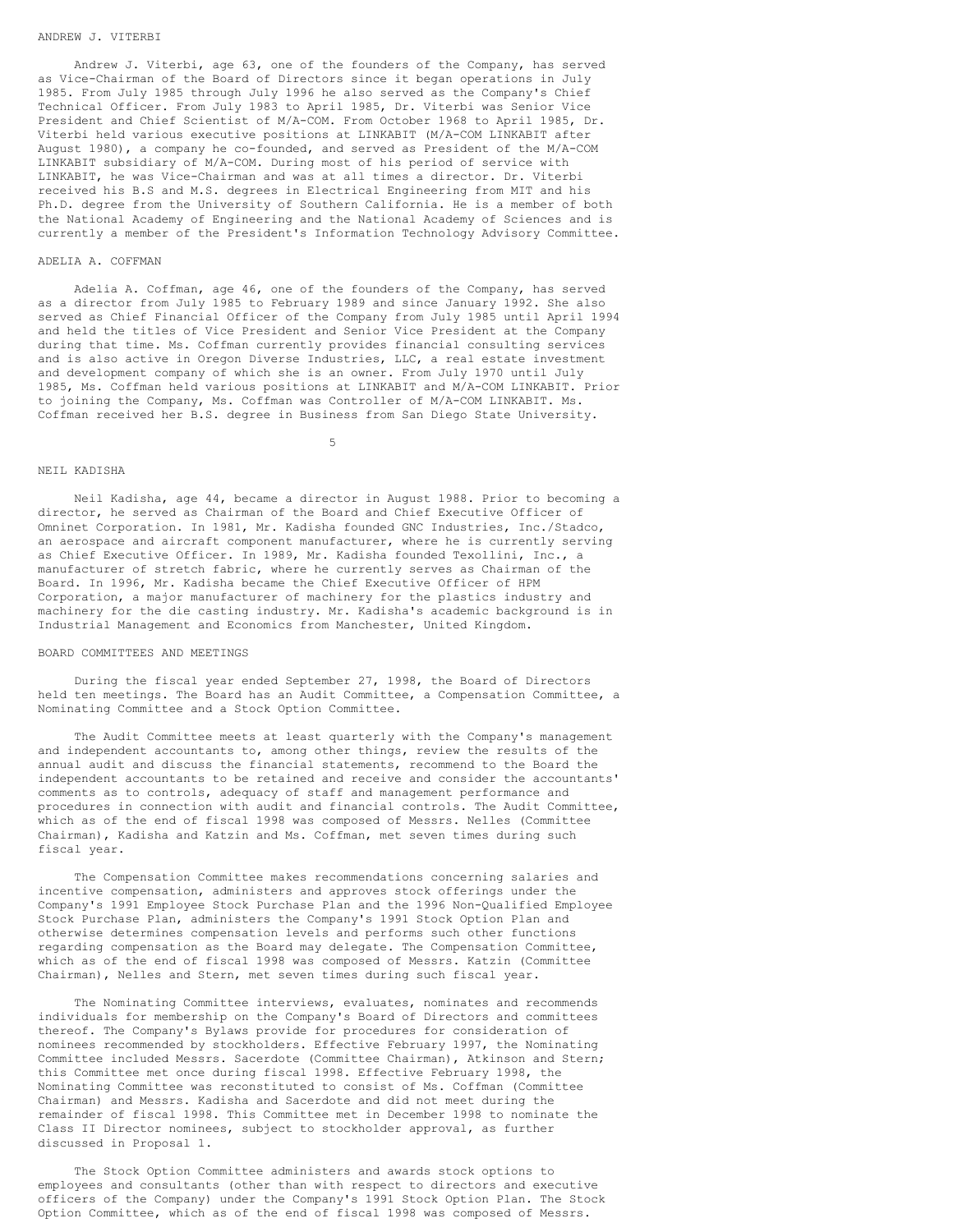Nelles (Committee Chairman), Jacobs and Viterbi, met three times during such fiscal year. Mr. White resigned from the Board and this Committee in September 1998.

During the fiscal year ended September 27, 1998, each Board member attended at least 75% of the aggregate of the meetings of the Board and of the committees on which he or she served and held during the period for which he or she was a Board or Committee member, respectively.

#### PROPOSAL 2

#### APPROVAL OF THE 1991 STOCK OPTION PLAN, AS AMENDED

In August 1991, the Board of Directors adopted, and the stockholders subsequently approved, the Company's 1991 Stock Option Plan (the "Option Plan"). As a result of a series of amendments, as of 6

December 10, 1998, there were 33,400,000 shares approved by the Board of Directors and the stockholders for issuance under the Option Plan.

In December 1998, the Board approved an amendment to the Option Plan, subject to stockholder approval, to increase the aggregate number of shares of Common Stock authorized for issuance under such plan by 3,500,000 shares to a total of 36,900,000 shares. As of December 10, 1998, an aggregate of 30,855,883 shares of the Company's Common Stock had been granted under the Option Plan (net of canceled or expired options), and 2,544,117 shares (plus any shares that might in the future be returned to the Option Plan as a result of cancellations or expirations of options) remained available for future grant under the Option Plan.

The Company's management and Board of Directors believe that stock options are a key aspect of the Company's ability to attract qualified engineering, technical and other personnel in the face of an increasingly competitive hiring environment. The Board increased the number of shares reserved for issuance under the Option Plan to ensure that the Company is able to continue to grant stock options to employees and consultants at levels determined appropriate by the Board, the Compensation Committee and the Stock Option Committee. In the event that this Proposal 2 is not approved by the stockholders, and as a consequence the Company is unable to continue to grant options at competitive levels, the Company's management believes that it will negatively affect the Company's ability to meet its needs for highly qualified personnel and its ability to manage future growth.

The Board has full discretion to determine the number of options to be granted to employees under the Option Plan, subject to an annual limitation on the total number of options that may be granted to any employee. Details are presented below regarding stock options granted during the last three years to each of the executive officers of the Company named in the Summary Compensation Table under "Compensation of Executive Officers" (the "Named Executive Officers").

Vote Required. Stockholders are requested in this Proposal 2 to approve the Option Plan, as amended. The affirmative vote of the holders of a majority of the shares present in person or represented by proxy and entitled to vote at the meeting will be required to approve the Option Plan, as amended. Abstentions will be considered shares entitled to vote on this Proposal 2 and will have the same effect as negative votes. Broker non-votes are counted towards a quorum, but are not counted for any purpose in determining whether this matter has been approved.

> THE BOARD OF DIRECTORS RECOMMENDS A VOTE IN FAVOR OF PROPOSAL 2.

The essential features of the Option Plan, as amended, are outlined below.

#### GENERAL

The Option Plan provides for the grant of both incentive and non-qualified stock options. Incentive stock options granted under the Option Plan are intended to qualify as "incentive stock options" within the meaning of Section 422 of the Internal Revenue Code of 1986, as amended (the "Code"). The Company has not granted incentive stock options since December 1988 and currently has no outstanding incentive stock options. Non-qualified stock options granted under the Option Plan are not intended to qualify as incentive stock options under the Code. See "Material Federal Income Tax Information" for a discussion of the tax treatment of incentive and non-qualified stock options.

#### PURPOSE

The Option Plan was adopted to provide a means by which selected officers, directors and employees of and consultants to the Company and its affiliates could be given an opportunity to purchase stock in the Company, to assist in retaining the services of employees holding key positions, to secure and retain the services of persons capable of filling such positions and to provide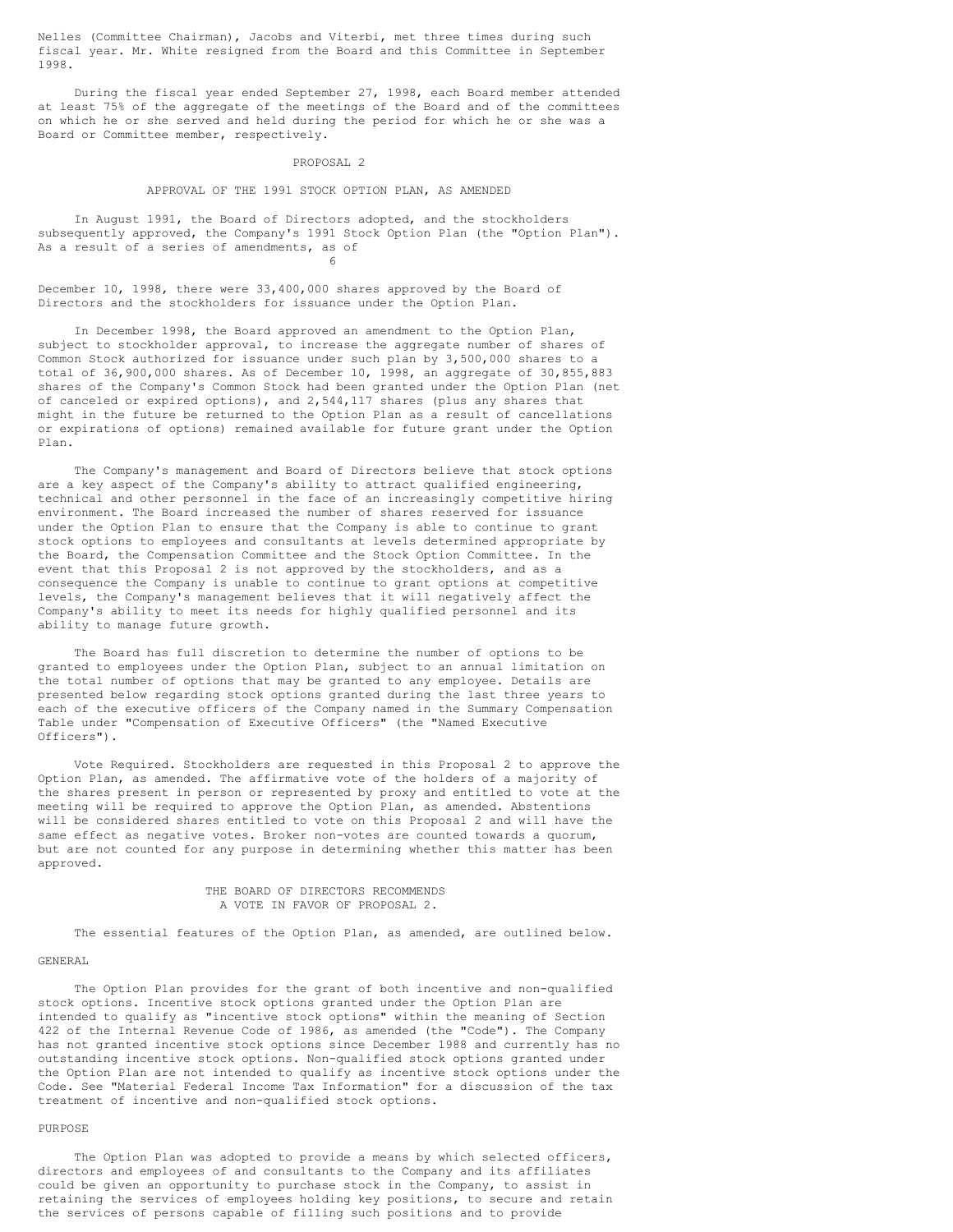incentives for such persons to exert maximum efforts for the success of the Company.

7

# ADMINISTRATION

The Option Plan is administered by the Board of Directors. The Board has the power to construe and interpret the Option Plan and, subject to the provisions of the Option Plan, to determine the persons to whom and the dates on which options will be granted, the number of shares to be subject to each option, the time or times during the term of each option within which all or a portion of such option may be exercised, the exercise price, the type of consideration to be paid upon exercise of an option and other terms of the option. The Board of Directors is authorized to delegate administration of the Option Plan to a committee composed of not fewer than two members of the Board. The Board has delegated administration of the Option Plan to the Compensation Committee of the Board. The Board has also delegated administration of the Option Plan to the Stock Option Committee of the Board with respect to option grants to persons other than directors and executive officers of the Company. As used herein with respect to the Option Plan, the "Board" refers to the Compensation Committee and the Stock Option Committee as well as to the Board of Directors itself.

### STOCK SUBJECT TO THE OPTION PLAN

If options granted under the Option Plan expire or otherwise terminate without being exercised, the Common Stock not purchased pursuant to such options again becomes available for issuance under the Option Plan.

### ELIGIBILITY

Incentive stock options may be granted only to employees (including executive officers) of the Company and its affiliates. Non-qualified stock options may be granted to employees (including executive officers), directors and consultants. As of December 10, 1998, approximately 8,009 persons were eligible to receive grants under the Option Plan.

No incentive stock options may be granted under the Option Plan to any person who, at the time of the grant, owns (or is deemed to own) stock possessing more than 10% of the total combined voting power of the Company or any affiliate of the Company, unless the option exercise price is at least 110% of the fair market value of the stock subject to the option on the date of grant, and the term of the option does not exceed five years from the date of grant. The aggregate fair market value, determined at the time of grant, of the shares of Common Stock with respect to which incentive stock options granted under the Option Plan are exercisable for the first time by an optionee during any calendar year (under all such plans of the Company and its affiliates) may not exceed \$100,000.

## TERMS OF OPTIONS

The following is a description of the permissible terms of options under the Option Plan. Individual option grants may be more restrictive as to any or all of the permissible terms described below.

Exercise Price; Payment. The exercise price of incentive stock options under the Option Plan may not be less than the fair market value of the Common Stock subject to the option on the date of the option grant, and in some cases (see "Eligibility" above), may not be less than 110% of such fair market value. The exercise price of non-qualified stock options may not be less than the fair market value of the stock subject to the option on the date of the option grant. At December 10, 1998, the closing price of the Company's Common Stock as reported on the Nasdaq National Market was \$51.38 per share. The exercise price of options granted under the Option Plan must be paid either: (a) in cash at the time the option is exercised; or (b) at the discretion of the Board, (i) by delivery of other Common Stock of the Company, (ii) pursuant to a deferred payment arrangement or (iii) in any other form of legal consideration acceptable to the Board.

Option Repricing. In the event of a decline in the value of the Company's Common Stock, the Board has the authority to offer employees the opportunity to replace outstanding higher priced options, whether incentive or non-qualified, with new lower priced options. Only once has the Company provided that opportunity to its non-corporate officer employees. Under the terms of the Option Plan, the Board cannot reprice options issued pursuant to the Option Plan to the Company's executive officers or directors.

8

Option Exercise. Options granted under the Option Plan may become exercisable in cumulative increments ("vest") as determined by the Board. Options granted under the Option Plan generally are subject to vesting over a 5-year period, with a specified percentage of each option vesting on various annual anniversary dates of the option's date of grant, provided that the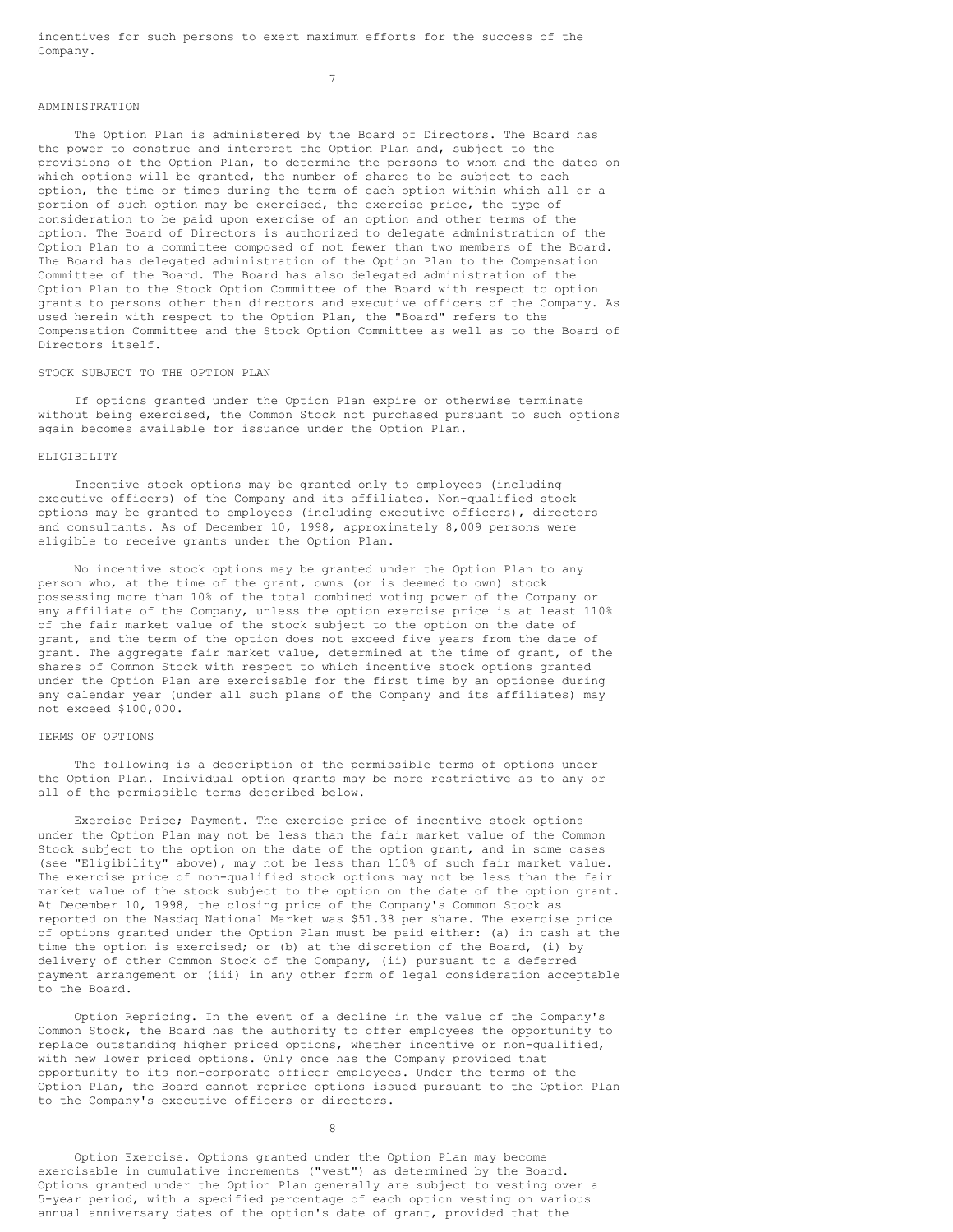optionee has continuously provided services to the Company or an affiliate of the Company from such date of grant until the applicable vesting date. Shares covered by options granted in the future under the Option Plan may be subject to different vesting terms. The Board has the power to accelerate the time during which an option may be exercised. In addition, options granted under the Option Plan may permit exercise prior to vesting, but in such event the optionee may be required to enter into an early exercise stock purchase agreement that allows the Company to repurchase shares not yet vested at their exercise price should the optionee leave the employ or cease to be a consultant of the Company before vesting.

Term. The maximum term of options under the Option Plan is ten years, except that in certain cases (see "Eligibility") the maximum term is five years. The Option Plan provides for earlier termination of an option due to the optionee's cessation of service. Options under the Option Plan generally terminate thirty (30) days after the optionee ceases to provide services to the Company or any affiliate of the Company. However, options may be exercised for up to twelve months after an optionee's relationship with the Company and its affiliates ceases due to disability or death. An option agreement may also provide that all unvested shares will vest as of the date of the optionee's death or permanent disability followed by death.

### RESTRICTIONS ON TRANSFER

Incentive stock options granted under the Option Plan may not be transferred except by will or by the laws of descent and distribution, and may be exercised during the lifetime of the person to whom the option is granted only by such person. The Option Plan provides that non-qualified stock options shall be transferable by the optionee only upon such terms and conditions as are set forth in the option agreement as the Board shall determine in its discretion. In addition, shares subject to repurchase by the Company under an early exercise stock purchase agreement may be subject to restrictions on transfer which the Board deems appropriate.

## EFFECT OF CERTAIN CORPORATE EVENTS

If any change is made in the stock subject to the Option Plan or subject to any option granted under the Option Plan (through merger, consolidation, reorganization, recapitalization, stock dividend, dividend in property other than cash, stock split, liquidating dividend, combination of shares, exchange of shares, change in corporate structure or other transaction not involving the receipt of consideration of the Company), the Option Plan and options outstanding thereunder will be appropriately adjusted as to the type(s) and the maximum number of securities subject to such plan, the maximum number of securities which may be granted to an employee in a particular calendar year and the type(s), number of securities and price per share of stock subject to such outstanding options. On September 23, 1998, the exercise prices of outstanding options to purchase Company Common Stock were adjusted as a result of the spin-off of Leap Wireless International, Inc. ("Leap") by the Company. See "Executive Compensation -- Effect of Leap Spin-Off on the Company's Stock Options."

In the event of a merger or consolidation in which the Company is not the surviving corporation or a reverse merger in which the Company is the surviving corporation but the shares of the Company's Common Stock outstanding prior to the merger are converted into other property, then to the extent permitted by law, any surviving corporation will be required to either assume options outstanding under the Option Plan or substitute similar options for those outstanding under such plan, or such outstanding options will continue in full force and effect. In the event that any surviving corporation refuses to assume or continue options outstanding under the Option Plan, or to substitute similar options, then with respect to options held by persons then performing services as employees, directors or consultants for the Company or any affiliate of the Company, the time during which such options may be exercised will be accelerated and the options terminated if not exercised prior to such event. In the event of a dissolution or liquidation of the Company, any options outstanding under the Option Plan will terminate if not exercised prior to such event.

9

In addition, the Option Plan provides that options held by any person who is terminated for any reason other than cause within twenty-four (24) months following a Change in Control will accelerate and immediately become fully vested and exercisable, except in certain circumstances if such potential acceleration would prohibit the Company from entering into a "pooling of interests" accounting transaction.

#### DURATION, AMENDMENT AND TERMINATION

The Board may suspend or terminate the Option Plan at any time. Unless sooner terminated, the Option Plan will terminate on August 18, 2001.

The Board may also amend the Option Plan at any time or from time to time. However, no amendment will be effective unless approved by the stockholders of the Company within twelve (12) months before or after its adoption by the Board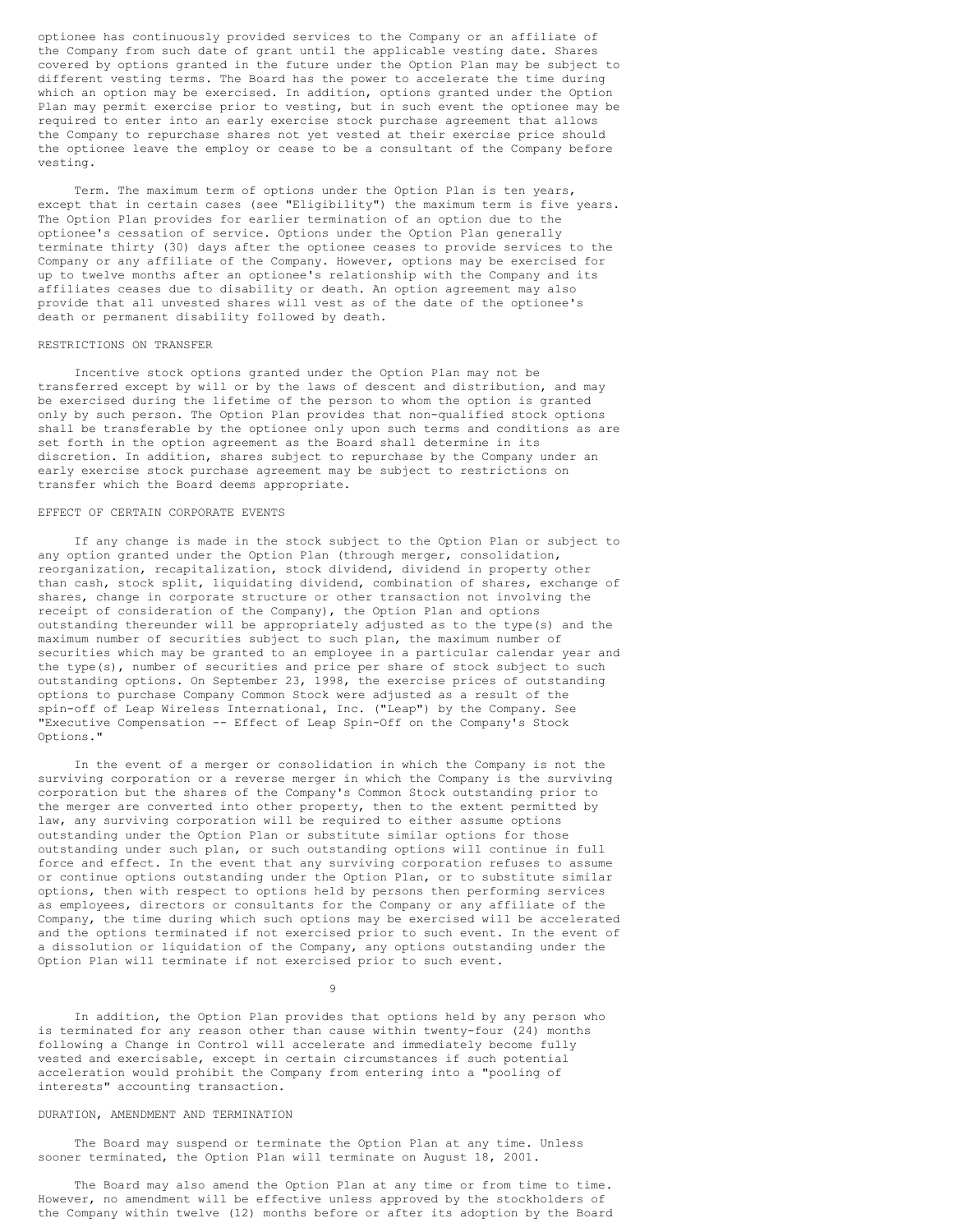if the amendment would: (i) increase the number of shares reserved for options under the Option Plan; (ii) modify the requirements as to eligibility for participation (to the extent such modification requires stockholder approval in order for the Option Plan to satisfy Section 422 of the Code); or (iii) modify the Option Plan in any other way if such modification requires stockholder approval in order for the Option Plan to satisfy the requirements of Section 422 of the Code or to comply with the requirements of Rule 16b-3 of the Securities Exchange Act of 1934, as amended (the "Exchange Act").

#### MATERIAL FEDERAL INCOME TAX INFORMATION

Incentive Stock Options. Incentive stock options under the Option Plan are intended to be eligible for the favorable federal income tax treatment accorded "incentive stock options" under the Code.

There generally are no federal income tax consequences to the optionee or the Company by reason of the grant or exercise of an incentive stock option. However, the exercise of an incentive stock option may increase the optionee's alternative minimum tax liability, if any. The Company has not granted incentive stock options since December 1988 and currently has no outstanding incentive stock options.

Non-Qualified Stock Options. Non-qualified stock options granted under the Option Plan generally have the following federal income tax consequences:

There are no tax consequences to the optionee or the Company by reason of the grant of a non-qualified stock option. Upon exercise of a non-qualified stock option, the optionee will recognize taxable ordinary income equal to the excess of the stock's fair market value on the date of exercise over the option exercise price. Generally, with respect to employees, the Company is required to withhold taxes in an amount based on the ordinary income recognized. Subject to the requirement of reasonableness, the provisions of Section 162(m) of the Code and the satisfaction of a tax-reporting obligation, the Company generally will be entitled to a business expense deduction equal to the taxable ordinary income realized by the optionee. Upon disposition of the stock, the optionee will recognize a capital gain or loss equal to the difference between the selling price and the sum of the amount paid for such stock plus any amount recognized as ordinary income upon exercise of the option. Such gain or loss will be long or short-term depending on whether the stock was held for more than one year. Slightly different rules may apply to optionees who acquire stock subject to certain repurchase options or who are subject to Section 16(b) of the Exchange Act.

Potential Limitation on Company Deductions. Section 162(m) of the Code denies a deduction to any publicly held corporation for compensation paid to certain employees in a taxable year to the extent that compensation exceeds \$1,000,000 for a covered employee. It is possible that compensation attributable to stock options, when combined with all other types of compensation received by a covered employee from the Company, may cause this limitation to be exceeded in any particular year.

Certain kinds of compensation, including qualified "performance-based compensation," are disregarded for purposes of the deduction limitation. In accordance with applicable Treasury regulations issued under Section 162(m) of the Code, compensation attributable to stock options will qualify as performance-based compensation, provided that: either (a)(i) the option plan contains a per-employee limitation on the number of shares for which options may be granted during a specified period, (ii) the per-employee limitation is approved by the stockholders, (iii) the option is granted by a Compensation Committee comprised solely of

10

"outside directors" (as defined in Section 162(m) of the Code) and (iv) the exercise price of the option is no less than the fair market value of the stock on the date of grant; or (b) the option is granted by a Compensation Committee comprised solely of "outside directors" and is granted (or exercisable) only upon the achievement (as certified in writing by the Compensation Committee) of an objective performance goal established by the Compensation Committee while the outcome is substantially uncertain and approved by the stockholders.

For the aforementioned reasons, the Company's Option Plan was amended to provide for an annual per employee limitation as required under Section 162(m) of the Code. Such limit was approved by the stockholders in February 1995. Because the Company's Compensation Committee is comprised solely of "outside directors," options granted by such committee will qualify as "performance-based compensation." The Stock Option Committee is not comprised solely of "outside directors;" consequently, options granted by the Stock Option Committee will not qualify as "performance-based compensation."

Other Tax Consequences. The foregoing discussion is intended to be a general summary only of the material federal income tax aspects of options granted under the Option Plan; tax consequences may vary depending on the particular circumstances at hand. In addition, administrative and judicial interpretations of the application of the federal income tax laws are subject to change. Furthermore, no information is given with respect to foreign, state or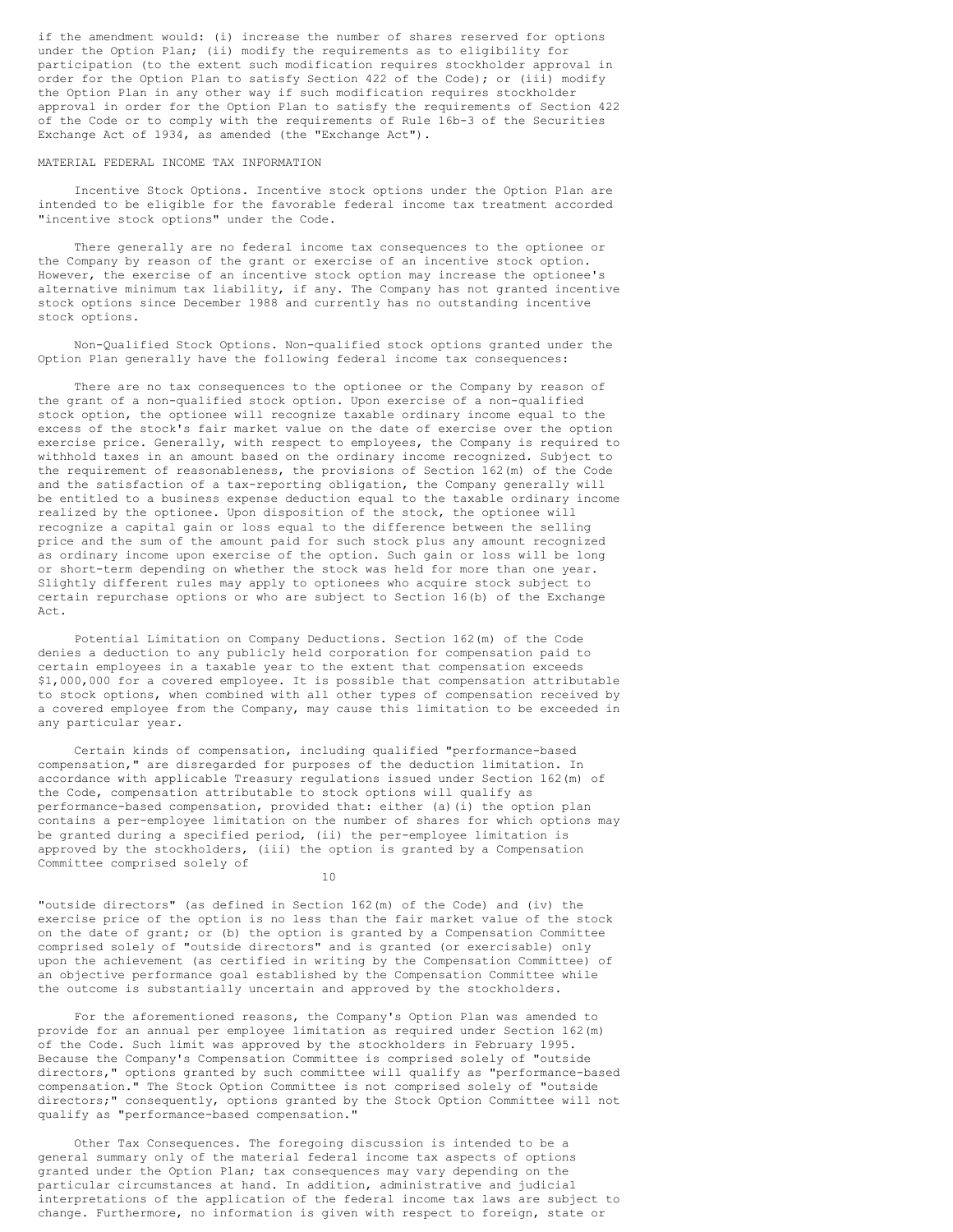local taxes that may be applicable. Participants in the Option Plan who are residents of or are employed in a country other than the United States may be subject to taxation in accordance with the tax laws of that particular country in addition to or in lieu of United States federal income taxes.

#### PROPOSAL 3

### RATIFICATION OF SELECTION OF INDEPENDENT ACCOUNTANTS

The Board of Directors has selected PricewaterhouseCoopers LLP as the Company's independent accountants for the fiscal year ending September 26, 1999 and has further directed that management submit the selection of independent accountants for ratification by the stockholders at the Annual Meeting. PricewaterhouseCoopers LLP has audited the Company's financial statements since the Company commenced operations in 1985. Representatives of PricewaterhouseCoopers LLP are expected to be present at the Annual Meeting, will have an opportunity to make a statement if they so desire and will be available to respond to appropriate questions.

Vote Required. Stockholder ratification of the selection of PricewaterhouseCoopers LLP as the Company's independent accountants is not required by the Company's Bylaws or otherwise. However, the Board is submitting the selection of PricewaterhouseCoopers LLP to the stockholders for ratification as a matter of good corporate practice. If the stockholders fail to ratify the selection, the Board and the Audit Committee will reconsider whether or not to retain that firm. Even if the selection is ratified, the Board and the Audit Committee in their discretion may direct the appointment of a different independent accounting firm at any time during the year if they determine that such a change would be in the best interests of the Company and its stockholders.

The affirmative vote of the holders of a majority of the shares present in person or represented by proxy and entitled to vote at the meeting will be required to ratify the selection of PricewaterhouseCoopers LLP. Abstentions will be considered shares entitled to vote on this Proposal 3 and will have the same effect as negative votes. Broker non-votes are counted towards a quorum, but are not counted for any purpose in determining whether this matter has been ratified.

> THE BOARD OF DIRECTORS RECOMMENDS A VOTE IN FAVOR OF PROPOSAL 3.

> > 11

## SECURITY OWNERSHIP OF CERTAIN BENEFICIAL OWNERS AND MANAGEMENT

The following table sets forth certain information regarding the ownership of the Company's Common Stock as of December 10, 1998, by: (i) each director and nominee for director; (ii) each of the Named Executive Officers; (iii) all executive officers and directors of the Company as a group; and (iv) all those known by the Company to be beneficial owners of more than five percent of its Common Stock.

### $<$ TABLE> <CAPTION>

|                                                             | BENEFICIAL<br>OWNERSHIP(1)     |                     |  |
|-------------------------------------------------------------|--------------------------------|---------------------|--|
| NAME OF BENEFICIAL OWNER                                    | NUMBER OF<br>SHARES<br>------- | PERCENT<br>OF TOTAL |  |
| $<$ S $>$                                                   | <<                             | < <sub></sub>       |  |
|                                                             | 3,185,428                      | 4.47%               |  |
|                                                             | 35,500                         | $\star$             |  |
|                                                             | 174,214                        | $\star$             |  |
|                                                             | 76,794                         | $\star$             |  |
|                                                             | 1,751,152                      | 2.47%               |  |
|                                                             | 569,064                        | $\star$             |  |
|                                                             | 226,032                        | $\star$             |  |
| Adelia A. Coffman(8)(15)                                    | 181,685                        | $\star$             |  |
|                                                             | $- -$                          |                     |  |
|                                                             | 1,562,294                      | 2.20%               |  |
|                                                             | 14,000                         | $\star$             |  |
| Jerome S. Katzin(10)(15)                                    | 257,334                        | $\star$             |  |
|                                                             | 60,500                         | $\star$             |  |
|                                                             | 95,000                         | $\star$             |  |
|                                                             | 26,000                         | $\star$             |  |
|                                                             | 41,000                         | $\star$             |  |
|                                                             | 40,000                         | $\star$             |  |
| All Executive Officers and Directors as a Group             |                                |                     |  |
| $(23 \text{ persons}) (14) (15) \dots (23 \text{ persons})$ | 9,455,933                      | 13.00%              |  |
| $\langle$ /TABLE>                                           |                                |                     |  |

- ---------------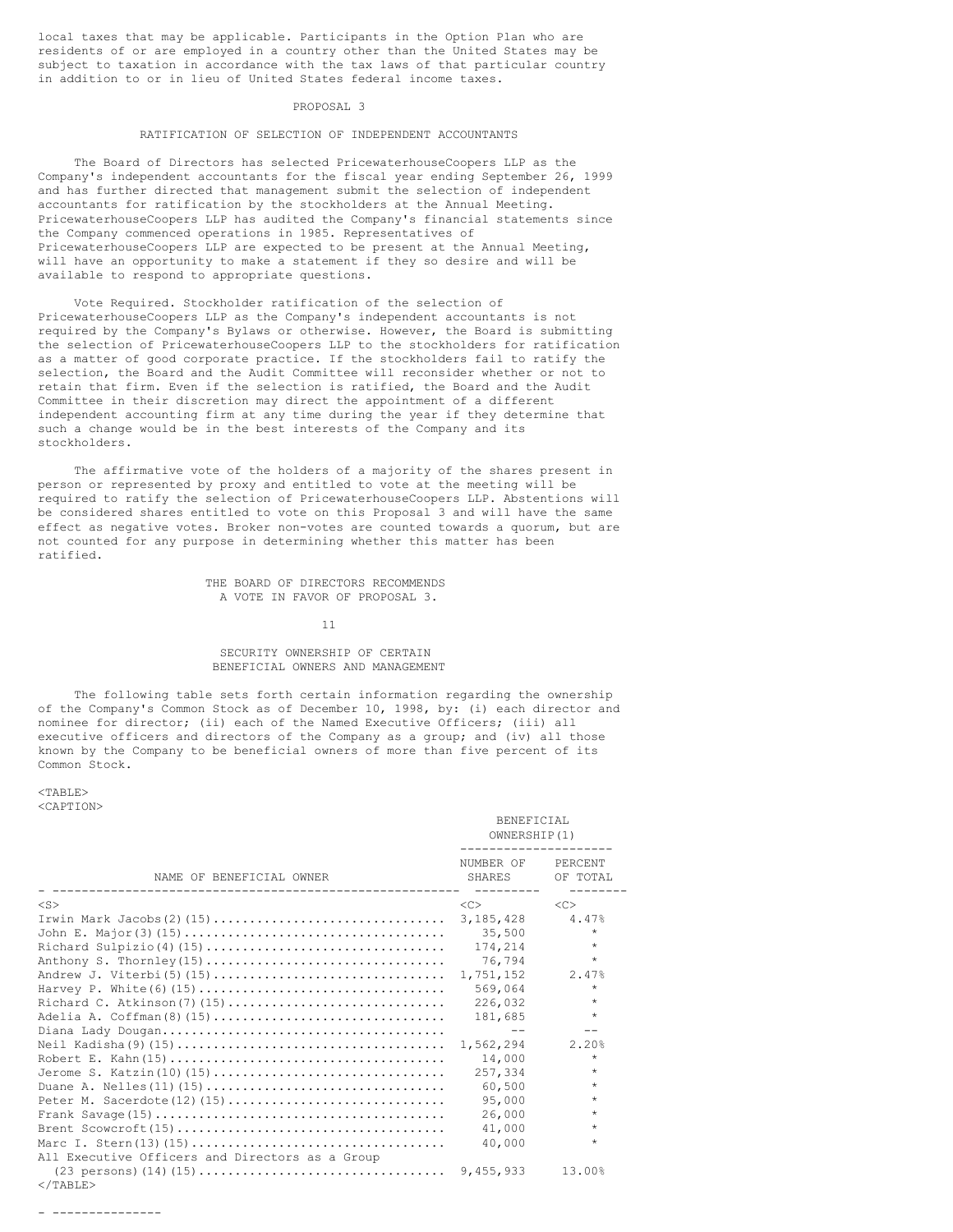#### \* Less than 1%

- (1) This table is based upon information supplied by officers, directors and principal stockholders and Schedules 13D and 13G filed with the Securities and Exchange Commission (the "Commission"). Unless otherwise indicated in the footnotes to this table and subject to marital property laws where applicable, each of the stockholders named in this table has sole voting and investment power with respect to the shares indicated as beneficially owned. Applicable percentages are based on 70,846,607 shares outstanding on December 10, 1998, adjusted as required by rules promulgated by the Commission. The address of each stockholder listed above is in care of the Company at 6455 Lusk Blvd., San Diego, CA 92121.
- (2) Includes 2,578,834 shares held in family trusts and 139,594 shares held in trusts for the benefit of relatives, as to which Dr. Jacobs disclaims beneficial ownership.
- (3) Includes 500 shares held by Mr. Major's spouse.
- (4) Includes 3,514 shares held in family trusts and 700 shares held for the benefit of Mr. Sulpizio's children.
- (5) Includes 1,570,238 shares held in family trusts.
- (6) Harvey P. White resigned from the Company on September 23, 1998. Includes 281,264 shares held in family trusts, 1,000 shares held in a charitable remainder trust, 30,000 shares held in a Family Limited Partnership and 27,800 shares held in trusts for the benefit of relatives.
- (7) Includes 5,000 shares held in a foundation of which Dr. Atkinson disclaims beneficial ownership. Also includes 115,952 shares held in family trusts, 51,000 shares held in a pension plan trust for the benefit of

12

employees of a business operated by Dr. Atkinson and 4,080 shares held in trust for the benefit of relatives.

- (8) Includes 106,685 shares held in family trusts.
- (9) Includes 63,348 shares held in trust as to which Mr. Kadisha disclaims beneficial ownership.
- (10) Includes 2,000 shares held in a foundation of which Mr. Katzin disclaims beneficial ownership. Also includes 170,266 shares held in family trusts and 35,068 shares held in trust for the benefit of Mr. Katzin's grandchildren of which Mr. Katzin's wife is the trustee.
- (11) Includes 500 shares held by Mr. Nelles' children.
- (12) Includes 25,000 shares held in a foundation of which Mr. Sacerdote disclaims beneficial ownership.
- (13) Includes 2,000 shares held in family trusts.
- (14) Includes 1,000 shares held for the benefit of an executive officer's children.
- (15) Includes shares issuable upon exercise of options exercisable within 60 days of December 10, 1998 as follows: Dr. Jacobs, 467,000 shares; Mr. Major, 35,000 shares; Mr. Sulpizio, 170,000 shares; Mr. Thornley, 76,000 shares; Dr. Viterbi, 176,000 shares; Mr. White, 229,000 shares; Dr. Atkinson, 50,000 shares; Ms. Coffman, 75,000 shares; Mr. Kadisha, 50,000 shares; Dr. Kahn, 14,000 shares; Mr. Katzin, 50,000 shares; Mr. Nelles, 50,000 shares; Mr. Sacerdote, 50,000 shares; Mr. Savage, 25,500 shares; Mr. Scowcroft, 34,000 shares; Mr. Stern, 38,000 shares; all directors and executive officers as a group, 1,899,900 shares.

COMPLIANCE WITH SECTION 16(a) OF THE SECURITIES EXCHANGE ACT

Section 16(a) of the Exchange Act requires the Company's directors and executive officers, and persons who own more than ten percent of a registered class of the Company's equity securities to file with the Commission initial reports of ownership and reports of changes in ownership of Common Stock and other equity securities of the Company. Officers, directors and greater-than-ten-percent stockholders are required by Commission regulations to furnish the Company with copies of all Section 16(a) forms they file.

To the Company's knowledge, based solely on a review of the copies of such reports furnished to the Company and written representations that no other reports were required, during the fiscal year ended September 27, 1998, all Section 16(a) filing requirements applicable to its officers, directors and greater-than-ten-percent beneficial owners were complied with; except that one report, covering one transaction, was filed late by Mr. Savage and two reports, each covering one transaction, were filed late by Mr. Major.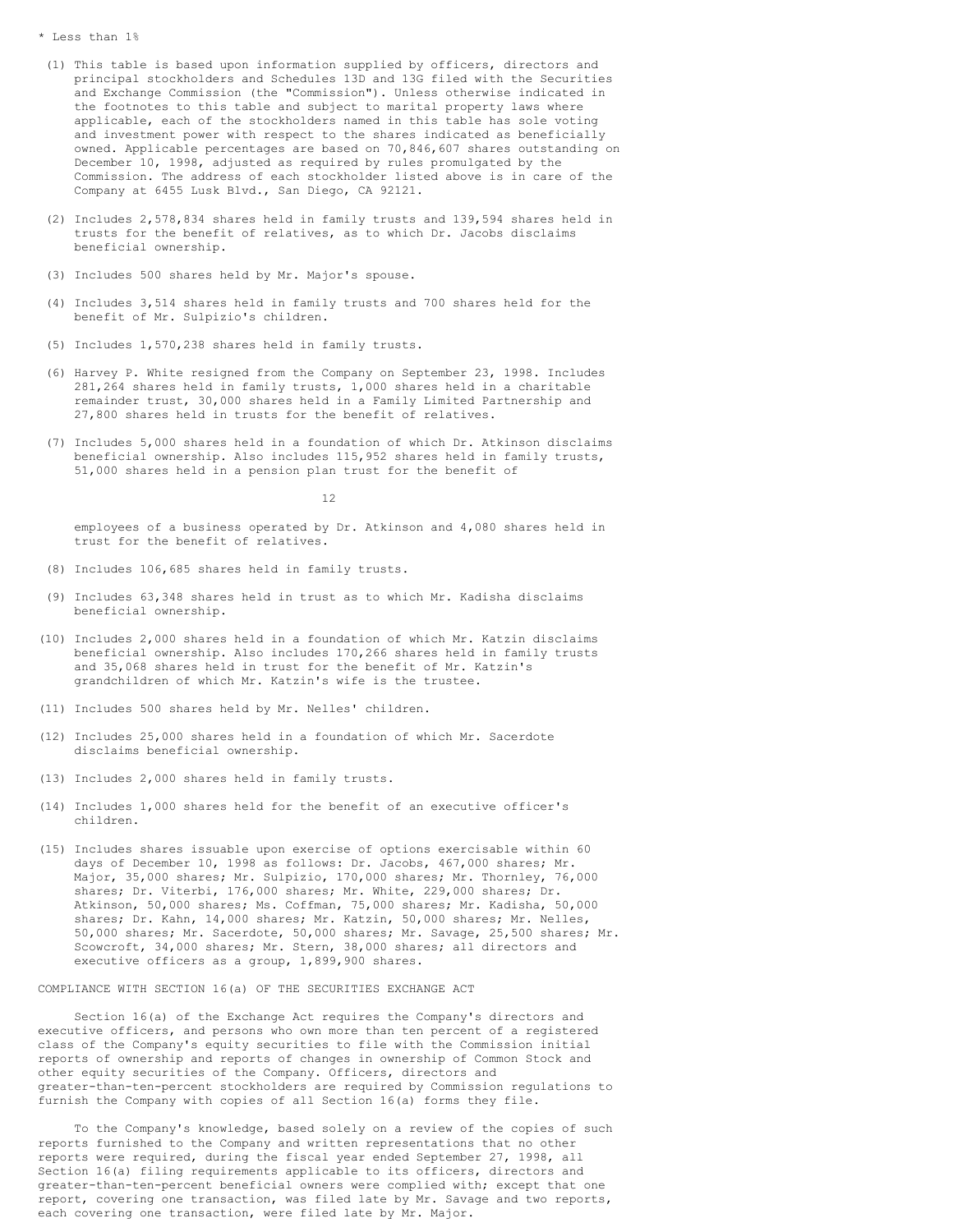#### EXECUTIVE COMPENSATION

### COMPENSATION OF DIRECTORS

Prior to February 1998, each Non-Employee Director of the Company received (i) a fee of \$1,500 for each Board meeting attended, (ii) a fee of \$750 for each Board meeting in which such director participates by telephone, (iii) except when held on the same day as a Board meeting, a fee of \$750 for each Board Committee meeting attended, and (iv) a fee of \$400 for each Board Committee meeting in which such director participates by telephone. Effective February 1998, each Non-Employee Director of the Company receives (i) a fee of \$1,000 for each Board or Board Committee meeting attended, (ii) a fee of \$500 for each Board or Board Committee meeting in which such director participates by telephone, and (iii) except for the Nominating Committee, a fee of \$2,500 per annum for the Chairperson of each Board Committee. In the fiscal year ended September 27, 1998, the total amount of such compensation paid to Non-Employee Directors was approximately \$145,000. When traveling from out-of-town, the members of the Board of Directors are also eligible for reimbursement for their travel expenses incurred in connection with attendance at Board meetings and Board Committee meetings. Employee directors do not receive any compensation for their participation in Board or Board Committee meetings.

13

Prior to February 1998, Non-Employee Directors of the Company were eligible to receive stock option grants under the Company's Non-Employee Directors' Stock Option Plan (the "Prior Directors' Plan") following their initial election to serve on the Board. Effective February 1998, the Prior Directors' Plan was terminated and Non-Employee Directors became eligible to receive stock option grants under the Company's 1998 Non-Employee Directors' Stock Option Plan (the "1998 Directors' Plan"). Employee Directors are not eligible to receive stock options under the 1998 Directors' Plan.

The Prior Directors' Plan provided for a one-time grant to each Non-Employee Director of an option to purchase 60,000 shares of the Company's Common Stock, effective upon the initial election of such person for the first time to serve as a Non-Employee Director. The 1998 Directors' Plan provides for an initial option grant to purchase 20,000 shares of the Company's Common Stock to persons upon first joining the Board (an "Initial Option") and an annual option grant to purchase 10,000 shares of the Company's Common Stock at the time of each annual meeting to Non-Employee Directors who continue to serve on the Board (an "Annual Option").

Options granted on or after November 18, 1996 under the Prior Directors' Plan, as amended by the Board of Directors and options granted under the 1998 Directors' Plan, have exercise prices equal to the fair market value (as determined pursuant to the 1998 Directors' Plan) of the underlying common stock on the date of grant, and vest over 5 years according to the following schedule: So long as the optionee continues to serve as a Non-Employee Director or employee of, or consultant to the Company, 20% of the shares subject to the option will vest on each of the first, second, third, fourth and fifth anniversaries of the date of grant. Options granted under the Prior Directors' Plan prior to November 18, 1996 vest over 5 years according to the following schedule: So long as the optionee continues to serve as a Non-Employee Director (or, as such options have been amended by the Board, as an employee of or consultant to the Company), 20% of the shares subject to the option will vest on each of the second, third and fourth anniversaries of the date of grant, and the remaining 40% of such shares will vest on the fifth anniversary of the date of grant. The term of all options under the Prior Directors' Plan and the 1998 Directors' Plan is ten years, but such options generally expire 30 days after the optionee ceases to be a Non-Employee Director, employee or consultant (including those options granted prior to November 18, 1996, as amended). In the event that an optionee ceases to be a Non-Employee Director, employee or consultant due to the optionee's (i) retirement at age seventy (70) or older after nine (9) years of service on the Board ("Retirement") or (ii) due to permanent and total disability as defined in Section 22(e)(3) of the Code, the option will terminate only upon expiration of the option term. In the event that an optionee ceases to be a Non-Employee Director, employee or consultant due to the optionee's death or due to the optionee's termination due to permanent and total disability or Retirement and such termination due to disability or Retirement is followed by death, the vesting of all unvested shares will be accelerated to such date and the option may be exercised in full at any time within one year of such termination. In addition to the foregoing, the vesting of options granted under both the Prior Directors' Plan and the 1998 Directors' Plan accelerate in connection with specified change of control transactions.

If any change is made in the stock subject to the Prior Directors' Plan or the 1998 Directors' Plan, or subject to any option granted thereunder, the Prior Directors' Plan and the 1998 Directors' Plan and options outstanding thereunder will be appropriately adjusted as to the type(s) and maximum number of securities subject to such plans and the type(s), number of securities and price per share of stock subject to such outstanding options. On September 23, 1998, the exercise prices of outstanding options to purchase Company Common Stock held by directors of the Company were adjusted as a result of the spin-off of Leap by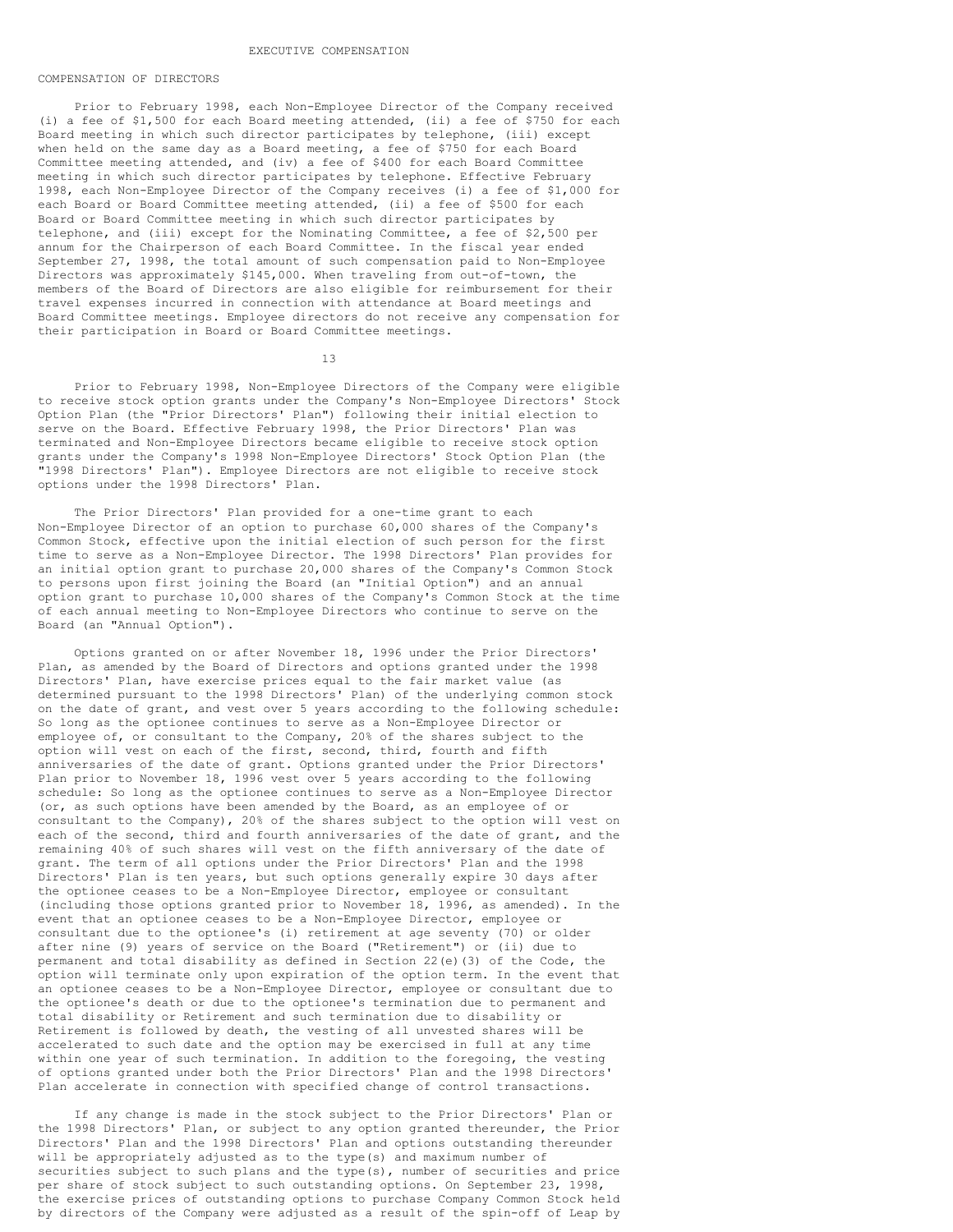the Company. See "Executive Compensation -- Effect of Leap Spin-Off on the Company's Stock Options."

During the fiscal year ended September 27, 1998, Annual Options to purchase an aggregate of 100,000 shares of the Company's Common Stock were granted to each Non-Employee Director serving on the Board on February 10, 1998 (the annual meeting date). In addition, subsequent to the fiscal year ended September 27, 1998, upon her election to the Board in December 1998, Ambassador Dougan was granted an Initial Option to purchase 20,000 shares of Common Stock pursuant to the 1998 Directors' Plan.

14

### COMPENSATION OF EXECUTIVE OFFICERS

## SUMMARY OF COMPENSATION

The following table shows, for each of the three fiscal years ended September 27, 1998, compensation awarded or paid to, or earned by the Named Executive Officers:

 $<sub>TAPER></sub>$ </sub> <CAPTION>

|                              |      |           |                        |       | COMPENSATION             |              |                  |
|------------------------------|------|-----------|------------------------|-------|--------------------------|--------------|------------------|
|                              |      |           |                        |       |                          |              | ALL              |
|                              |      |           | ANNUAL COMPENSATION(1) |       | SECURITIES<br>UNDERLYING |              | OTHER<br>COMPEN- |
| NAME AND PRINCIPAL POSITION  | YEAR | SALARY    | BONUS                  | OTHER | OPTIONS (#)              |              | SATION(5)        |
| $<$ S $>$                    | <<   | <<        | <<                     | <<>   | <<                       | $<$ C $>$    |                  |
| Irwin Mark Jacobs            | 1998 | \$660,467 | \$555,000              | \$    | 480,000                  |              | \$100,959        |
| Chairman of the Board and    | 1997 | \$538,394 | \$500,667              | \$    | $\Omega$                 |              | \$5,458          |
| Chief Executive Officer      | 1996 | \$476,477 | \$200,000              | \$    | 215,000                  |              | \$ 46, 706       |
| John E. Major                | 1998 | \$364,310 | \$325,000              | \$    | 25,000                   |              | \$1,035,851      |
| Executive Vice-President and | 1997 | \$125,211 | \$300,000              |       | \$195,813(2) 175,000     |              | \$2,635          |
| President, Infrastructure    | 1996 |           |                        |       |                          |              |                  |
| Products Division (3)        |      |           |                        |       |                          |              |                  |
| Richard Sulpizio             | 1998 | \$413,154 | \$280,000              | \$    | 150,000                  | \$           | 50,801           |
| President and                | 1997 | \$340,411 | \$225,000              | \$    | 100,000                  | \$           | 20,981           |
| Chief Operating Officer      | 1996 | \$277,702 | \$100,000              | \$    | 80,000                   | \$           | 3,386            |
| Anthony S. Thornley          | 1998 | \$327,636 | \$225,000              | \$    | 205,000                  | \$           | 3,515            |
| Executive Vice-President     | 1997 | \$284,638 | \$150,000              | \$    | $\Omega$                 | S            | 25,239           |
| and Chief Financial Officer  | 1996 | \$251,098 | \$85,000               | \$    | 55,000                   | \$           | 15,730           |
| Andrew J. Viterbi            | 1998 | \$399,870 | \$200,000              | \$    | 75,000                   | \$           | 46,308           |
| Vice Chairman of the Board   | 1997 | \$348,070 | \$201,600              | \$    | $\Omega$                 | \$           | 33,211           |
|                              | 1996 | \$308,594 | \$100,800              |       | 85,000                   | Ŝ.           | 29,903           |
| Harvey P. White $(4)$        | 1998 | \$480,373 | \$320,000              | \$    | 75,000                   | \$           | 108,902          |
| Former President             | 1997 | \$395,713 | \$250,000              | \$    | $\Omega$                 | $\mathsf{S}$ | 37,011           |
|                              | 1996 | \$354,963 | \$100,000              | \$    | 85,000                   |              | \$34,437         |

LONG-TERM

 $\langle$ /TABLE>

- ---------------

(1) As permitted by rules established by the Commission, no amounts are shown with respect to certain "perquisites" where such amounts do not exceed the lesser of 10% of bonus plus salary or \$50,000.

(2) Reflects relocation expenses reimbursed.

- (3) Effective as of November 10, 1998, Mr. Major ceased to be President, Infrastructure Products Division, and assumed the position of President and CEO of Wireless Knowledge LLC, a joint venture between the Company and Microsoft Corporation which provides wireless data services in the telecommunications industry.
- (4) Mr. White resigned from the Company on September 23, 1998. For the fiscal year that ended September 27, 1998, only compensation awarded, paid to or earned by Mr. White through September 23, 1998 has been included above.

15

(5) Includes Company matching 401(k) contributions, executive benefits payments, executive retirement stock matching, financial planning services and split-dollar life insurance as follows:

 $<$ TABLE>  $\sim$ CADTIONS

| NUAL LIUNZ |      |      | COMPANY       |                 |                   |           |               |
|------------|------|------|---------------|-----------------|-------------------|-----------|---------------|
| TOTAL      |      |      |               |                 |                   |           |               |
|            |      |      | MATCHING      | EXECUTIVE       | EXECUTIVE         | FINANCIAL | SPLIT-DOLLAR  |
| OTHER      |      |      |               |                 |                   |           |               |
|            |      |      | 401(K)        | <b>BENEFITS</b> | RETIREMENT        | PLANNING  | LIFE          |
| COMPEN-    |      |      |               |                 |                   |           |               |
|            | NAME | YEAR | CONTRIBUTIONS | PAYMENTS        | STOCK MATCHING(1) | SERVICES  | INSURANCE (2) |
| SATION     |      |      |               |                 |                   |           |               |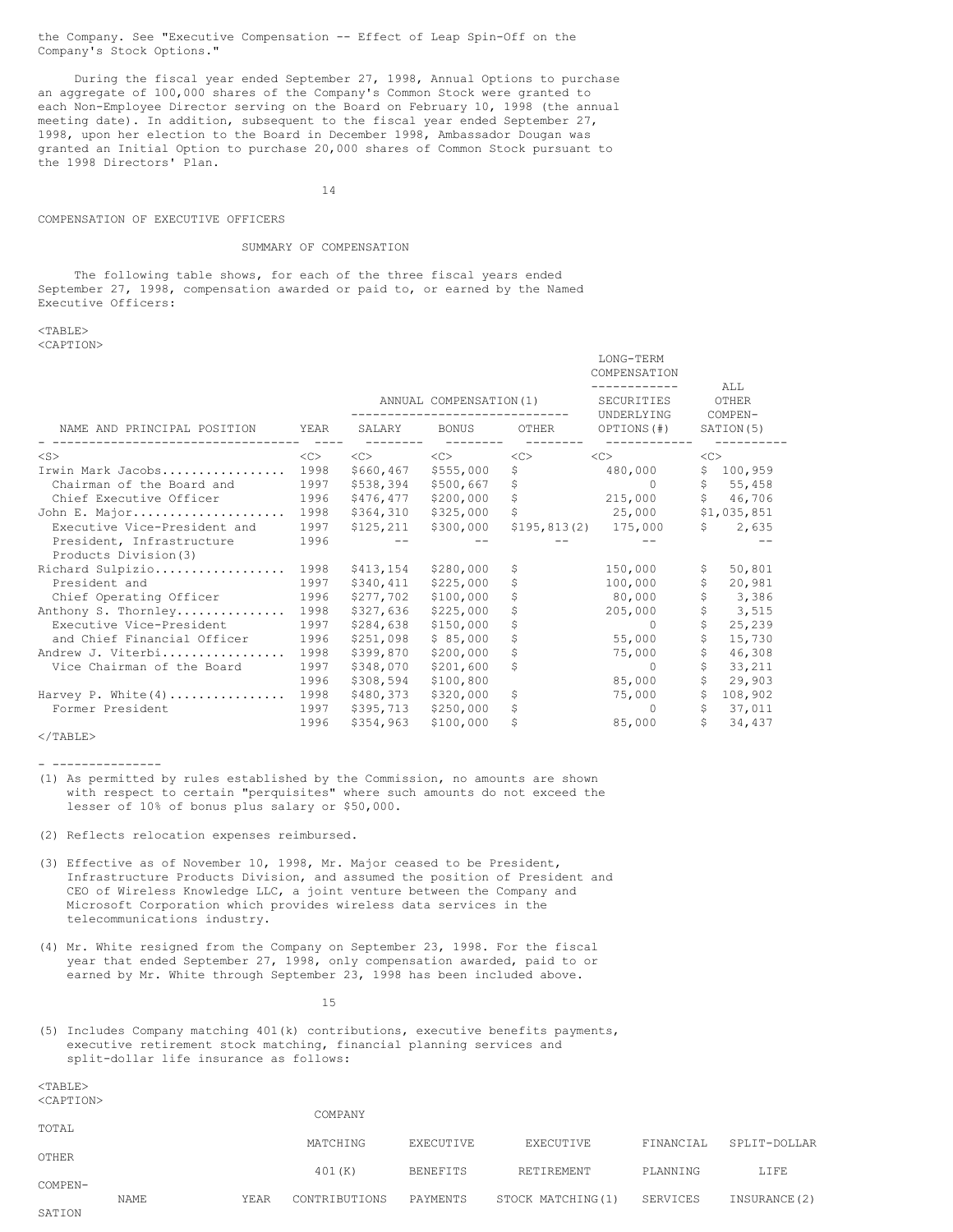| $<$ S>                            | $<\infty$ | $<\infty$ | $<\infty$ | $<\infty$ |             | $<\infty$ |          | $<\infty$ |          | << |
|-----------------------------------|-----------|-----------|-----------|-----------|-------------|-----------|----------|-----------|----------|----|
| Irwin Mark Jacobs<br>100,959      | 1998      | \$2,659   | \$2,948   | \$        | 76,576      | \$6,545   |          | \$12,231  |          | \$ |
|                                   | 1997      | \$2,145   | \$2,948   | \$        | 50,365      | \$        | $\circ$  | \$.       | $\circ$  | \$ |
| 55,458                            |           |           |           |           |             |           |          |           |          |    |
| 46,706                            | 1996      | \$2,191   | \$2,948   | \$        | 41,567      | \$        | $\circ$  | \$        | $\circ$  | \$ |
| John E. Major<br>\$1,035,851      | 1998      | \$2,275   | \$1,306   |           | \$1,005,949 | \$26,321  |          | \$        | $\circ$  |    |
|                                   | 1997      | \$2,200   | \$435     | \$        | $\circ$     | \$        | $\circ$  | \$        | $\Omega$ | \$ |
| 2,635<br>$\qquad \qquad -$        | 1996      | $- -$     | $- -$     |           | $ -$        |           | $-$      |           | $- -$    |    |
| Richard Sulpizio                  | 1998      | \$2,659   | \$1,195   | \$        | 38,787      | \$8,160   |          | \$        | $\circ$  | \$ |
| 50,801                            |           |           |           |           |             |           |          |           |          |    |
|                                   | 1997      | \$2,145   | \$1,195   | \$        | 17,641      | \$        | $\circ$  | \$        | $\circ$  | \$ |
| 20,981                            |           |           |           |           |             |           |          |           |          |    |
|                                   | 1996      | \$2,191   | \$1,195   | \$        | $\circ$     | \$        | $\Omega$ | \$        | $\Omega$ | \$ |
| 3,386                             |           |           | \$1,260   | \$        | $\circ$     | \$        | $\Omega$ | \$        | $\circ$  | \$ |
| Anthony S. Thornley 1998<br>3,515 |           | \$2,255   |           |           |             |           |          |           |          |    |
|                                   | 1997      | \$2,145   | \$1,260   | \$        | 21,834      | \$        | $\circ$  | \$        | $\circ$  | \$ |
| 25,239                            |           |           |           |           |             |           |          |           |          |    |
|                                   | 1996      | \$2,191   | \$1,260   | \$        | 12,279      | \$        | $\Omega$ | \$        | $\circ$  | \$ |
| 15,730<br>Andrew J. Viterbi       | 1998      |           |           | \$        |             | \$        | $\Omega$ |           |          |    |
| 46,308                            |           | \$2,659   | \$2,410   |           | 36,420      |           |          | \$4,819   |          | \$ |
|                                   | 1997      | \$2,145   | \$2,410   | \$        | 28,656      | \$        | $\Omega$ | \$        | $\circ$  | \$ |
| 33,211                            |           |           |           |           |             |           |          |           |          |    |
|                                   | 1996      | \$2,191   | \$2,410   | \$        | 25,302      | \$        | $\Omega$ | \$        | $\circ$  | \$ |
| 29,903                            | 1998      |           |           |           |             |           |          |           |          |    |
| Harvey P. White<br>108,902        |           | \$2,313   | \$2,520   | \$        | 48,919      | \$38,070  |          | \$17,080  |          | \$ |
|                                   | 1997      | \$2,145   | \$2,520   | \$        | 32,346      | \$        | $\circ$  | \$        | $\circ$  | \$ |
| 37,011                            |           |           |           |           |             |           |          |           |          |    |
|                                   | 1996      | \$2,191   | \$2,520   | \$        | 29,726      | \$        | $\circ$  | \$        | $\circ$  | \$ |
| 34,437                            |           |           |           |           |             |           |          |           |          |    |

 $<$ /TABLE>

- (1) The Company has a voluntary retirement plan that allows eligible executives to defer up to 100% of their income on a pre-tax basis. The participants receive a 50% company stock match on a maximum deferral of 15% of income payable only upon eligible retirement. As the Company's contributions are made in stock, the values stated above are the values of the Company's quarterly contributions on their respective dates of contribution. A Participant becomes fully vested in Company contributions at age 65, with partial vesting beginning after the participant reaches age 61 and has at least three years of employment with the Company, or has participated in the plan for more than ten years. Employee and Company contributions are unsecured and subject to the general creditors of the Company. Pursuant to his employment agreement, 20,000 shares of Company Common Stock were contributed to Mr. Major's account, subject to future vesting requirements. At September 27, 1998, Dr. Jacobs, Mr. Major, Mr. Sulpizio, Mr. Thornley, Dr. Viterbi and Mr. White, were 90%, 0%, 0% 0%, 70% and 90% vested, respectively.
- (2) Represents the dollar value of the benefit or premiums paid for a split-dollar life insurance policy (unrelated to term life insurance coverage) reflecting the present value of the economic benefit of the premiums paid by the Company during the fiscal year which ended September 27, 1998.

### 16

# 1998 FISCAL YEAR STOCK OPTION GRANTS

The Company grants options to its executive officers under the Option Plan. As of December 10, 1998, options to purchase a total of 30,855,883 shares had been granted, 22,687,642 of which are presently outstanding and 8,168,241 of which have been exercised under the Option Plan, and options to purchase 2,544,117 shares remained available for grant thereunder.

The following tables show for the fiscal year ended September 27, 1998 certain information regarding options granted to, exercised by and held at year end by the Named Executive Officers. The individual grant prices, potential realizable values and value of unexercised in-the-money options noted in the tables below have been adjusted to reflect the spin-off of Leap by the Company. See "-- Effect of Leap Spin-Off on Company's Stock Options."

# INDIVIDUAL GRANTS

<sup>-</sup> ---------------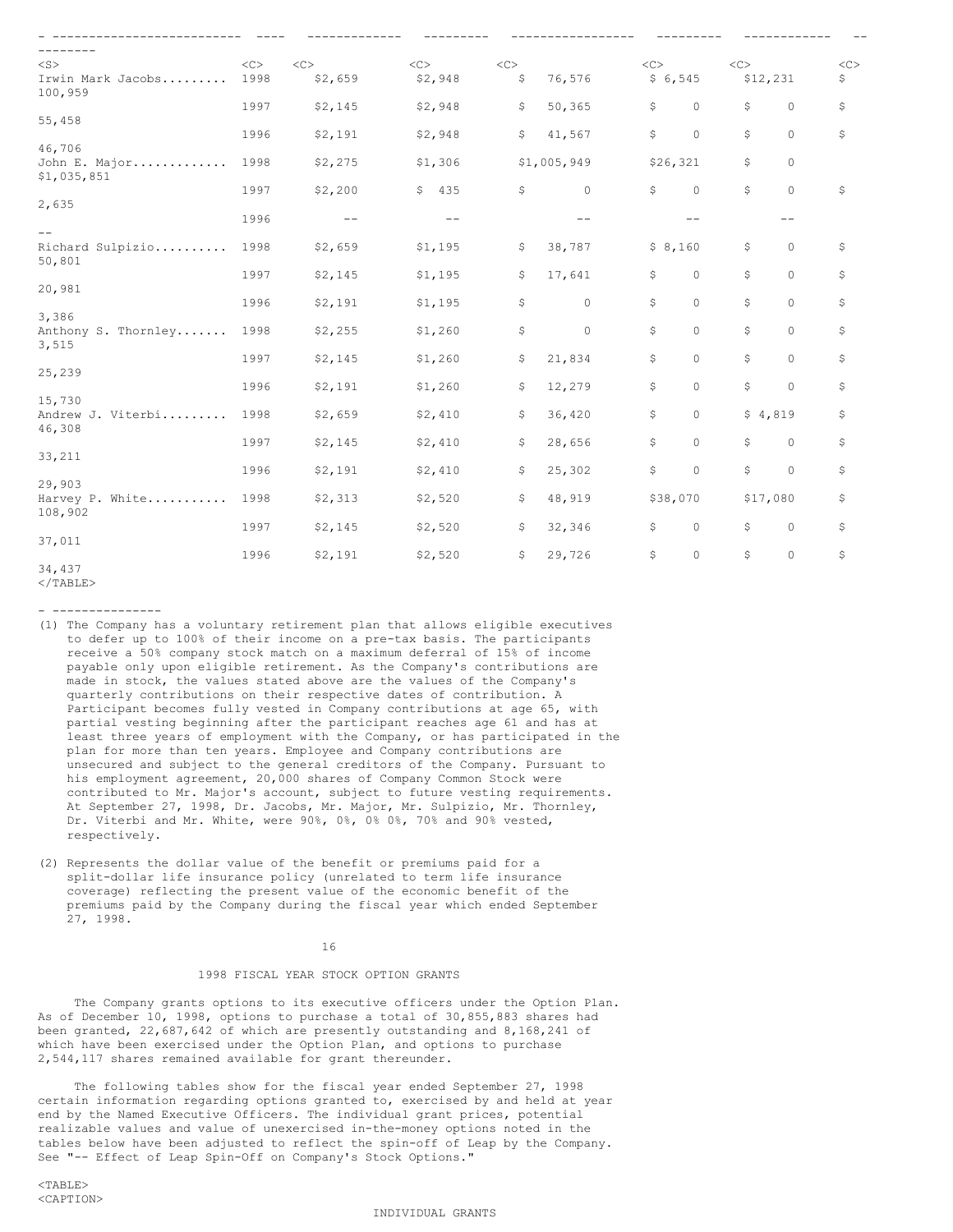|                                         | NUMBER OF<br>SECURITIES<br>UNDERLYING<br>OPTIONS | % OF TOTAL<br>OPTIONS<br>GRANTED TO |                              |                      | POTENTIAL REALIZABLE<br>VALUE AT ASSUMED<br>OPTION TERM(2)(4) | ANNUAL RATES OF STOCK        |
|-----------------------------------------|--------------------------------------------------|-------------------------------------|------------------------------|----------------------|---------------------------------------------------------------|------------------------------|
| NAME                                    | GRANTED<br>$(\#)(1)(2)$                          | EMPLOYEES IN<br>FISCAL YEAR(%)      | <b>EXERCISE</b><br>PRICE(\$) | EXPIRATION<br>DATE   | 5%                                                            | 10 <sup>8</sup>              |
| $<$ S $>$                               | <<                                               | <<>                                 | <<>                          | <<>                  | <<>                                                           | <<                           |
| Irwin Mark Jacobs                       | 180,000(3)<br>300,000                            | 3.0%<br>4.9%                        | \$62.35<br>\$56.17           | 11/13/07<br>7/16/08  | \$7,055,641<br>\$10,597,503                                   | \$17,878,971<br>\$26,856,154 |
| John E. Major                           | 25,000                                           | 0.4%                                | \$56.17                      | 7/16/08              | 883,125<br>S                                                  | \$2,238,013                  |
| Richard Sulpizio<br>Anthony S. Thornley | 150,000<br>55,000(3)                             | 2.5%<br>0.9%                        | \$56.17<br>\$62.35           | 7/16/08<br>11/13/07  | \$5,298,752<br>\$2,155,890                                    | \$13,428,077<br>\$5,463,019  |
|                                         | 150,000                                          | 2.5%                                | \$56.17                      | 7/16/08              | \$5,298,752                                                   | \$13,428,077                 |
| Andrew J. Viterbi<br>Harvey P. White    | 75,000(3)<br>75,000(3)                           | 1.2%<br>1.2%                        | \$62.35<br>\$62.35           | 11/13/07<br>11/13/07 | \$2,939,850<br>\$2,939,850                                    | \$7,449,571<br>\$7,449,571   |
| $\langle$ /TABLE>                       |                                                  |                                     |                              |                      |                                                               |                              |

- ---------------

- (1) Such options vest according to the following schedule: 20% vest on each of the first, second, third, fourth and fifth anniversaries of the date of grant.
- (2) Excludes options to purchase Leap Common Stock acquired as a result of the Leap Spin-Off. See "-- Effect of Leap Spin-Off on Company's Stock Options."
- (3) Reflects options granted during fiscal year 1998 for performance during fiscal year 1997.
- (4) Calculated on the assumption that the market value of the underlying stock increases at the stated values, compounded annually. Options granted under the Option Plan generally have a maximum term of ten years. The total appreciation of the options over their ten year terms at 5% and 10% is 63% and 159%, respectively.

1998 FISCAL YEAR OPTION EXERCISES AND YEAR-END OPTION VALUES(1)

 $<$ TABLE> <CAPTION>

|                                      | SHARES<br>ACOUIRED<br>ON  | VALUE           |          |                 | NUMBER OF SECURITIES UNDERLYING<br>UNEXERCISED OPTIONS HELD AT<br>SEPTEMBER 27, 1998 | VALUE OF UNEXERCISED IN-THE-MONEY<br>OPTIONS AT SEPTEMBER 27, 1998(2) |                    |  |
|--------------------------------------|---------------------------|-----------------|----------|-----------------|--------------------------------------------------------------------------------------|-----------------------------------------------------------------------|--------------------|--|
| NAME                                 | <b>EXERCISE</b><br>(  # ) | REALIZED<br>(S) |          | EXERCISABLE (#) | UNEXERCISABLE (#)                                                                    | EXERCISABLE(\$)                                                       | UNEXERCISABLE (\$) |  |
|                                      |                           |                 |          |                 |                                                                                      |                                                                       |                    |  |
| $<$ S $>$                            | <<                        | <<              |          | < <sub></sub>   | < <sub></sub>                                                                        | < <sub></sub>                                                         | < <sub></sub>      |  |
| Irwin Mark Jacobs                    | $\Omega$                  | \$.             | $\Omega$ | 416,000         | 654,000                                                                              | \$7,837,760                                                           | \$1,816,140        |  |
| John E. Major                        | $\Omega$                  | Ŝ.              |          | 35,000          | 165,000                                                                              | \$73.500                                                              | \$294.000          |  |
| Richard Sulpizio                     | 6,000                     | \$328,140       |          | 164,000         | 296,000                                                                              | \$2,679,600                                                           | \$705,900          |  |
| Anthony S. Thornley                  | 0                         | \$.             |          | 63,000          | 272,000                                                                              | \$1,244,630                                                           | \$1,106,570        |  |
| Andrew J. Viterbi                    | 0                         | S.              | $\Omega$ | 152,000         | 153,000                                                                              | \$2,834,960                                                           | \$938,940          |  |
| Harvey P. White<br>$\langle$ /TABLE> | 6,000                     | \$132,540       |          | 202,000         | 162,000                                                                              | \$3,950,860                                                           | \$1,154,850        |  |

- ---------------

(1) Excludes options acquired as a result of the Leap Wireless spin-off. See "-- Effect of Leap Spin-Off on Company's Stock Options."

17

(2) Represents the closing price per share of the underlying shares on the last day of the fiscal year less the option exercise price multiplied by the number of shares. The closing value per share was \$51.00 on the last trading day of the fiscal year as reported on the Nasdaq National Market.

## EMPLOYMENT AGREEMENTS

The Company entered into an employment agreement with John E. Major in May 1997. Such agreement provides for an annual base salary of \$350,000. Pursuant to the agreement, for the 1997 and 1998 fiscal years he was entitled to receive fiscal year end bonuses of \$50,000 and \$200,000, respectively. In addition, the employment agreement provides for a hiring bonus of \$450,000 payable in three annual installments commencing on the date of employment and thereafter on each anniversary of his start date. Mr. Major also received \$195,813 as reimbursement for moving and other expenses incurred in connection with relocating to San Diego. His employment agreement also provides for certain severance payments in the event he is terminated from his employment without cause. Pursuant to the employment agreement, the Company contributed 20,000 shares of Company Common Stock to his executive retirement account, subject to vesting in accordance with Company policy. In connection with his hiring, the Company granted Mr. Major options to acquire an aggregate of 175,000 shares of Common Stock of the Company, which options vest over a period of five years. Effective as of November 10, 1998, Mr. Major ceased to be President, Infrastructure Products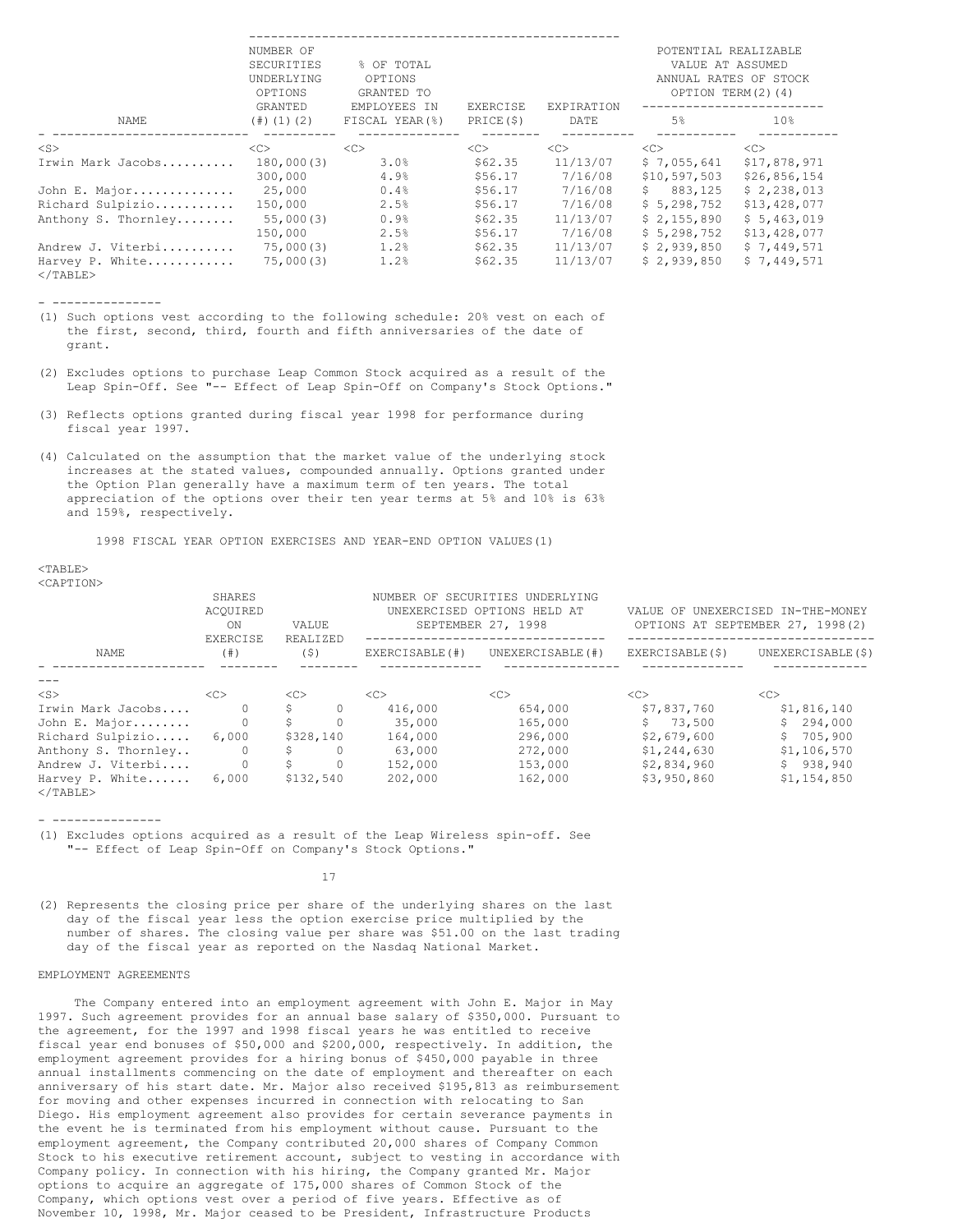Division, and assumed the position of President and CEO of Wireless Knowledge LLC, a joint venture between the Company and Microsoft Corporation which provides wireless data services in the telecommunications industry.

## EFFECT OF LEAP SPIN-OFF ON COMPANY'S STOCK OPTIONS

On September 23, 1998, the Company completed the spin-off to its stockholders of shares of Common Stock of Leap. In connection with the spin-off, holders of the Company's Common Stock received a dividend of one share of Common Stock of Leap for every four shares of Common Stock of Company held by them as of that date (the "Distribution"). In addition and subject to certain limited exceptions, each current and former director, employee and consultant of the Company who held options to purchase Common Stock of the Company on the Distribution date (the "Company Options") received an option to purchase one share of Common Stock of Leap (the "Leap Options") for every four shares of Common Stock of the Company subject to Company Options held by such person. As a result of the Distribution, the exercise price of the Company Options then outstanding were adjusted in a manner designed to preserve the economic value of the Company Options outstanding prior to the Distribution to give effect to the value inherent in the newly granted Leap Options. All Leap Options are subject to vesting to the same extent as the corresponding Company Options with respect to which such Leap Options were issued. Additional information regarding the Distribution is set forth in the Registration Statement on Form 10 filed by Leap with the Securities and Exchange Commission in connection with the Distribution.

# REPORT OF THE COMPENSATION COMMITTEE OF THE BOARD OF DIRECTORS ON EXECUTIVE COMPENSATION(1)

#### OVERVIEW AND PHILOSOPHY

The Company's Compensation Committee (the "Committee") is composed of three outside directors, Chairman Jerome S. Katzin and Messrs. Duane A. Nelles and Marc I. Stern. Among other responsibilities, the Committee reviews and approves annual executive officer compensation. In general, the compensation policies adopted by the Committee continue to be designed to (i) attract and retain executives capable of

#### - ---------------

(1) The material in this report is not "soliciting material," is not deemed filed with the SEC and is not to be incorporated by reference in any filing of the Company under the Securities Act of 1933, as amended, or the Securities Exchange Act of 1934, as amended, whether made before or after the date hereof and irrespective of any general incorporation language in any such filing.

18

leading the Company to meet its business objectives and (ii) motivate the Company's executives to enhance long-term stockholder value.

### EXECUTIVE OFFICER COMPENSATION

The Company's executive officer compensation program is comprised of base salary, annual cash incentive compensation in the form of a cash bonus and long-term incentive compensation in the form of stock option grants.

The Committee considers a number of factors when setting base pay and making annual bonus and stock option awards. The Committee has access to a number of recognized executive management and compensation studies. This data provides the Committee with a basis for determining the appropriate levels of executive compensation for the Company.

In general, the Committee sets base pay, bonus awards, and stock option awards above the median levels described in these third-party surveys. In conjunction with this philosophy, total compensation is determined subjectively by the Committee and is set based on the size and maturity of the Company and each of its businesses, the competitive and innovative nature of the various industries in which the Company and each of its business divisions operate, and the individual level of performance, experience, and responsibility that each executive officer contributes toward the Company's financial success. The Committee believes that this approach satisfies the Company's competitive need to attract, motivate, and retain the best individuals in each of its executive officer roles.

### Base Salary

The Committee continues to carefully track the base pay levels that are necessary to attract and retain those executive officers most fully able to contribute successfully to the Company's goals. Competition within the industries in which the Company competes for executive-level talent continues to be very high. As a consequence, the Committee has opted to set base salaries for the Company's executive officers at levels above the median of those competitors.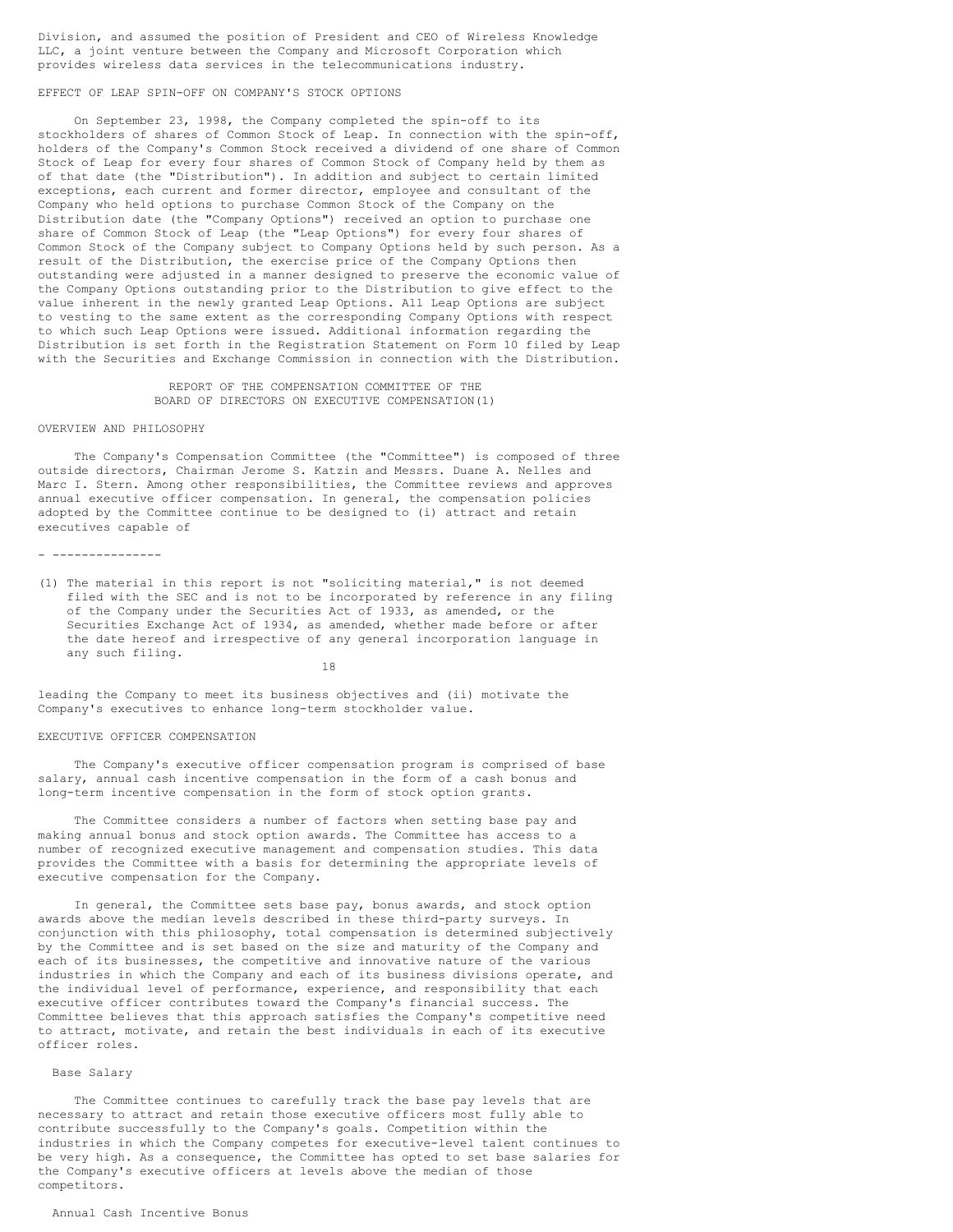The Company pays bonuses to its executive officers after a year-end financial review of Company, division, and individual performance after taking into consideration other factors noted above. Performance was judged based on financial and business targets set for fiscal 1998; financial and business targets have been set for consideration when paying bonus awards at the close of fiscal 1999.

## Stock Option Grants

The Company broadly grants stock options in order to provide long-term incentives and align employee and stockholder long-term interests by creating a direct link between compensation and stockholder return. Stock options are granted at an option price equal to the fair market value of the Company's Common Stock on the date of grant.

In order to facilitate long-term incentives through the option grants, options are subject to vesting over five years, with 20% of the shares vesting at the end of each of the first, second, third, fourth, and fifth years following the date of grant. The option vesting period is designed to encourage employees to work with a long term view of the Company's welfare and to establish their long term affiliation with the Company. It is also designed to reduce employee turnover and to retain the trained skills of valued staff.

Because a primary purpose of granting options is to provide incentives for future performance and to secure retention of valued employees, the Committee considers each individual's previously granted shares and the number of unvested shares when granting additional stock options.

Section 162(m) of the Code limits the Company to a deduction for federal income tax purposes of no more than \$1 million of compensation paid to certain Named Executive Officers in a taxable year.

19

Compensation above \$1 million may be deducted if it is "performance-based compensation" within the meaning of the Code. The Compensation Committee has determined that stock options granted by the Compensation Committee under the Company's 1991 Stock Option Plan with an exercise price at least equal to the fair market value of the Company's Common Stock on the date of grant shall be treated as "performance-based compensation."

### CHAIRMAN AND CHIEF EXECUTIVE OFFICER SALARY

Dr. Irwin Mark Jacobs, a founder of the Company, has led the Company to another successful year in fiscal 1998. Company performance for fiscal 1998 reflected a 60% increase in revenues and a 15% increase in earnings per share over fiscal 1997. Additionally, the Company accomplished major strategic achievements in its respective business lines. In accordance with the policies noted above, at the end of fiscal 1997 the Committee set Dr. Jacobs' fiscal 1998 base salary at \$660,000, a 23% increase over fiscal 1997. In consideration of his leadership during fiscal 1998 and a review of all relevant data, including information on pay practices of other similar companies and other factors noted above, at the end of fiscal 1998 the Committee awarded Dr. Jacobs a \$555,000 bonus and a stock option grant to purchase 300,000 shares of the Common Stock at an exercise price of \$56.17.

> COMPENSATION COMMITTEE Jerome S. Katzin, Chairman Duane A. Nelles Marc I. Stern

 $20$ 

### PERFORMANCE MEASUREMENT COMPARISON

The following graph compares total stockholder return on the Company's Common Stock since September 24, 1993 to two indices: the Nasdaq CRSP Total Return Index for the Nasdaq Stock Market, U.S. companies (the "Nasdaq-US") and the Nasdaq CRSP Total Return Index for Communications Equipment Stocks, SIC 3660-3669 (the "Nasdaq-Industry"). The Nasdaq-US tracks the aggregate price performance of all equity securities of U.S. companies traded on the Nasdaq .<br>National Market (the "NNM") and the Nasdaq SmallCap Market (the "SmallCap Market"). The Nasdaq-Industry tracks the aggregate price performance of equity securities of communications equipment companies traded on the NNM and the SmallCap Market. The total return for the Company's stock and for each index assumes the reinvestment of dividends, although dividends have never been declared on the Company's stock, and is based on the returns of the component companies weighted according to their capitalizations as of the end of each quarterly period. The Company's Common Stock is traded on the NNM and is a component of both the Nasdaq-US and the Nasdaq-Industry.(1)

> COMPARISON OF CUMULATIVE TOTAL RETURN ON INVESTMENT SINCE SEPTEMBER 24, 1993(2)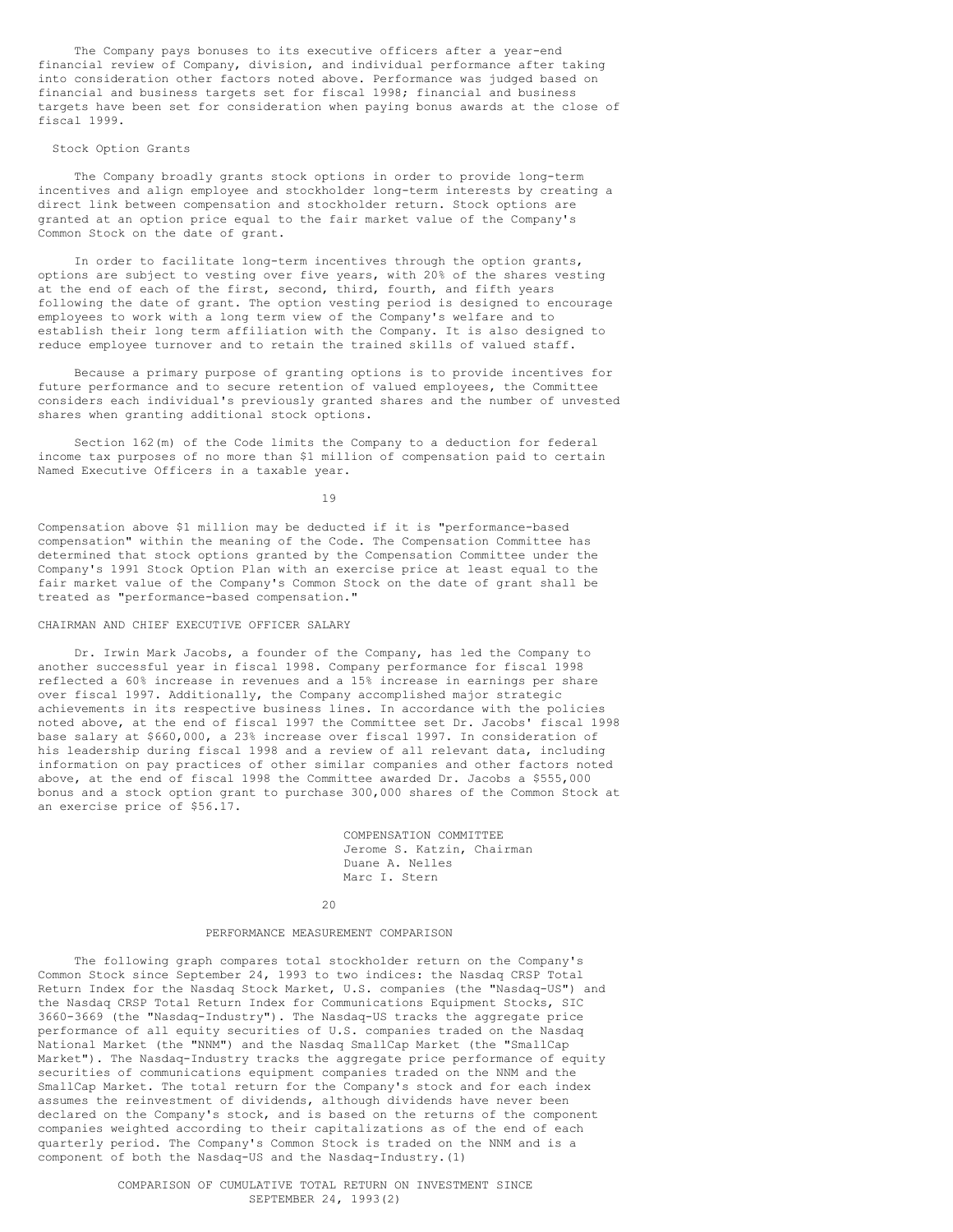### <TABLE> <CAPTION>

|                        | QUALCOMM         | NASDAQ U.S.     | NASDAQ INDUSTRY INDEX |             |
|------------------------|------------------|-----------------|-----------------------|-------------|
| BASELINE INDEX ON      |                  |                 |                       |             |
|                        | INCORPORATED     | COMPANIES INDEX | $(SIC 3660 - 3669)$   |             |
| 9/29/92                |                  |                 |                       |             |
|                        | ----------       |                 |                       | $- - - - -$ |
| -------------          | $<<$ $<$ $<$ $>$ |                 | <<                    |             |
| $<$ S $>$              |                  | <<              |                       | <<          |
| 9/24/93                | 100.000          | 100.000         | 100.000               |             |
| 100.000                | 68.693           |                 | 94.234                |             |
| 12/26/93<br>100.000    |                  | 100.868         |                       |             |
| 3/27/94                | 63.222           | 104.477         | 94.391                |             |
| 100.000                |                  |                 |                       |             |
| 6/26/94                | 38.906           | 92.771          | 68.652                |             |
| 100.000                |                  |                 |                       |             |
| 9/25/94                | 63.222           | 101.368         | 81.696                |             |
| 100.000                |                  |                 |                       |             |
| 12/25/94               | 62.614           | 99.782          | 97.502                |             |
| 100.000                |                  |                 |                       |             |
| 3/26/95                | 79.027           | 110.471         | 111.978               |             |
| 100.000                |                  |                 |                       |             |
| 6/25/95                | 82.067           | 126.859         | 137.569               |             |
| 100.000                |                  |                 |                       |             |
| 9/24/95                | 114.286          | 142.713         | 173.697               |             |
| 100.000                |                  |                 |                       |             |
| 12/31/95               | 104.559          | 143.026         | 157.953               |             |
| 100.000                |                  |                 |                       |             |
| 3/31/96                | 100.912          | 149.691         | 163.280               |             |
| 100.000                |                  |                 |                       |             |
| 6/30/96                | 129.179          | 161.908         | 203.326               |             |
| 100.000                |                  |                 |                       |             |
| 9/29/96                | 105.927          | 168.147         | 194.219               |             |
| 100.000                |                  |                 |                       |             |
| 12/29/96               | 98.480           | 176.096         | 182.426               |             |
| 100.000                |                  |                 |                       |             |
| 3/30/97                | 145.593          | 170.197         | 166.217               |             |
| 100.000                |                  |                 |                       |             |
| 6/29/97                | 123.404          | 196.128         | 194.311               |             |
| 100.000                |                  |                 |                       |             |
| 9/28/97                | 136.322          | 229.641         | 222.562               |             |
| 100.000                |                  |                 |                       |             |
| 12/28/97               | 112.614          | 207.688         | 187.681               |             |
| 100.000                |                  |                 |                       |             |
| 3/29/98                | 121.429          | 250.626         | 206.753               |             |
| 100.000                |                  |                 |                       |             |
| 6/28/98                | 131.611          | 256.123         | 223.396               |             |
| 100.000                |                  |                 |                       |             |
| 9/27/98                | 124.012          | 241.697         | 151.970               |             |
| 100.000<br>$<$ /TABLE> |                  |                 |                       |             |
|                        |                  |                 |                       |             |

Note: Historical stock price performance is not necessarily indicative of future price performance.

The Company's closing stock price on September 25, 1998, the last trading day of the Company's 1998 fiscal year, was \$51.00 per share. - ---------------

- (1) The material in this report is not "soliciting material," is not deemed filed with the SEC and is not to be incorporated by reference in any filing of the Company under the Securities Act of 1933, as amended, or the Securities Exchange Act of 1934, as amended, whether made before or after the date hereof and irrespective of any general incorporation language in any such filing.
- (2) Shows the cumulative total return on investment assuming an investment of \$100 in each of the Company, the Nasdaq-US and the Nasdaq-Industry on September 24, 1993.

# 21

# CERTAIN TRANSACTIONS

The Company's policy is that it will not make loans to or enter into other transactions with directors, officers, or affiliates unless such loans or transactions are approved by a majority of the Company's disinterested directors, may reasonably be expected to benefit the Company and are determined to be on terms no less favorable to the Company than could be obtained in arm's length transactions with unaffiliated third parties.

The Company's Bylaws provide that the Company will indemnify its directors and may indemnify its officers, employees, and other agents to the fullest extent permitted by law. The Company believes that indemnification under its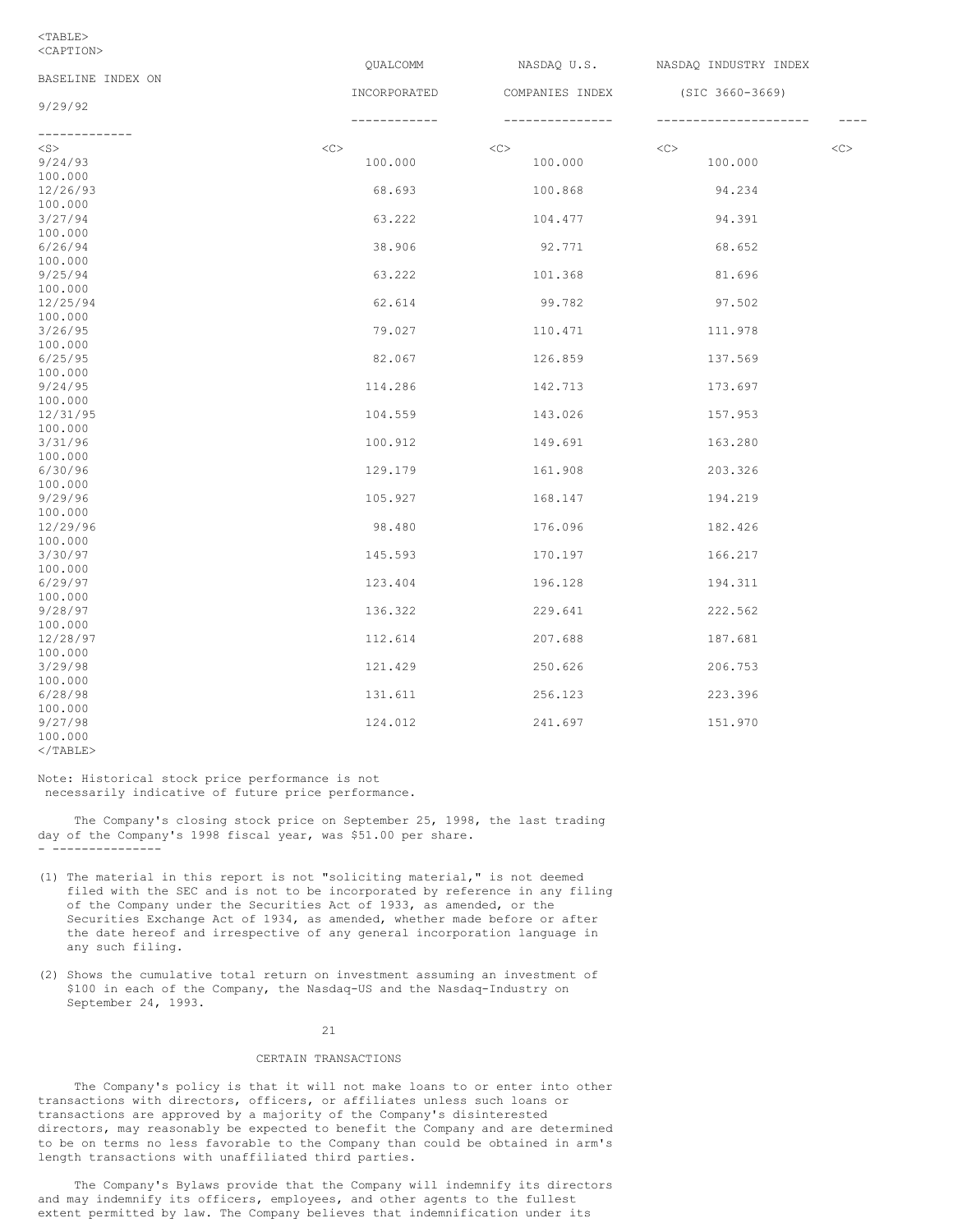Bylaws covers at least negligence and gross negligence by indemnified parties, and may require the Company to advance litigation expenses in the case of stockholder derivative actions or other actions, against an undertaking by the indemnified party to repay such advances if it is ultimately determined that the indemnified party is not entitled to indemnification.

In addition, the Company's Certificate of Incorporation provides that, pursuant to Delaware law, its directors shall not be liable for monetary damages for breach of the directors' fiduciary duty of care to the Company and its stockholders. This provision in the Certificate of Incorporation does not eliminate the duty of care, and in appropriate circumstances equitable remedies such as injunctive or other forms of non-monetary relief will remain available under Delaware law. In addition, each director will continue to be subject to liability for breach of the director's duty of loyalty to the Company for acts or omissions not in good faith or involving intentional misconduct, for knowing violations of law, for actions leading to improper personal benefit to the director, and for payment of dividends or approval of stock repurchases or redemptions that are unlawful under Delaware law. The provision also does not affect a director's responsibilities under any other law, such as the federal securities laws or state or federal environmental laws.

The Company has entered into separate indemnification agreements with its directors. These agreements may require the Company, among other things, to indemnify the directors against certain liabilities that may arise by reason of their status or service as directors (other than liabilities arising from willful misconduct of a culpable nature), to advance their expenses incurred as a result of any proceeding against them as to which they could be indemnified and to obtain directors' insurance if available on reasonable terms.

The Company maintains insurance policies covering officers and directors under which the insurers agree to pay, subject to certain exclusions, including certain violations of securities laws, for any claim made against the directors and officers of the Company for a wrongful act that they may become legally obligated to pay or for which the Company is required to indemnify the officers or directors. The Company believes that its Certificate of Incorporation and Bylaw provisions, indemnification agreements and such insurance policies are necessary to attract and retain qualified persons as directors and officers.

At present, there is no pending litigation or proceeding involving a director, officer, employee or other agent of the Company as to which indemnification is being sought nor is the Company aware of any threatened litigation that may result in claims for indemnification by any director, officer, employee or other agent.

#### 22

#### OTHER MATTERS

The Board of Directors knows of no other matters that will be presented for consideration at the Annual Meeting. If any other matters are properly brought before the meeting, it is the intention of the persons named in the accompanying proxy to vote on such matters in accordance with their best judgment.

A copy of the Company's Annual Report on Form 10-K for the fiscal year ended September 27, 1998, as filed with the Securities and Exchange Commission, excluding exhibits, may be obtained by stockholders without charge by written request addressed to Investor Relations, 6455 Lusk Blvd., San Diego, California 92121 or may be accessed on the Internet at: http://www.qualcomm.com/IR/virtual/.

By Order of the Board of Directors

/s/ IRWIN MARK JACOBS --------------------------- Irwin Mark Jacobs Chairman of the Board and Chief Executive Officer

January 12, 1999

## $23$ QUALCOMM INCORPORATED

# 1991 STOCK OPTION PLAN

ADOPTED BY THE BOARD OF DIRECTORS AUGUST 19, 1991 AS AMENDED BY THE BOARD OF DIRECTORS ON MAY 4, 1992, SEPTEMBER 8, 1993, AND NOVEMBER 14, 1994 AS AMENDED BY THE COMPENSATION COMMITTEE ON NOVEMBER 11, 1994 AS AMENDED BY THE BOARD OF DIRECTORS ON NOVEMBER 6, 1995 NOVEMBER 18, 1996, NOVEMBER 17, 1997, AND DECEMBER 18, 1997 AS AMENDED BY THE COMPENSATION COMMITTEE ON APRIL 24, 1998 AS AMENDED BY THE BOARD OF DIRECTORS ON SEPTEMBER 4, 1998 AS AMENDED BY THE BOARD OF DIRECTORS ON DECEMBER 7, 1998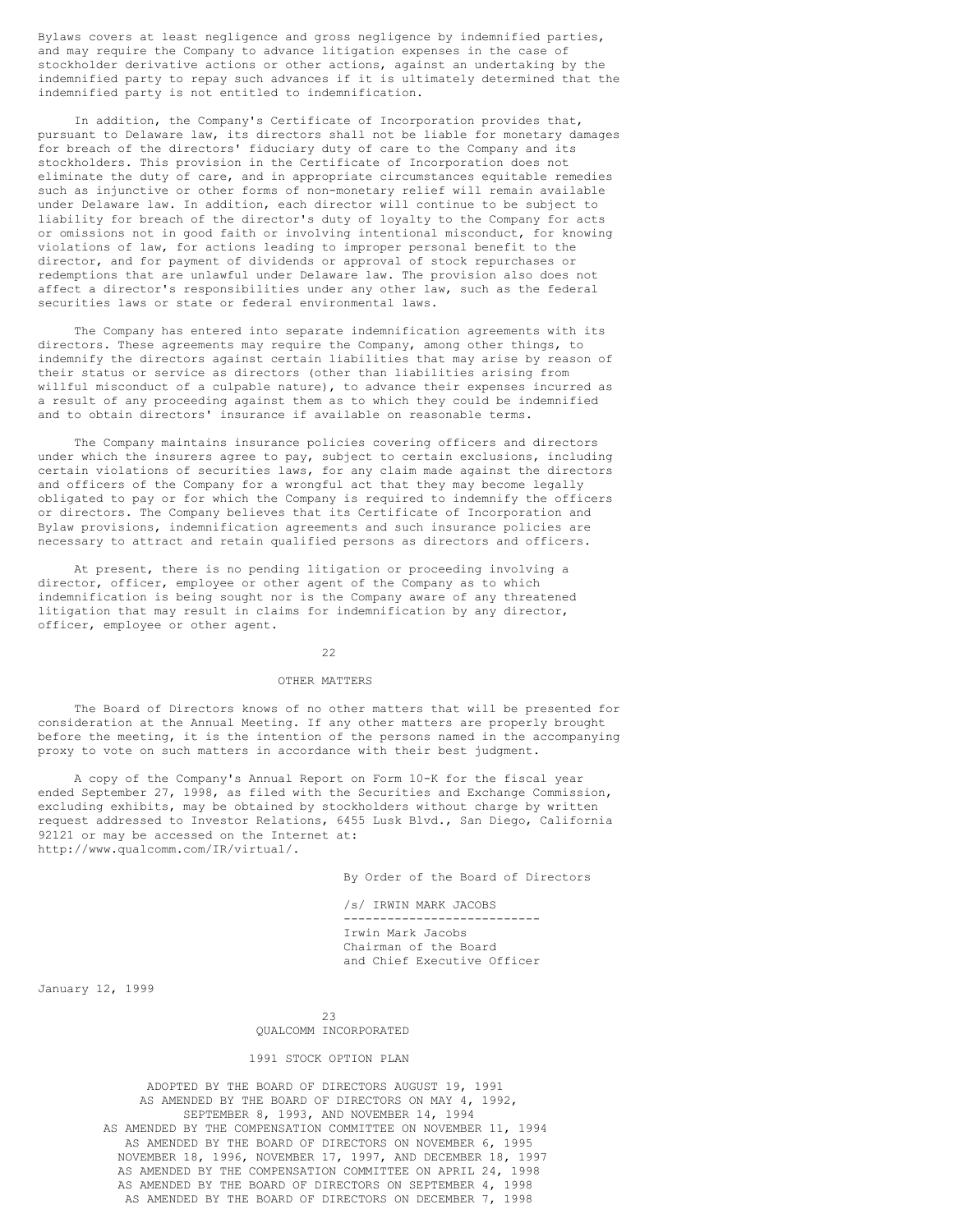#### 1. PURPOSES.

(a) The purpose of the Plan is to provide a means by which selected Employees and Directors of and Consultants to the Company, and its Affiliates, may be given an opportunity to purchase stock of the Company.

(b) The Company, by means of the Plan, seeks to retain the services of persons who are now Employees or Directors of or Consultants to the Company, to secure and retain the services of new Employees, Directors and Consultants, and to provide incentives for such persons to exert maximum efforts for the success of the Company.

(c) The Company intends that Options issued under the Plan shall, in the discretion of the Board or any Committee to which responsibility for administration of the Plan has been delegated pursuant to subsection  $3(c)$ , be either Incentive Stock Options or Non-qualified Stock Options. All Options shall be separately designated Incentive Stock Options or Non-qualified Stock Options at the time of grant, and in such form as issued pursuant to Section 6, and a separate certificate or certificates will be issued for shares purchased on exercise of each type of Option.

### 2. DEFINITIONS.

(a) "AFFILIATE" means any parent corporation or subsidiary corporation, whether now or hereafter existing, as those terms are defined in Sections 424 (e) and (f) respectively, of the Code.

(b) "BOARD" means the Board of Directors of the Company.

(c) "CODE" means the Internal Revenue Code of 1986, as amended.

1.

(d) "COMMITTEE" means a Committee appointed by the Board in accordance with subsection 3(c) of the Plan.

(e) "COMPANY" means QUALCOMM Incorporated, a Delaware corporation.

(f) "CONSULTANT" means any person, including an advisor, engaged by the Company or an Affiliate to render services and who is compensated for such services, provided that the term "Consultant" shall not include Directors who are paid only a director's fee by the Company or who are not compensated by the Company for their services as Directors.

(g) "CONTINUOUS SERVICE AS AN EMPLOYEE, DIRECTOR OR CONSULTANT" means that the service of an individual to the Company, whether as an Employee, Director or Consultant, is not interrupted or terminated. The Board or the chief executive officer of the Company may determine, in that party's sole discretion, whether Continuous Service as an Employee, Director or Consultant shall be considered interrupted in the case of: (i) any leave of absence approved by the Board or the chief executive officer, including sick leave, military leave, or any other personal leave; or (ii) transfers between the Company or between the Company, Affiliates or their successors. The term of each Option may be extended at the discretion of the Board or the chief executive officer (but not beyond ten (10) years from the date of original grant) for the period of any such approved leave of absence.

(h) "COVERED EMPLOYEE" means the chief executive officer and the four (4) other highest compensated officers of the Company.

(i) "DIRECTOR" means a member of the Board.

(j) "DISABILITY" means total and permanent disability as defined in Section 22(e)(3) of the Code.

(k) "EMPLOYEE" means any person, including Officers and Directors, employed by the Company or any Affiliate of the Company. Neither service as a Director nor payment of a director's fee by the Company shall be sufficient to constitute "employment" by the Company.

(l) "EXCHANGE ACT" means the Securities Exchange Act of 1934, as amended.

(m) "FAIR MARKET VALUE" means, as of any date, the value of the common stock of the Company determined as follows:

(i) If the common stock is listed on any established stock exchange or traded on the National Market of the Nasdaq Stock Market, the Fair Market Value of a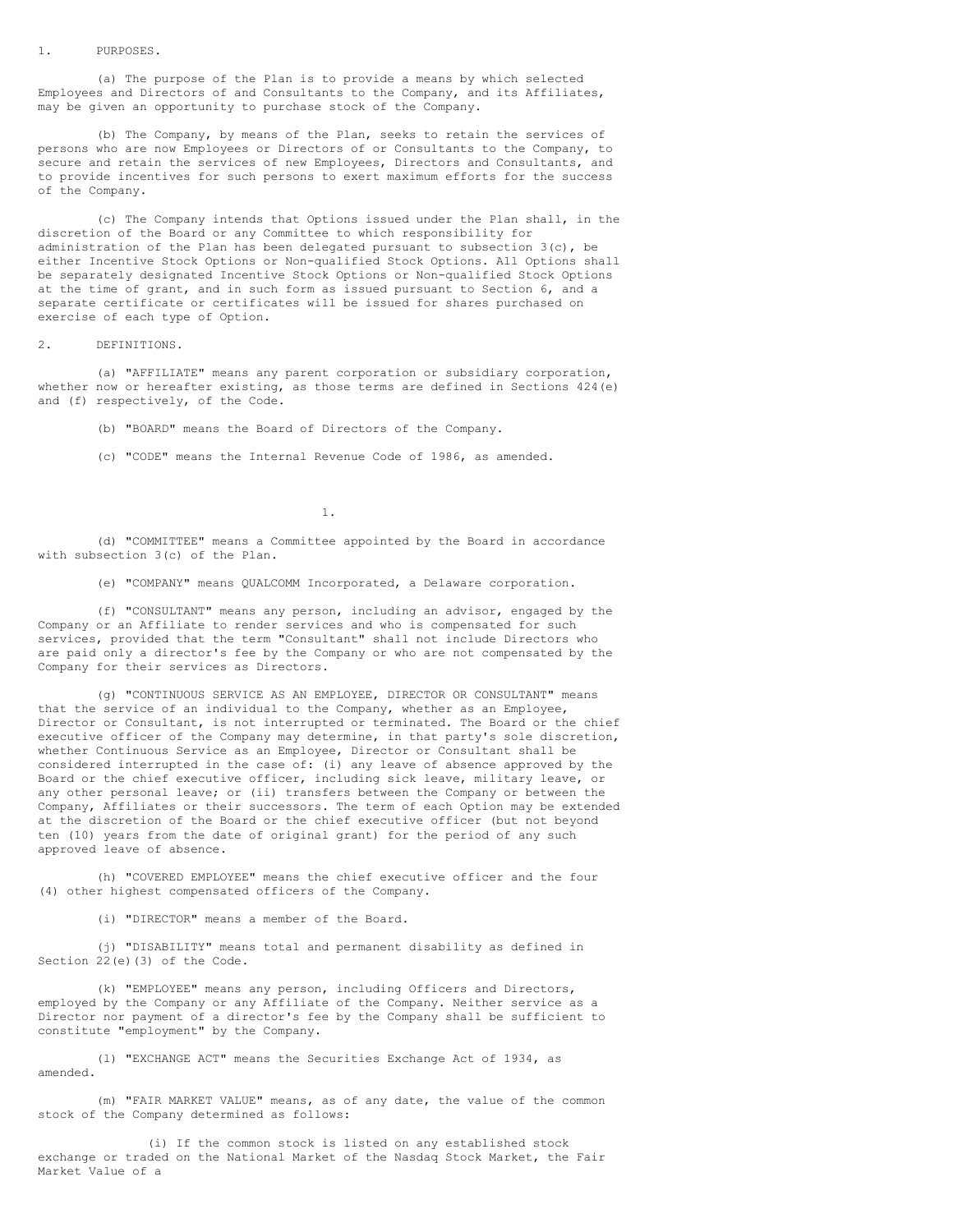share of common stock shall be the average of the highest and lowest price at which the common stock was sold on such exchange or national market on the last market trading day prior to the date as of which the determination is to be made;

(ii) If the common stock is quoted on the Nasdaq Stock Market (but not on the National Market thereof) or is regularly quoted by a recognized securities dealer but selling prices are not reported, the Fair Market Value of a share of common stock shall be the mean between the high bid and high asked prices for the common stock on the last market trading day prior to the day of determination, as reported in The Wall Street Journal or such other source as the Board deems reliable;

(iii) In the absence of an established market for the common stock, the Fair Market Value shall be determined in good faith by the Board.

(n) "INCENTIVE STOCK OPTION" means an Option intended to qualify as an incentive stock option within the meaning of Section 422 of the Code and the regulations promulgated thereunder.

(o) "NON-EMPLOYEE DIRECTOR" means a Director who either (i) is not a current Employee or Officer of the Company or its parent or subsidiary, does not receive compensation (directly or indirectly) from the Company or its parent or subsidiary for services rendered as a consultant or in any capacity other than as a Director (except for an amount as to which disclosure would not be required under Item 404(a) of Regulation S-K promulgated pursuant to the Securities Act ("Regulation S-K")), does not possess an interest in any other transaction as to which disclosure would be required under Item 404(a) of Regulation S-K, and is not engaged in a business relationship as to which disclosure would be required under Item 404(b) of Regulation S-K; or (ii) is otherwise considered a "non-employee director" for purposes of Rule 16b-3.

(p) "NON-QUALIFIED STOCK OPTION" means an Option not intended to qualify as an Incentive Stock Option.

(q) "OFFICER" means a person who is an officer of the Company within the meaning of Section 16 of the Exchange Act and the rules and regulations promulgated thereunder.

(r) "OPTION" means a stock option granted pursuant to the Plan.

(s) "OPTION AGREEMENT" means a written agreement between the Company and an Optionee evidencing the terms and conditions of an individual Option grant. The Option Agreement is subject to the terms and conditions of the Plan.

3.

(t) "OPTIONED STOCK" means the common stock of the Company subject to an Option.

(u) "OPTIONEE" means an Employee or Consultant who holds an outstanding Option.

(v) "OUTSIDE DIRECTOR" means a Director who either (i) is not a current employee of the Company or an "affiliated corporation" (as defined in the Treasury regulations promulgated under Section 162(m) of the Code), is not a former employee of the Company or an affiliated corporation receiving compensation for prior services (other than benefits under a tax qualified pension plan), was not an officer of the Company or an affiliated corporation at any time, and is not currently receiving direct or indirect remuneration in any capacity other than as a Director, or (ii) is otherwise considered an "outside director" for purposes of Section 162(m) of the Code.

(w) "PLAN" means this 1991 Stock Option Plan.

(x) "RULE 16b-3" means Rule 16b-3 of the Exchange Act or any successor to Rule 16b-3, as in effect with respect to the Company when discretion is being exercised with respect to the Plan.

3. ADMINISTRATION.

(a) The Plan shall be administered by the Board unless and until the Board delegates administration to a Committee, as provided in subsection 3(c).

(b) The Board shall have the power, subject to, and within the limitations of, the express provisions of the Plan:

(i) To determine from time to time which of the persons eligible under the Plan shall be granted Options; when and how the Option shall be granted; whether the Option will be an Incentive Stock Option or a Non-qualified Stock Option; the provisions of each Option granted (which need not be identical), including the time or times such Option may be exercised in whole or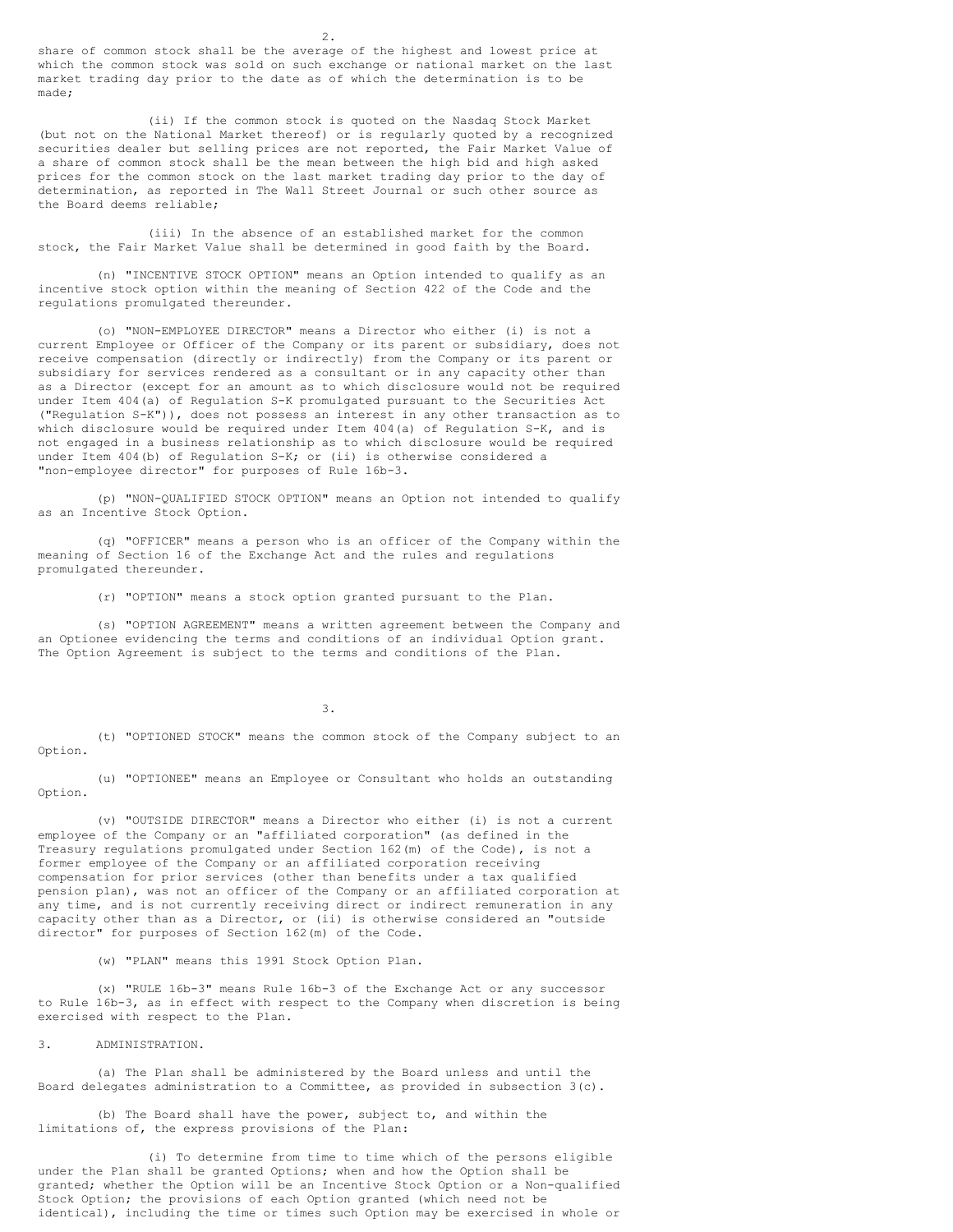in part; and the number of shares for which an Option shall be granted to each such person.

(ii) To construe and interpret the Plan and Options granted under it, and to establish, amend and revoke rules and regulations for its administration. The Board, in the exercise of this power, may correct any defect, omission or inconsistency in the Plan or in any Option Agreement, in a manner and to the extent it shall deem necessary or expedient to make the Plan fully effective.

(iii) To amend the Plan or an Option as provided in Section 11.

4.

(iv) Generally, to exercise such powers and to perform such acts as the Board deems necessary or expedient to promote the best interests of the Company.

(c) The Board may delegate administration of the Plan to a committee composed of not fewer than two (2) members (the "Committee"), all of the members of which Committee shall be, in the discretion of the Board, Non-Employee Directors and/or Outside Directors. If administration is delegated to a Committee, the Committee shall have, in connection with the administration of the Plan, the powers theretofore possessed by the Board, including the power to delegate to a subcommittee of two (2) or more Outside Directors any of the administrative powers the Committee is authorized to exercise (and references in this Plan to the Board shall thereafter be to the Committee), subject, however, to such resolutions, not inconsistent with the provisions of the Plan, as may be adopted from time to time by the Board. The Board may abolish the Committee at any time and revest in the Board the administration of the Plan. Notwithstanding anything in this Section 3 to the contrary, the Board or the Committee may delegate to a committee of one or more members of the Board the authority to grant Options to eligible persons who (1) are not then subject to Section 16 of the Exchange Act and/or (2) are either (i) not then Covered Employees and are not expected to be Covered Employees at the time of recognition of income resulting from such Option, or (ii) not persons with respect to whom the Company wishes to comply with Section 162(m) of the Code.

4. SHARES SUBJECT TO THE PLAN.

(a) Subject to the provisions of Section 10 relating to adjustments upon changes in stock, the stock that may be sold pursuant to Options shall not exceed in the aggregate thirty-six million nine hundred thousand (36,900,000) shares of the Company's common stock; provided, however, that of such thirty-six million nine hundred thousand (36,900,000) shares, not more than five million three hundred twenty-four thousand four hundred eighty (5,324,480) shares of the Company's common stock (after giving effect to a 2:1 split in the Company's common stock effective February 16, 1994) shall be issued as a consequence of the assumption of options to acquire common stock of QUALCOMM, Inc., a California corporation, (the "Predecessor Company") pursuant to the Predecessor Company's Stock Option Plan, which plan has been terminated. If any Option shall for any reason become unexercisable, expire or otherwise terminate, in whole or in part, the stock not purchasable under such Option shall again become available for issuance pursuant to the Plan.

(b) The stock subject to the Plan may be unissued shares or reacquired shares, whether bought on the market or otherwise.

5. ELIGIBILITY.

5.

(a) Incentive Stock Options may be granted only to Employees. Non-qualified Stock Options may be granted only to Employees, Directors or Consultants.

(b) No person shall be eligible for the grant of an Incentive Stock Option if, at the time of grant, such person owns (or is deemed to own pursuant to Section 424(d) of the Code) stock possessing more than ten percent (10%) of the total combined voting power of all classes of stock of the Company or of any of its Affiliates unless the exercise price of such Incentive Stock Option is at least one hundred ten percent (110%) of the Fair Market Value of such stock at the date of grant and the Incentive Stock Option is not exercisable after the expiration of five (5) years from the date of grant.

(c) No Employee shall be eligible to be granted in any calendar year Options covering more than two percent (2%) of the total number of shares of the Company's common stock outstanding on the record date for the Company's 1995 Annual Meeting of Stockholders (1,293,860 shares).

6. OPTION PROVISIONS.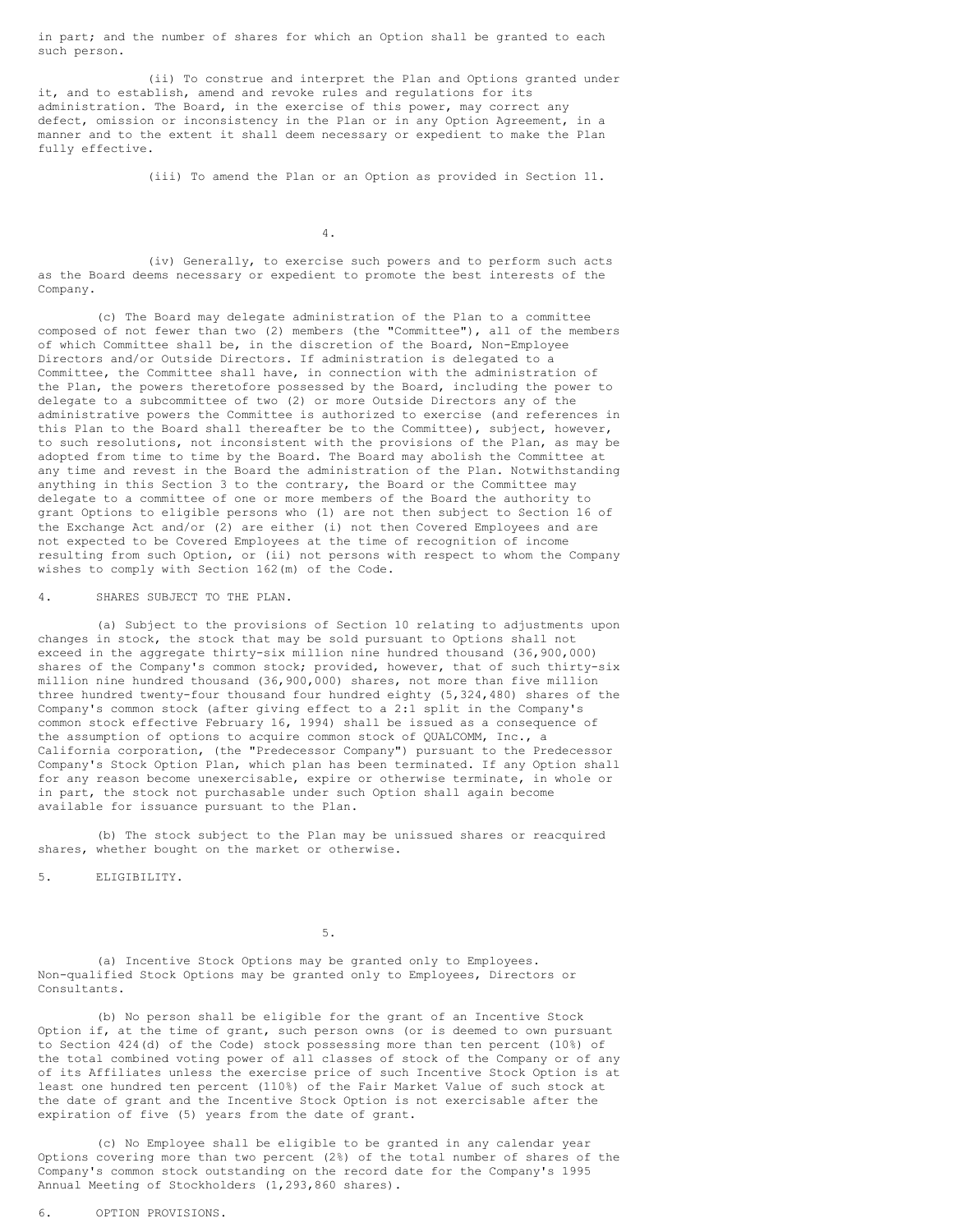Each Option shall be in such form and shall contain such terms and conditions as the Board shall deem appropriate. The provisions of separate Options need not be identical, but each Option shall include (through incorporation of provisions hereof by reference in the Option or otherwise) the substance of each of the following provisions:

(a) TERM. No Option shall be exercisable after the expiration of ten (10) years from the date it was granted.

(b) PRICE. The exercise price of each Option shall be not less than one hundred percent (100%) of the fair market value of the stock subject to the Option on the date the Option is granted. Notwithstanding the foregoing, an Option (whether an Incentive Stock Option or a Nonstatutory Stock Option) may be granted with an exercise price lower than that set forth in the preceding sentence if such Option is granted pursuant to an assumption or substitution for another option in a manner satisfying the provisions of Section 424(a) of the Code.

(c) CONSIDERATION. The purchase price of stock acquired pursuant to an Option shall be paid, to the extent permitted by applicable statutes and regulations, either (i) in cash at the time the option is exercised, or (ii) at the discretion of the Board or the Committee, either at the time of the grant or exercise of the Option, (A) by delivery to the Company of other common stock of the Company or (B) according to a deferred payment arrangement, except that payment of the common stock's "par value" (as defined in the Delaware General Corporation Law) shall not be made by deferred payment, or other arrangement (which may include, without limiting the generality of the foregoing, the use of other common stock of the Company) with the person to whom the Option is granted

6.

or to whom the Option is transferred pursuant to subsection 6(d) in any other form of legal consideration that may be acceptable to the Board.

In the case of any deferred payment arrangement, interest shall be payable at least annually and shall be charged at the minimum rate of interest necessary to avoid the treatment as interest, under any applicable provisions of the Code, of any amounts other than amounts stated to be interest under the deferred payment arrangement.

(d) TRANSFERABILITY. An Incentive Stock Option shall not be transferable except by will or by the laws of descent and distribution, and shall be exercisable during the lifetime of the person to whom the Incentive Stock Option is granted only by such person. A Non-qualified Stock Option shall be transferable by the Optionee only upon such terms and conditions as set forth in the Option Agreement for such Non-qualified Stock Option, as the Board or the Committee shall determine in its discretion. Unless otherwise specified in the Option Agreement, an Optionee may, by delivering written notice to the Company, in a form satisfactory to the Company, designate a third party who, in the event of the death of the Optionee, shall thereafter be entitled to exercise the Option.

(e) VESTING. The total number of shares of stock subject to an Option may, but need not, be allotted in periodic installments (which may, but need not, be equal). The Option Agreement may provide that from time to time during each of such installment periods, the Option may become exercisable ("vest") with respect to some or all of the shares allotted to that period, and may be exercised with respect to some or all of the shares allotted to such period and/or any prior period as to which the Option became vested but was not fully exercised. During the remainder of the term of the Option (if its term extends beyond the end of the installment periods), the Option may be exercised from time to time with respect to any shares then remaining subject to the Option. The provisions of this subsection 6(e) are subject to any Option provisions governing the minimum number of shares as to which an Option may be exercised.

(f) SECURITIES LAW COMPLIANCE. The Company may require any Optionee, or any person to whom an Option is transferred under subsection 6(d), as a condition of exercising any such Option, (1) to give written assurances satisfactory to the Company as to the Optionee's knowledge and experience in financial and business matters and/or to employ a purchaser representative reasonably satisfactory to the Company who is knowledgeable and experienced in financial and business matters, and that he or she is capable of evaluating, alone or together with the purchaser representative, the merits and risks of exercising the Option; and (2) to give written assurances satisfactory to the Company stating that such person is acquiring the stock subject to the Option for such person's own account and not with any present intention of selling or otherwise distributing the stock. These requirements, and any assurances given pursuant to such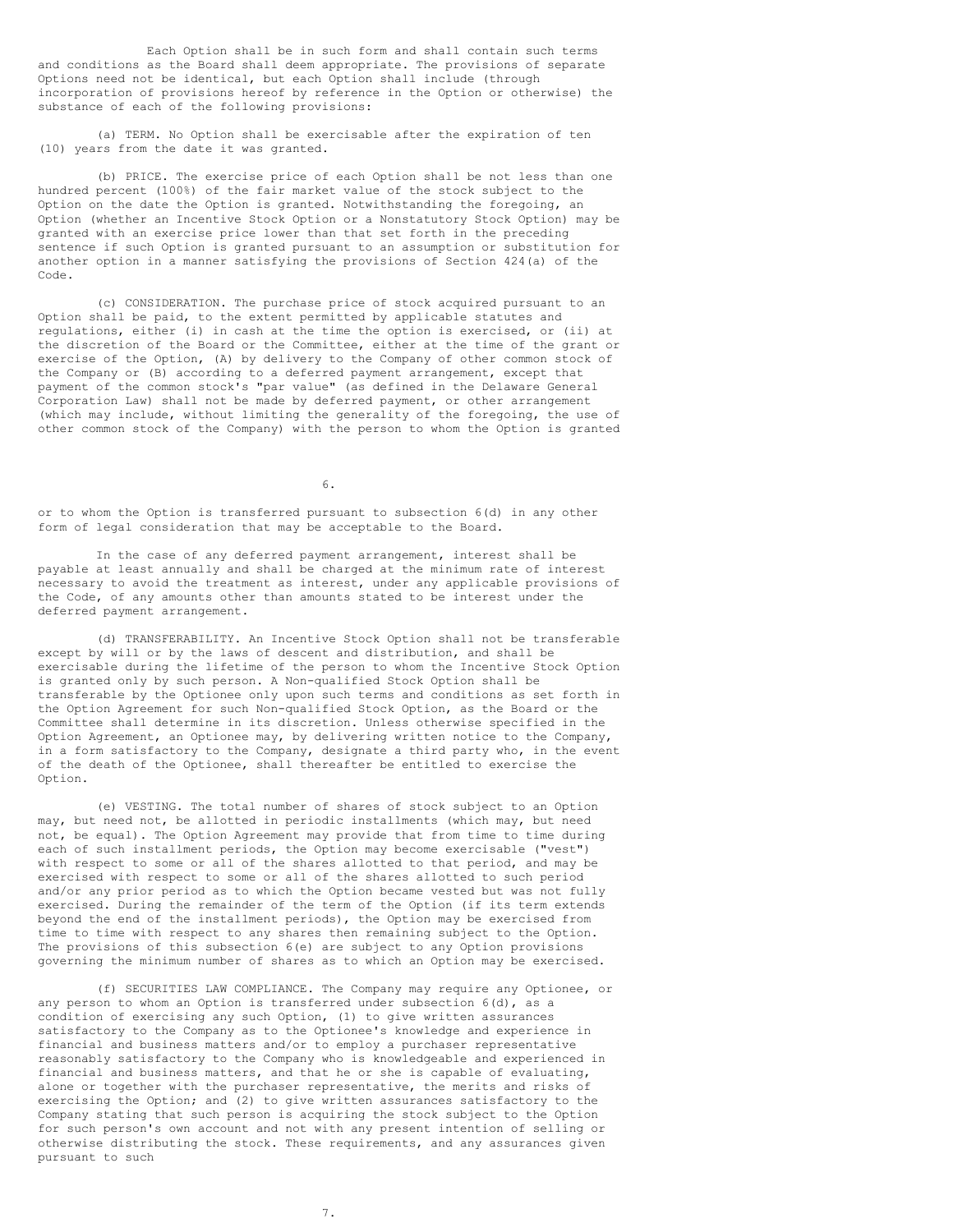requirements, shall be inoperative if (i) the issuance of the shares upon the exercise of the Option has been registered under a then currently effective registration statement under the Securities Act of 1933, as amended (the "Securities Act"), or (ii) as to any particular requirement, a determination is made by counsel for the Company that such requirement need not be met in the circumstances under the then applicable securities laws.

(g) TERMINATION OF EMPLOYMENT OR RELATIONSHIP AS A CONSULTANT OR DIRECTOR. In the event an Optionee's Continuous Service as an Employee, Director or Consultant terminates (other than upon the Optionee's death or Disability), the Optionee may exercise his or her Option (to the extent that the Optionee was entitled to exercise it as of the date of termination, unless the Option Agreement expressly provides that the Option may become exercisable for additional shares after the date of termination), but only within such period of time as is determined by the Board (but in no event later than the expiration of the term of such Option as set forth in the Option Agreement). In the case of an Incentive Stock Option, the Board shall determine such period of time (in no event to exceed ninety (90) days from the date of termination) when the Option is granted.

(h) DISABILITY OF OPTIONEE. In the event an Optionee's Continuous Service as an Employee, Director or Consultant terminates as a result of the Optionee's Disability, then: (i) the Option may continue under its original terms, if so provided in the Option Agreement, or (ii) if the Option Agreement does not provide for the continuation of the Option under its original terms, then the Optionee may exercise his or her Option, but only within twelve (12) months from the date of such termination (or such shorter period specified in the Option Agreement) and only to the extent that the Optionee was entitled to exercise it at the date of such termination (but in no event later than the expiration of the term of such Option as set forth in the Option Agreement).

(i) DEATH OF OPTIONEE. In the event an Optionee's Continuous Service as an Employee, Director or Consultant terminates as a result of Optionee's death or due to the Optionee's Disability and such termination due to Disability is followed by the Optionee's death, then: (i) the vesting of all unvested shares may be accelerated as of the date of the death of the Optionee, if so provided in the Option Agreement, or (ii) if the Option Agreement does not provide for the acceleration of the vesting of all unvested shares, then the Option may be exercised, at any time within twelve (12) months following the date of death (or such shorter period specified in the Option Agreement) (but in no event later than the expiration of the term of such Option as set forth in the Option Agreement), by the Optionee's estate or by a person who acquired the right to exercise the Option by bequest or inheritance, but only to the extent that the Optionee was entitled to exercise the Option at the date of death.

8.

(j) EARLY EXERCISE. The Option may, but need not, include a provision whereby the Optionee may elect at any time while an Employee, Director or Consultant to exercise the Option as to any part or all of the shares subject to the Option prior to the full vesting of the Option. Any unvested shares so purchased may be subject to a repurchase right in favor of the Company or to any other restriction the Board determines to be appropriate.

(k) WITHHOLDING. To the extent provided by the terms of an Option Agreement, the Optionee may satisfy any federal, state or local tax withholding obligation relating to the exercise of such Option by any of the following means or by a combination of such means: (1) tendering a cash payment; (2) authorizing the Company to withhold shares from the shares of the common stock otherwise issuable to the participant as a result of the exercise of the Option; or (3) delivering to the Company owned and unencumbered shares of the common stock of the Company.

7. COVENANTS OF THE COMPANY.

(a) During the terms of the Options, the Company shall keep available at all times the number of shares of stock required to satisfy such Options.

(b) The Company shall seek to obtain from each regulatory commission or agency having jurisdiction over the Plan such authority as may be required to issue and sell shares of stock upon exercise of the Options; provided, however, that this undertaking shall not require the Company to register under the Securities Act either the Plan, any Option or any stock issued or issuable pursuant to any such Option. If, after reasonable efforts, the Company is unable to obtain from any such regulatory commission or agency the authority which counsel for the Company deems necessary for the lawful issuance and sale of stock under the Plan, the Company shall be relieved from any liability for failure to issue and sell stock upon exercise of such Options unless and until such authority is obtained.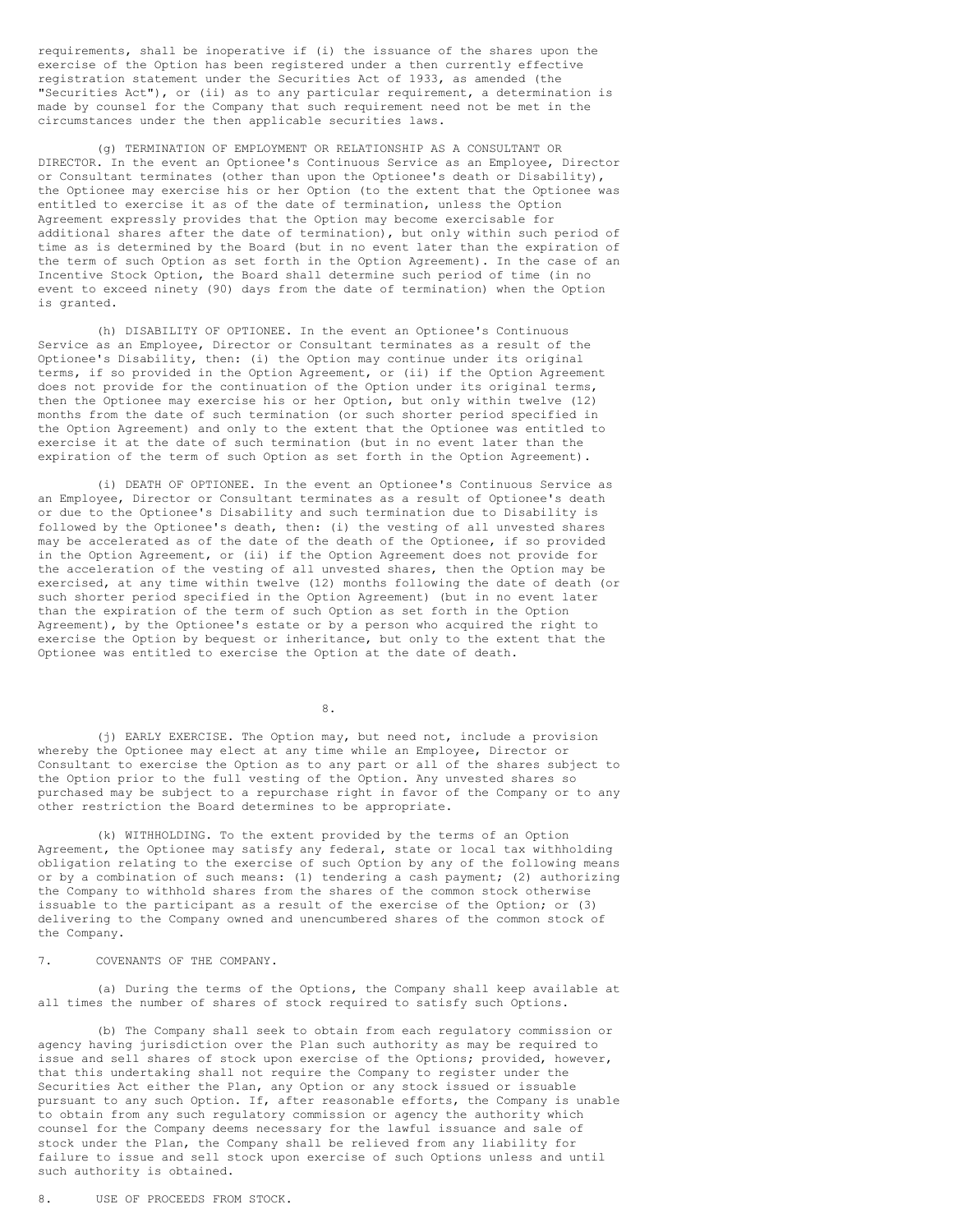Proceeds from the sale of stock pursuant to Options shall constitute general funds of the Company.

9. MISCELLANEOUS.

(a) The Board shall have the power to accelerate the time at which an option may first be exercised or the time during which an Option or any part thereof will vest pursuant to subsection 6(e) only for purposes of allowing early exercise, notwithstanding the provisions in the Option stating the time at which it may first be exercised or the time during which it will vest.

9.

(b) Neither an Optionee nor any person to whom an Option is transferred under subsection 6(d) shall be deemed to be the holder of, or to have any of the rights of a holder with respect to, any shares subject to such Option unless and until such person has satisfied all requirements for exercise of the Option pursuant to its terms.

(c) Nothing in the Plan or any instrument executed or Option granted pursuant thereto shall confer upon any Employee, Director or Consultant or Optionee any right to continue in the service of the Company or any Affiliate or shall affect the right of the Company or any Affiliate to terminate the employment of any Employee, with or without cause, to remove any Director as provided in the Company's By-Laws and the provisions of the General Corporation Law of the State of Delaware, or to terminate the relationship of any Consultant subject to the terms of that Consultant's agreement with the Company or Affiliate to which such Consultant is providing services.

(d) To the extent that the aggregate Fair Market Value (determined at the time of grant) of stock with respect to which Incentive Stock Options are exercisable for the first time by any Optionee during any calendar year under all plans of the Company and its Affiliates exceeds one hundred thousand dollars (\$100,000), the Options or portions thereof which exceed such limit (according to the order in which they were granted) shall be treated as Non-qualified Stock Options.

10. ADJUSTMENTS UPON CHANGES IN STOCK.

(a) If any change is made in the stock subject to the Plan, or subject to any Option (through merger, consolidation, reorganization, recapitalization, stock dividend, dividend in property other than cash, stock split, liquidating dividend, combination of shares, exchange of shares, change in corporate structure or other transaction not involving the receipt of consideration of the Company), the Plan will be appropriately adjusted in the type(s) and maximum number of securities subject to the Plan as well as the maximum number of securities subject to award to any Employee during any calendar year pursuant to subsection  $5(c)$ , and each outstanding Option will be appropriately adjusted in the type(s), number of securities, and price per share of stock subject to the outstanding Option. Such adjustments shall be made by the Board or Committee, the determination of which shall be final, binding and conclusive. (The conversion of any convertible securities of the Company shall not be treated as a "transaction not involving the receipt of consideration by the Company.")

(b) In the event of: (1) a merger or consolidation in which the Company is not the surviving corporation or (2) a reverse merger in which the Company is the surviving corporation but the shares of the Company's common stock outstanding immediately preceding the merger are converted by virtue of the merger into other property, whether in the form of securities, cash or otherwise then to the extent permitted by applicable law:

10.

(i) any surviving corporation shall assume any Options outstanding under the Plan or shall substitute similar Options for those outstanding under the Plan, or (ii) such Options shall continue in full force and effect. In the event any surviving corporation refuses to assume or continue such Options, or to substitute similar options for those outstanding under the Plan, then, with respect to Options held by persons then performing services as Employees, Directors or Consultants for the Company, the time at which such Options may first be exercised shall be accelerated and the Options terminated if not exercised prior to such event. In the event of a dissolution or liquidation of the Company, any Options outstanding under the Plan shall terminate if not exercised prior to such event.

(c) In addition, with respect to any person who was providing Continuous Service as an Employee, Director or Consultant immediately prior to the consummation of the Change in Control, any Options held by such person shall immediately become fully vested and exercisable (and any repurchase right by the Company with respect to shares acquired by such person under an Option shall lapse) if such person is Involuntarily Terminated Without Cause or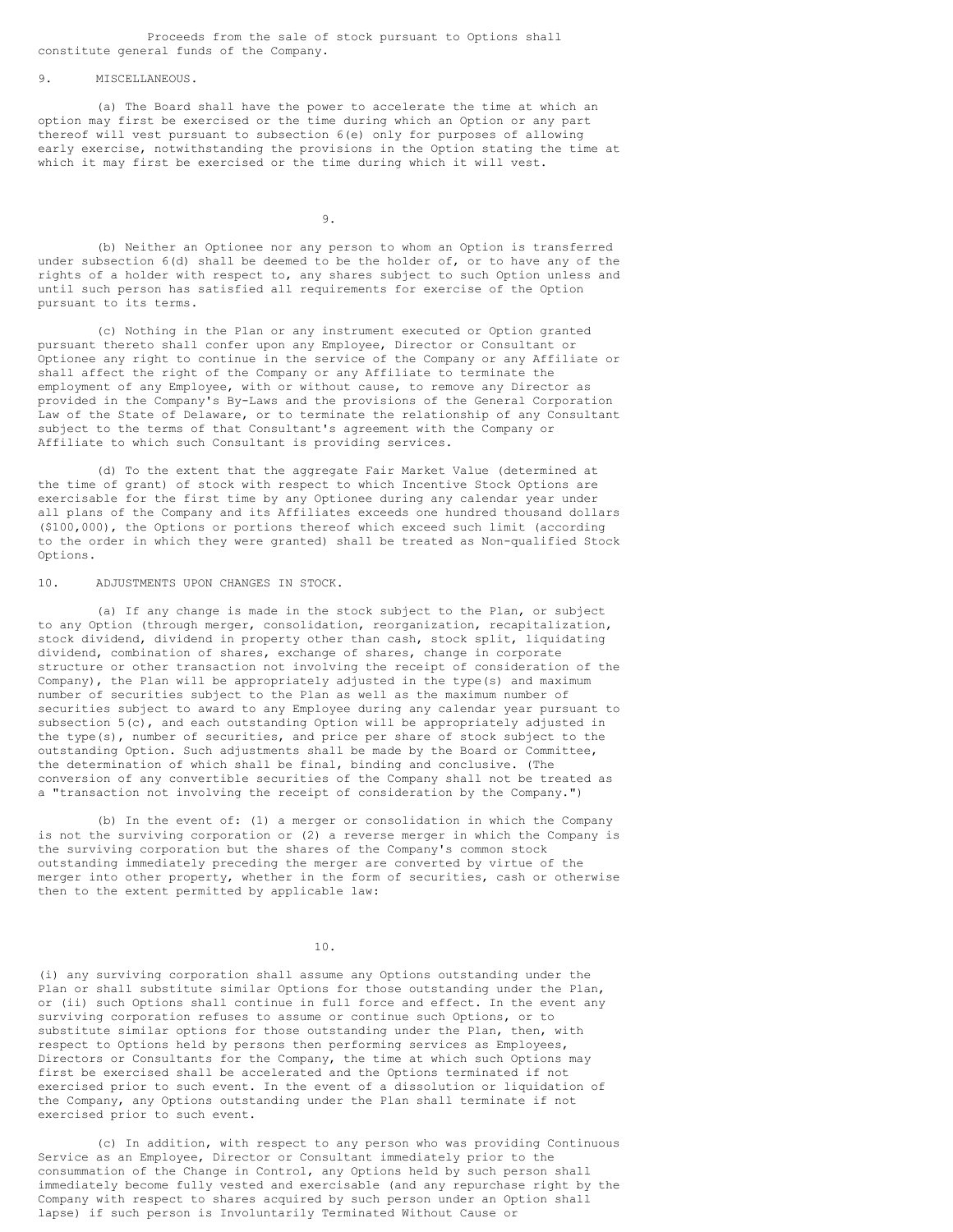Constructively Terminated within twenty-four (24) months following the Change in Control. Notwithstanding the preceding sentence, in the event all of the following occurs: (i) such contemplated Change in Control would occur prior to December 18, 1999 (the date two (2) years following the adoption of this Section 10(c)); (ii) such potential acceleration of vesting (and exercisability) would by itself result in a contemplated Change in Control that would otherwise be eligible to be accounted for as a "pooling of interests" accounting transaction to become ineligible for such accounting treatment; and (iii) the potential acquiror of the Company desires to account for such contemplated Change in Control as a "pooling of interests" transaction, then such acceleration shall not occur. Additionally, in the event that the restrictions upon acceleration provided for in the immediately preceding sentence by itself would result in a contemplated Change in Control to become ineligible to be accounted for as a "pooling of interests" accounting transaction, then such restrictions shall be deemed inoperative. Accounting issues shall be determined by the Company's independent public accountants applying generally accepted accounting principles.

For purposes of the Plan, Constructively Terminated shall mean the voluntary termination of employment by Optionee after any of the following are undertaken without Optionee's express written consent: (a) the assignment to Optionee of any duties or responsibilities which result in a material diminution or adverse change of Optionee's position, status or circumstances of employment, but does not include a mere change in title or reporting relationship; (b) reduction by the Company in Optionee's base salary; (c) any failure by the Company to continue in effect any benefit plan or arrangement, including incentive plans or plans to receive securities of the Company, in which Optionee is participating (hereinafter referred to as "Benefit Plans"), or the taking of any action by the Company which would adversely affect Optionee's participation in or

11.

reduce Optionee's benefits under any Benefit Plans or deprive Optionee of any fringe benefit then enjoyed by Optionee, provided, however, that Optionee's termination is not deemed to be Constructively Terminated if the Company offers a range of benefit plans and programs which, taken as a whole, are comparable to the Benefit Plans; (d) a relocation of Optionee or the Company's principal business offices to a location more than fifty (50) miles from the location at which Optionee performs duties, except for required travel by Optionee on the Company's business to an extent substantially consistent with Optionee's business travel obligations; (e) any breach by the Company of any material agreement between Optionee and the Company concerning Optionee's employment; or (f) any failure by the Company to obtain the assumption of any material agreement between Optionee and the Company concerning Optionee's employment by any successor or assign of the Company.

For purposes of the Plan, Involuntarily Terminated Without Cause shall mean dismissal or discharge of Optionee for any reason other than Cause, death or Disability.

For purposes of the Plan, Cause shall mean any of the following: (a) an intentional act which materially injures the Company; (b) an intentional refusal or failure to follow lawful and reasonable directions of the Board or an individual to whom Optionee reports (as appropriate); (c) a willful and habitual neglect of duties; or (d) a conviction of a felony involving moral turpitude which is reasonably likely to inflict or has inflicted material injury on the Company.

11. AMENDMENT OF THE PLAN.

(a) The Board at any time, and from time to time, may amend the Plan. However, except as provided in Section 10 relating to adjustments upon changes in stock, no amendment shall be effective unless approved by the stockholders of the Company within twelve (12) months before or after the adoption of the amendment, where the amendment will:

#### Plan;

(i) Increase the number of shares reserved for options under the

(ii) Modify the requirements as to eligibility for participation in the Plan (to the extent such modification requires stockholder approval in order for the Plan to satisfy the requirements of Section 422 of the Code); or

(iii) Modify the Plan in any other way if such modification requires stockholder approval in order for the Plan to satisfy the requirements of Section 422 of the Code or to comply with the requirements of Rule 16b-3.

(b) It is expressly contemplated that the Board may amend the Plan in any respect the Board deems necessary or advisable to provide Optionees with the maximum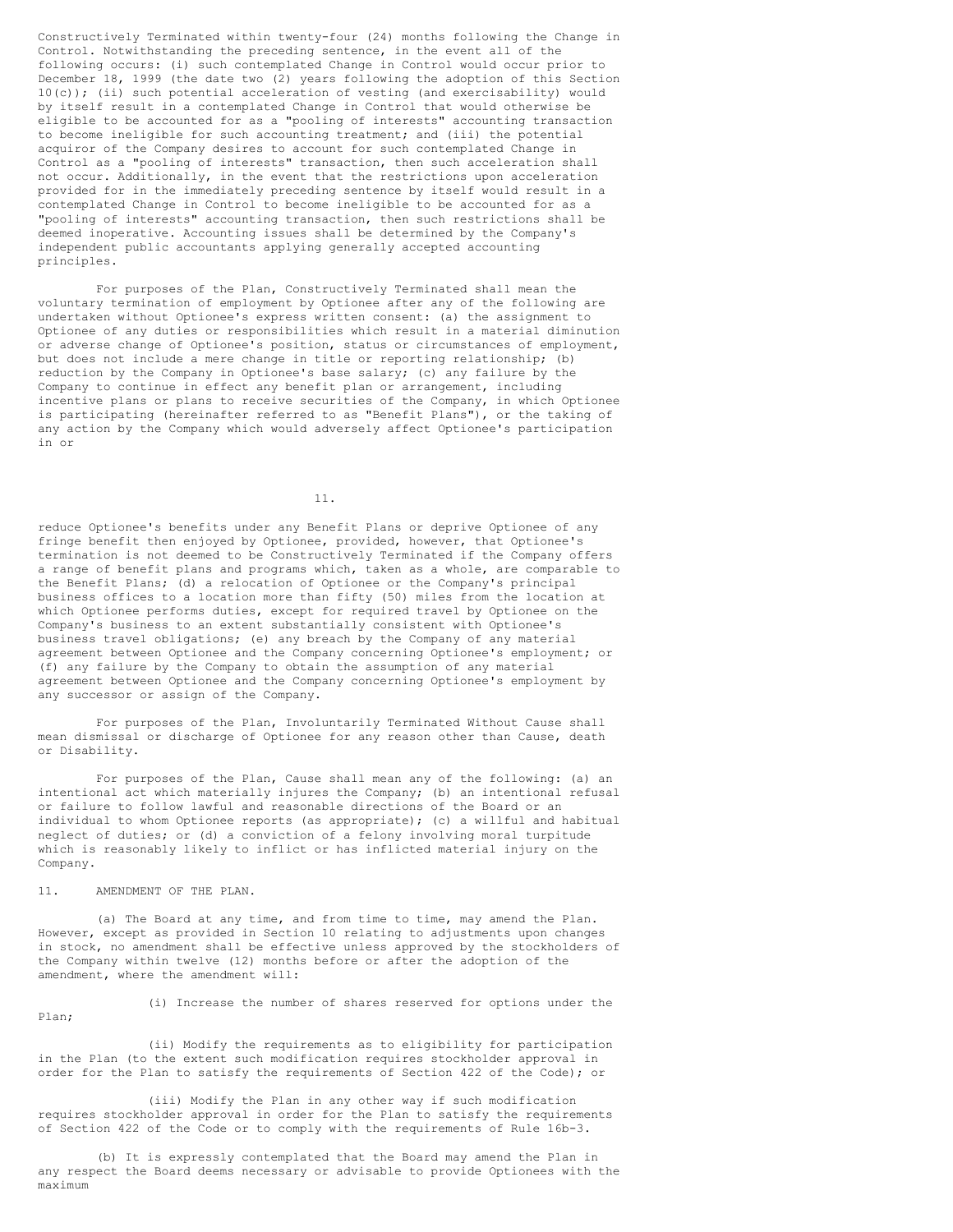benefits provided or to be provided under the provisions of the Code and the regulations promulgated thereunder relating to Incentive Stock Options and/or to bring the Plan and/or Incentive Stock Options granted under it into compliance therewith.

(c) Rights and obligations under any Option granted before amendment of the Plan or of such Option shall not be impaired by any amendment of the Plan unless (i) the Company requests the consent of the person to whom the Option was granted and (ii) such person consents in writing.

(d) The Board at any time, and from time to time, may amend the terms of any one or more Options; provided, however, that the rights and obligations under any Option shall not be impaired by any such amendment unless (i) the Company requests the consent of the person to whom the Option was granted and (ii) such person consents in writing, and; provided, further, that any repricing of outstanding Options shall in no event apply to Officers as defined in subsection 2(q) or to persons denominated as officers of the Company by the Board.

(e) The Board may in its sole discretion submit any other amendment to the Plan for stockholder approval, including, but not limited to, amendments to the Plan intended to satisfy the requirements of Section 162(m) of the Code and the regulations promulgated thereunder regarding the exclusion of performance-based compensation from the limit on corporate deductibility of compensation paid to certain executive officers.

12. TERMINATION OR SUSPENSION OF THE PLAN.

(a) The Board may suspend or terminate the Plan at any time. Unless sooner terminated, the Plan shall terminate on August 18, 2001, which shall be within ten (10) years from the date the Plan is adopted by the Board or approved by the stockholders of the Company, whichever is earlier. No Options may be granted under the Plan while the Plan is suspended or after it is terminated.

(b) Rights and obligations under any Option granted while the Plan is in effect shall not be altered by suspension or termination of the Plan, except with the consent of the person to whom the Option was granted.

13. EFFECTIVE DATE OF PLAN.

The Plan shall become effective as determined by the Board, but no Options granted under the Plan shall be exercised unless and until the Plan has been approved by the stockholders of the Company.

13.

### PROVISIONS APPLICABLE TO PERSONS SUBJECT TO THE LAWS OF THE REPUBLIC OF FRANCE

Pursuant to its authority to administer and amend the Plan, the Committee has adopted the following provisions so that an Option granted to an Employee who is subject to the laws of the Republic of France will provide the maximum benefits under the provisions of French law (the "French Option"), and to provide incentives for such Employee to exert maximum efforts for the success of the Company. The Company intends that French Options granted pursuant to these provisions shall qualify for the favorable treatment applicable to stock options that comply with sections L 208-1 to L 208-8-2 of the Law n(degree) 66-537 of July 24, 1966 (the "French Law"). The terms of the Plan, as adopted and subsequently amended by the Board and the Committee, and as modified by the following provisions, constitute QUALCOMM Inc.'s Stock Option Plan for Employees subject to the laws of the Republic of France ("the French Plan"). Under the French Plan, such Employees will be granted only French Options. In no case will such Employees be granted substitute awards. Except as set forth below, the terms of the Option Agreement for a French Option shall otherwise comply with the other terms of the Plan.

14. ELIGIBILITY FOR FRENCH OPTION.

(a) No person shall be granted a French Option unless such person is an Employee.

(b) No person shall be eligible for the grant of a French Option if, at the time of grant, such person owns (or is deemed to own pursuant to the applicable laws of France) stock possessing more than ten percent (10%) of either (i) the total combined voting power of all classes of stock of the Company or of any of its Affiliates, or (ii) the Company's capital shares (as defined under French law).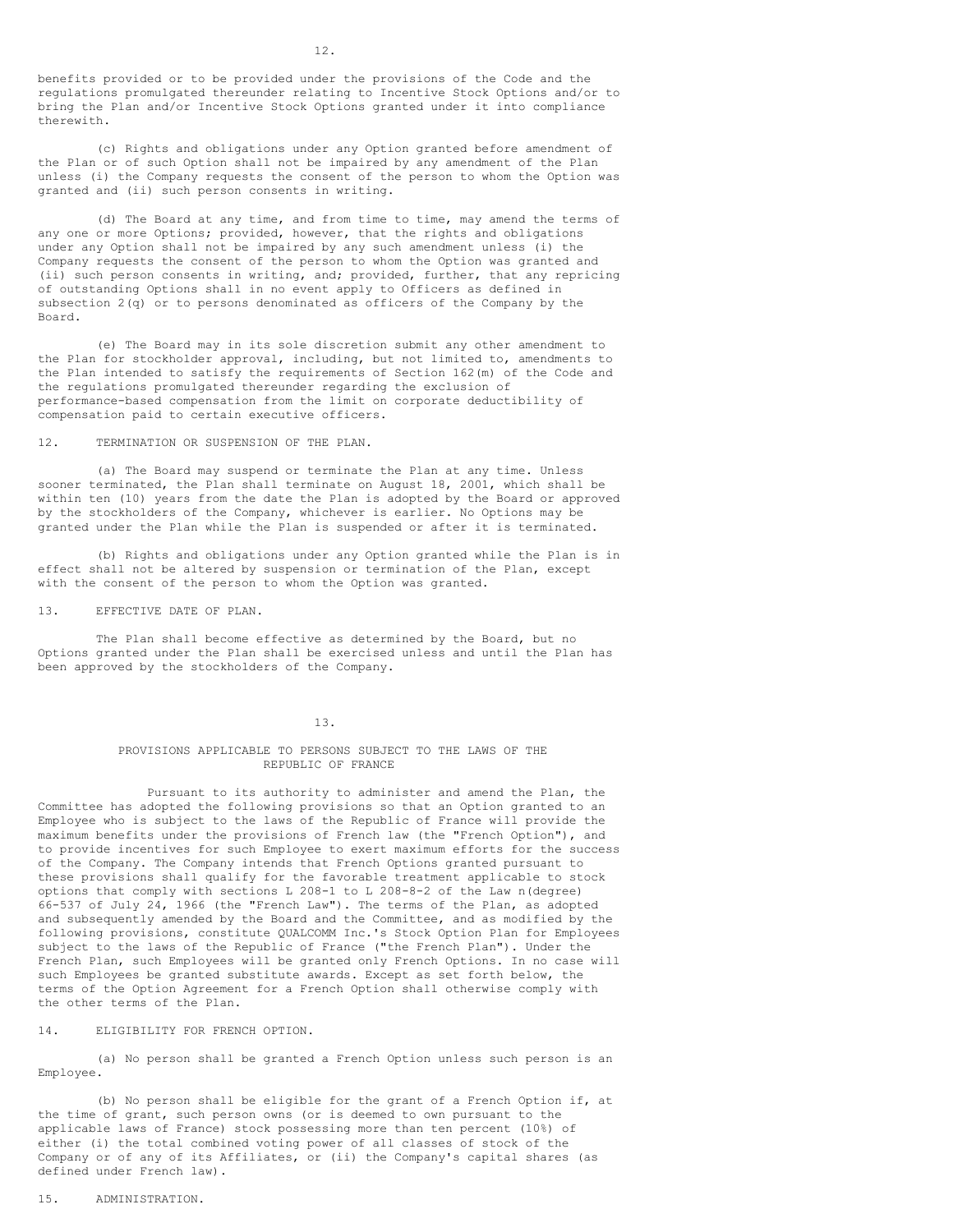(a) The French Plan, including the determination of the time to grant a French Option, shall be administered in accordance with Section 3 of the Plan.

(b) Except as otherwise provided in the French Plan, terms used in the French Plan shall have the same meanings as set forth under Section 2 of the Plan.

(c) Throughout the term of the Plan, no French Option shall be granted, if by making such grant, the aggregate number of shares subject to outstanding French Options could at any time exceed one-third of the aggregate number of all shares of all classes of stock of the Company authorized for issuance.

14.

### 16. FRENCH OPTION PROVISIONS.

(a) PRICE. The exercise price of a French Option shall be no less than the higher of: (i) ninety-five percent (95%) of the average closing sales price for such stock (or the closing bid, if no sales were reported) as quoted on such exchange or market (or the exchange or market with the greatest volume of trading in the Company's common stock) for the twenty (20) market trading days immediately preceding the day of determination, as reported in The Wall Street Journal or such other source as the Board deems reliable; or (ii) one hundred percent (100%) of the Fair Market Value of the stock.

(b) TRANSFERABILITY. The terms of a French Option shall provide that during the lifetime of the Optionee, the French Option may be exercised only by the Optionee. The terms of a French Option shall not permit transfer of the French Option, except on death and then only to the extent permitted by French law. In the event of the death of the Optionee during the Optionee's Continuous Service as an Employee, Director or Consultant, such French Option may be transferred to the extent permitted by French law. A French Option so transferred may be exercised (to the extent the Optionee was entitled to exercise such French Option as of the date of death) by the transferee only within the period ending on the earlier of (i) the date six (6) months following the date of death, or (ii) the expiration of the term of such French Option as set forth in the Option Agreement.

(c) VESTING. A French Option shall vest (become exercisable) as provided in the Option Agreement, subject to the condition that on the vesting date, the Optionee is a salaried employee of the Company or its Affiliate, except such condition shall not apply in the event of the Optionee's Disability, or as provided under Section 10 of the French Plan. The Option Agreement for a French Option may, but need not, include a provision whereby the Optionee may elect, at any time while an Employee, to exercise the French Option as to any part or all of the shares subject to such French Option prior to the full vesting of such French Option. Any unvested shares so purchased shall be subject to a repurchase right in favor of the Company until such shares have vested and may be subject to any other restriction the Board determines to be appropriate (e.g., a prohibition on the sale of such unvested shares without the prior written consent of the Company).

(d) DEATH. In the event of the death of an Optionee, the Option Agreement for a French Option shall provide that such Optionee's heirs may only exercise the French Option within a period of time not to exceed six months following such Optionee's death (and in no event after the date on which the French Option would otherwise terminate). If, after the Optionee's death, the French Option is not exercised within the time specified in the Option Agreement, the French Option shall terminate, and the shares covered by such French Option shall revert to and again become available for issuance pursuant to Options (whether or not a French Option) granted under the Plan.

15.

### 17. ADJUSTMENTS UPON CHANGES IN STOCK.

Any adjustment pursuant to Section 10 of the Plan, of stock subject to a French Option, shall be made (a) in accordance with the applicable law of the state in which the Company is incorporated at the time the adjustment is made, and (b) in accordance with any applicable rules of the stock exchange (including for this purpose the Nasdaq National Market System) which the Company uses to determine Fair Market Value; provided however, that such adjustments are among those contemplated by section L 208-5 of the French Law (or any successor provision).

### 18. INTERPRETATION.

It is intended that options granted under the French Plan shall qualify for the favorable tax and social security treatment applicable to stock options granted under sections L 208-1 up to L 208-8-2 of the Law n(degree) 66-537 of July 24, 1966 and in accordance with the relevant provisions set forth by French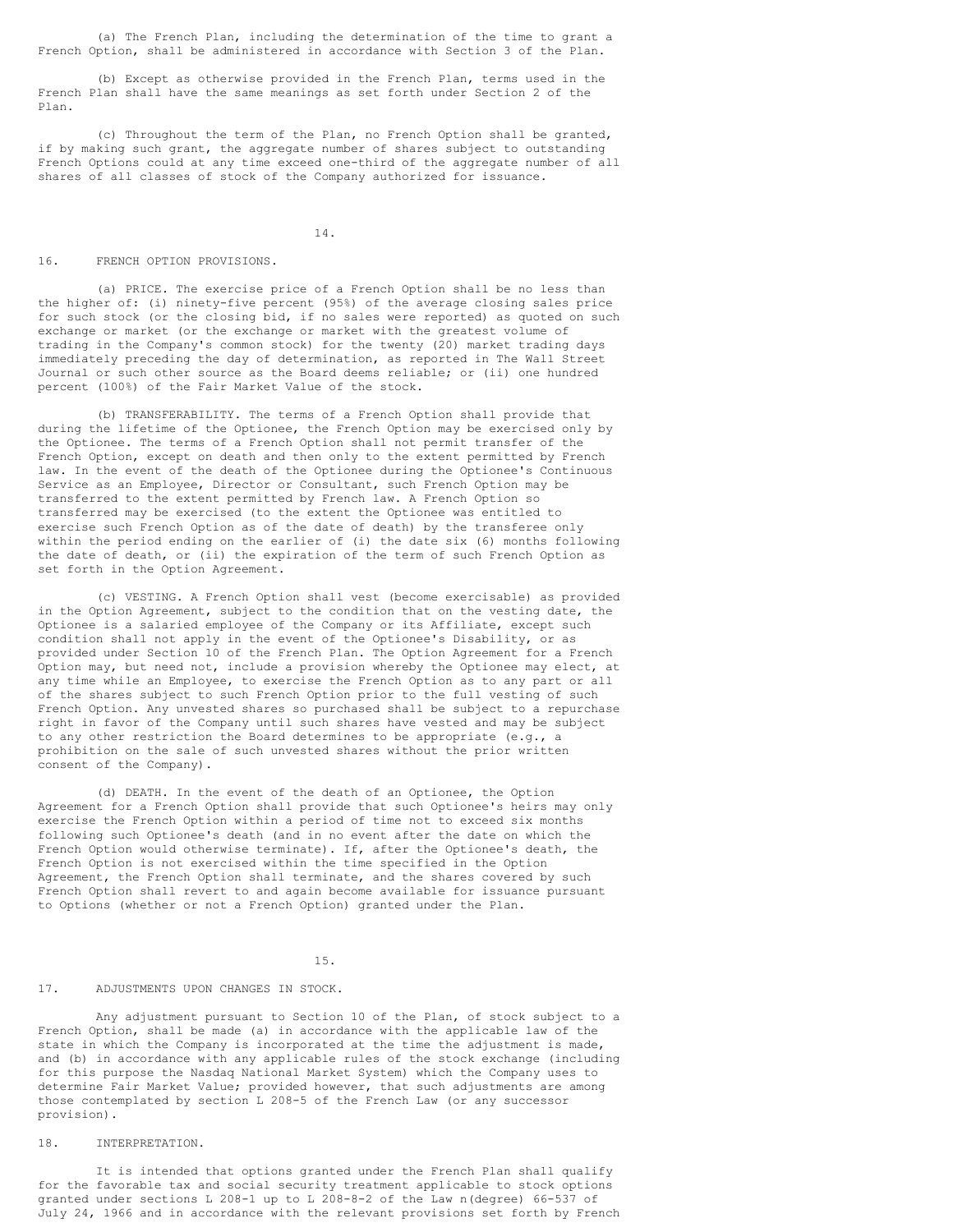tax law and the French tax administration. The terms of the French Plan shall be interpreted accordingly and in accordance with the relevant provisions set forth by French tax and social security laws, as well as the French tax and social security regulations.

### 19. GOVERNING LAW.

Except as required by French tax and social security laws and regulations, the Plan shall be governed and construed in accordance with the laws of the State of California and the United States of America.

## 20. ADOPTION

The French Plan was adopted by a meeting of the Committee duly appointed by the Board, held on April 24, 1998.

PROXY PROXY PROXY

### QUALCOMM INCORPORATED

16.

## PROXY SOLICITED BY THE BOARD OF DIRECTORS FOR THE ANNUAL MEETING OF STOCKHOLDERS TO BE HELD ON FEBRUARY 23, 1999

The undersigned hereby appoints Irvin Mark Jacobs, Anthony S. Thornley and Steven R. Allman, and each of them, as attorneys and proxies of the undersigned, with full power of substitution, to vote all of the shares of stock of QUALCOMM Incorporated (the "Company") which the undersigned may be entitled to vote at the Annual Meeting of Stockholders of the Company to be held at 6455 Lusk Boulevard, San Diego, California 92121 on Tuesday, February 23, 1999 at 9:00 a.m. local time and at any and all adjournments or postponements thereof, with all powers that the undersigned would possess if personally present, upon and in respect of the following matters and in accordance with the following instructions, with discretionary authority as to any and all other matters that may properly come before the meeting.

UNLESS A CONTRARY DIRECTION IS INDICATED, THIS PROXY WILL BE VOTED FOR ALL NOMINEES LISTED IN PROPOSAL 1 AND FOR PROPOSALS 2 AND 3 AS MORE SPECIFICALLY DESCRIBED IN THE PROXY STATEMENT. IF SPECIFIC INSTRUCTIONS ARE INDICATED, THIS PROXY WILL BE VOTED IN ACCORDANCE THEREWITH.

YOUR NOTE IS IMPORTANT. Therefore, you are urged to complete, sign, date and promptly return the accompanying proxy in the enclosed envelope.

(Continued and to be signed on reverse side.) - -------------------------------------------------------------------------------- - FOLD AND DETACH HERE -

### QUALCOMM INCORPORATED PLEASE MARK VOTE IN OVAL IN THE FOLLOWING MANNER USING DARK INK ONLY. [X]

THE BOARD OF DIRECTORS RECOMMENDS THAT THE STOCKHOLDERS VOTE FOR EACH OF THE NOMINEES FOR DIRECTOR AND VOTE FOR PROPOSALS 2 AND 3.

1. To elect five Class II directors whether by cumulative voting or otherwise, to hold office until the 2002 Annual Meeting of Stockholders.

Nominees: Robert E. Kahn, Jerome S. Kalzin, Duane A. Nelles, Frank Savage and Brent Scowcroft.

| For        | Withhold | For All                             |
|------------|----------|-------------------------------------|
| A11        | All      | Except nominee (s) written in below |
| $\lceil$ 1 | $\Box$   | $\sqrt{2}$                          |

(INSTRUCTION: To withhold authority to vote for any nominee(s) write such nominee(s)' name(s) above.)

2. To approve the Company's 1991 Stock Option Plan, as amended.

| For | Against | Abstain |
|-----|---------|---------|
|     |         |         |

\_\_\_\_\_\_\_\_\_\_\_\_\_\_\_\_\_\_\_\_\_\_\_\_\_\_\_\_\_\_\_\_\_\_\_\_\_\_\_\_\_\_

3. To ratify the selection of PricewaterhouseCoopers LLP as the Company's independent accountants for the Company's fiscal year ending September 26, 1999.